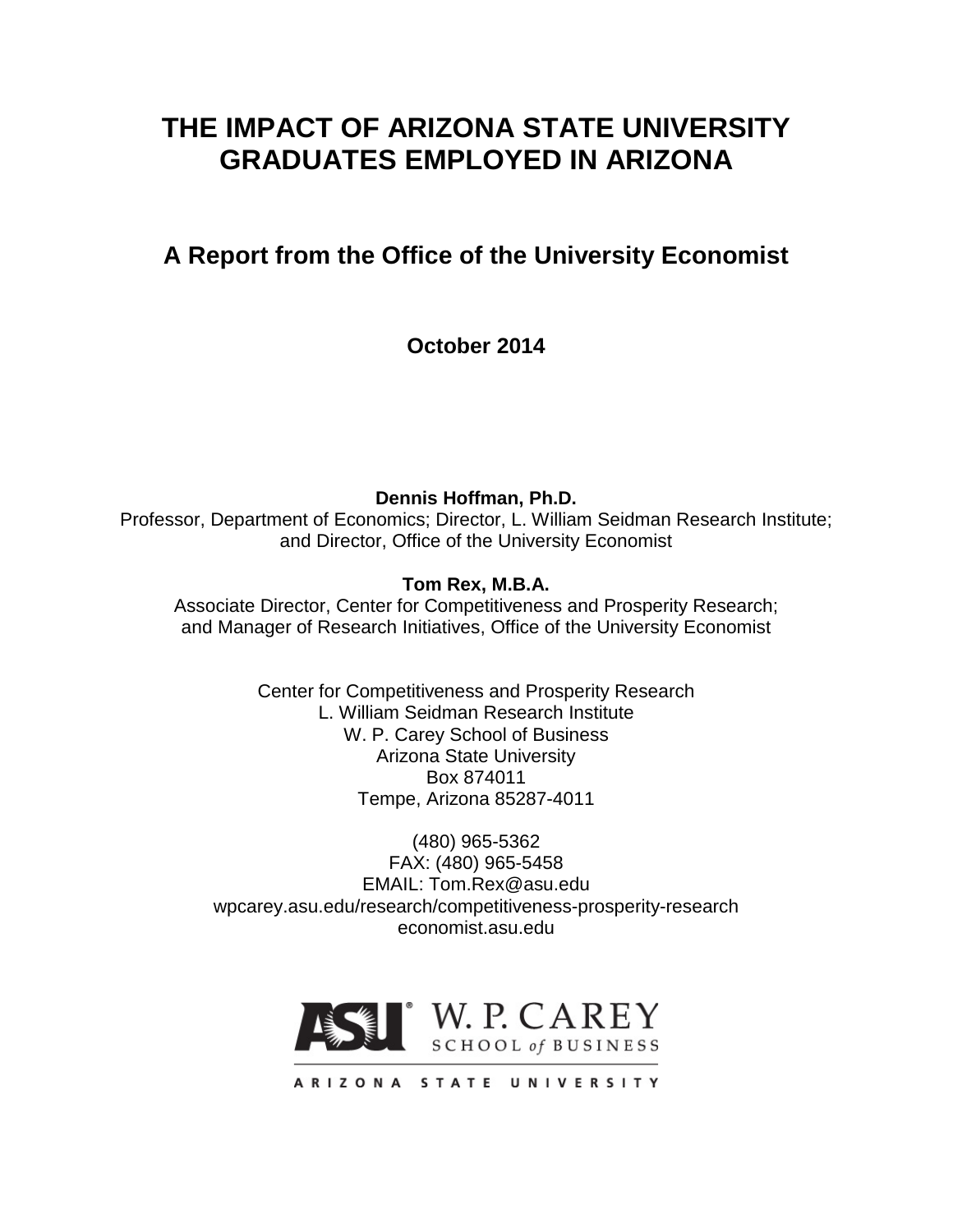# **TABLE OF CONTENTS**

| Summary             |    |
|---------------------|----|
| Description of Data | 2  |
| <b>Findings</b>     | 4  |
| Appendix            | 14 |

# **LIST OF TABLES**

| 1. Arizona State University Graduates Between 1990 and 2012 Employed in Arizona and    | 8  |
|----------------------------------------------------------------------------------------|----|
| Covered by the Unemployment Insurance Program in 2012                                  |    |
| 2. Arizona State University Graduates From 2011 Employed in Arizona and Covered by the | 9  |
| Unemployment Insurance Program in 2012                                                 |    |
| 3. Arizona State University Graduates Employed in Arizona in 2012 Compared To Total    | 11 |
| Employment in Arizona                                                                  |    |

# **LIST OF CHARTS**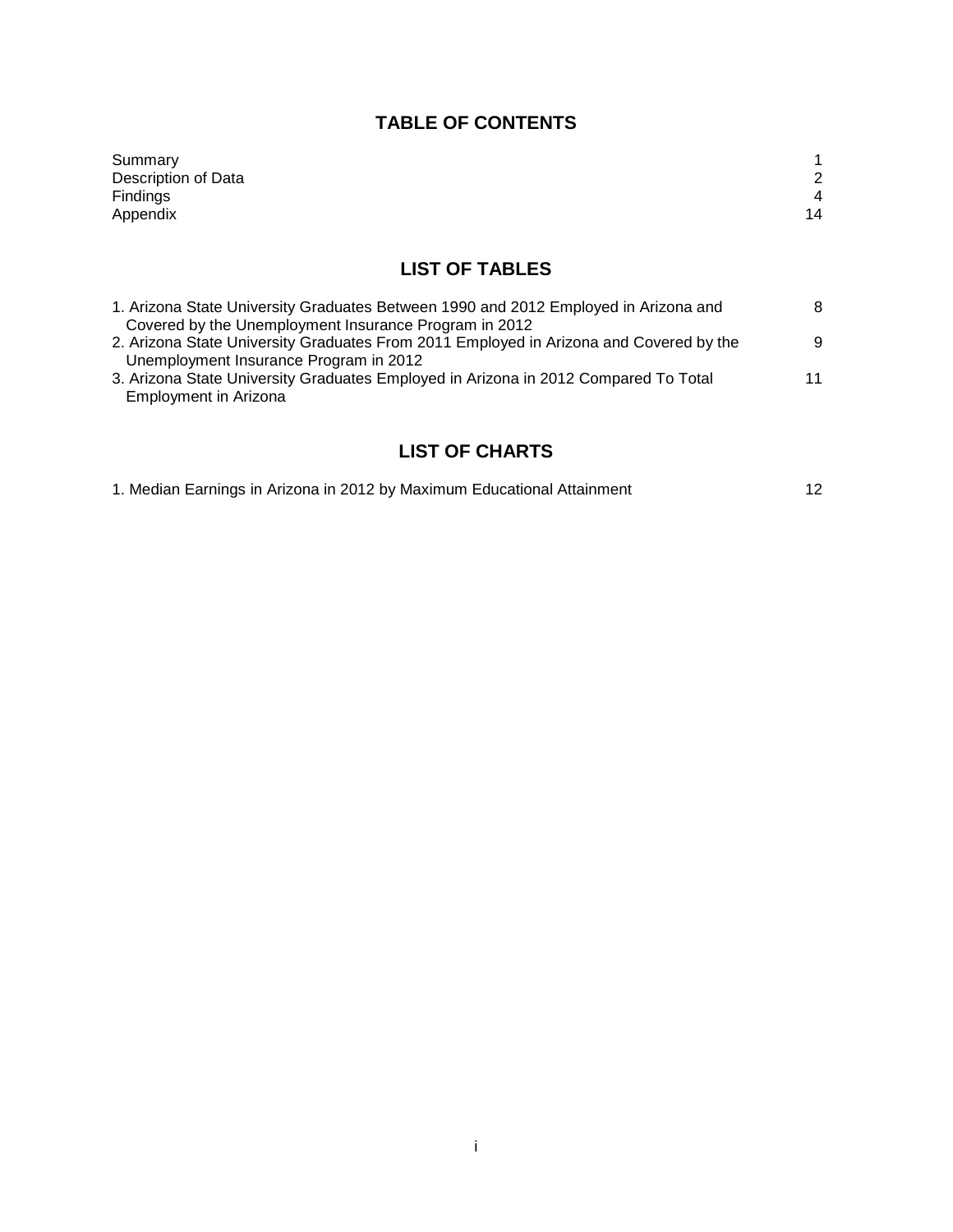#### **SUMMARY**

Arizona State University (ASU) graduates are employed throughout the world. This paper examines only those graduates employed in Arizona — those contributing to the productivity and prosperity of the state.

Approximately 207,000 ASU graduates were working in Arizona in 2012. More than one-in-four of the state's working individuals who had earned at least a bachelor's degree had graduated from ASU. The aggregate earnings of the ASU graduates were around \$11.4 billion. Based on these earnings, these individuals contributed about \$819 million in state taxes.

The estimate of the number of ASU graduates working in Arizona in 2012 is based on actual employment and wage data for 127,189 individuals who graduated from ASU between 1990 and 2012 and were covered by the state's unemployment insurance program. Estimates of those who graduated from ASU prior to 1990 and of ASU graduates who were not covered by the unemployment insurance program but were working in Arizona in 2012 were added to the 127,189 figure to reach the total of approximately 207,000.

The estimates of the number of ASU graduates working in Arizona, along with their earnings and state tax payments, do not provide a complete accounting of the impacts of ASU graduates on the Arizona economy. In order to understand these other effects, assume that the number of graduates from ASU had been higher than actually recorded and that the additional graduates came from the high percentage of Arizonans whose maximum educational attainment is some college. The percentage of these additional college graduates who would have worked in Arizona is unknown. In general, more ASU graduates likely would have resulted in more jobs in Arizona, a different mix of jobs (more higher-wage jobs), and higher educational attainment among Arizona's workforce, but the extent of these shifts is difficult to estimate.

As an example, assume that a greater number of ASU graduates would have increased the share of college graduates in the Arizona workforce by one percentage point, from 32-to-33 percent. This equates to almost 23,000 more working individuals with at least a bachelor's degree. Assuming that these individuals actually attained a partial college education, and using the difference in earnings of those with some college and those with at least a bachelor's degree, those additional individuals earning a bachelor's degree would have earned an aggregate of \$324 million more. State tax payments would have been \$23 million higher.

However, these figures do not reflect the total impact on the Arizona economy from a 1 percentagepoint increase in the share of university graduates in the workforce. One of the benefits of having highly educated individuals in the workforce is to raise the wages of the entire workforce. Those with the least educational attainment benefit the most. The spillover of benefits to all workers can be traced to the enhanced worker productivity associated with greater educational attainment. Improved productivity results from the sharing of knowledge and skills across workers and from shifts in the industrial mix to knowledge-based activities. These productivity gains translate into higher output and earnings.

Had more ASU graduates raised the share of college graduates in the workforce, wages would have been slightly higher throughout the workforce. An additional \$887 million in income would have been realized in the state had the percentage of college graduates been 1 percentage point higher. Thus, the total effect would be an increase in income of \$1.211 billion, with state tax payments \$87 million higher.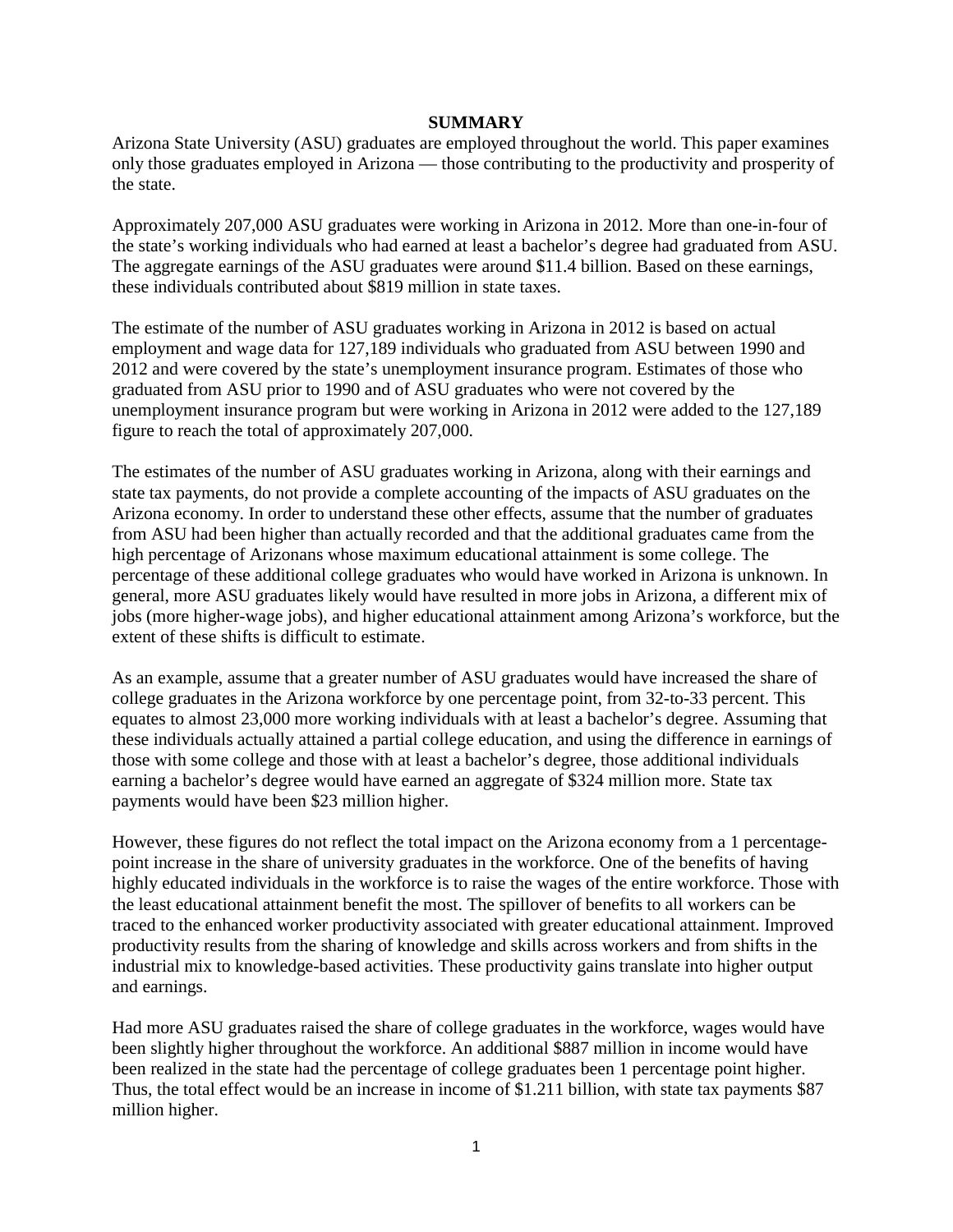#### **DESCRIPTION OF DATA**

#### **University Graduates Employed in Arizona**

Each year, the Arizona Board of Regents (ABOR) creates a dataset of graduates of Arizona's three public universities who were employed in Arizona during the year. The latest data are for 2012. While the ABOR dataset includes the number of "degrees awarded," this number really refers to the number of individuals earning a degree. An individual earning more than one degree is counted only once in this dataset. Thus, the dataset's number of "degrees awarded" is less than the official number of degrees awarded.

The ABOR dataset is created by matching Social Security numbers of university graduates to the numbers in the unemployment insurance file maintained by the Arizona Department of Economic Security, which works in conjunction with the U.S. Department of Labor. Reporting from the unemployment insurance file — the Quarterly Census of Employment and Wages (QCEW) — is done quarterly, with annual average figures also produced.

Each quarter, every business that employs workers covered by the state's unemployment insurance program must report (1) employment in each of the three months of the quarter during the pay period that includes the 12th day of the month and (2) total wages paid by the business during the quarter. Federal government civilian workers covered by the comparable federal unemployment insurance program also are included in the reporting.

Various members of the workforce are not included in the QCEW: most agricultural workers on small farms, those self-employed, those in the Armed Forces, and various others. Reporting is by job, not by individual — an individual working more than one covered job will appear in the file more than once.

Since the unemployment insurance records are confidential, ABOR's dataset of graduates employed in Arizona includes only aggregate totals. There are two significant limitations to this dataset. First, the unemployment insurance file does not include a significant number of workers — in 2012, the employment count from the unemployment insurance file was only 73 percent of the total employment in Arizona, as reported by the U.S. Bureau of Economic Analysis (BEA). Second, the dataset of graduates employed in Arizona constructed by the Board of Regents only includes graduates since 1990. Thus, the number of graduates of Arizona's public universities who are working in Arizona is understated significantly. This understatement effectively becomes even larger when the number of *individuals* counted in the Board of Regents dataset is compared to the total number of *jobs* reported in the QCEW.

The dataset constructed by the Board of Regents is subdivided by various characteristics:

- university
- bachelor's degrees versus graduate degrees
- those who attended school as Arizona residents versus nonresidents

The analysis described in this paper uses a dataset provided by the Office of Institutional Analysis at Arizona State University (ASU) by ASU campus. The total of the four campuses is comparable to the figures for ASU reported by the Board of Regents.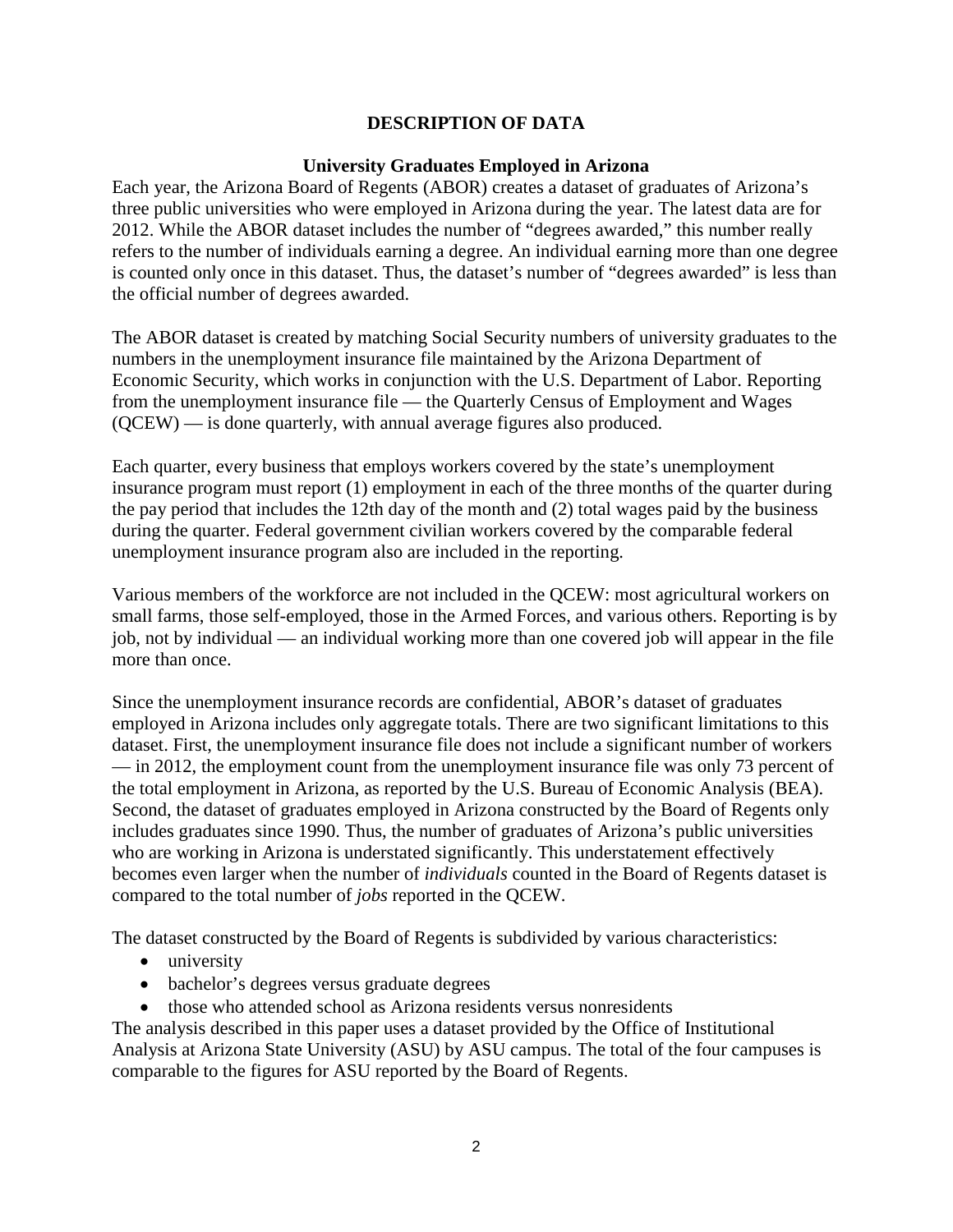By year of graduation, the following data items are available from the dataset of university graduates employed in Arizona:

- number of graduates
- number employed in Arizona (in any quarter during the year)
- percent of graduates employed in Arizona
- total wages of graduates employed in Arizona
- estimated state taxes paid by graduates employed in Arizona
- number employed in Arizona in all four quarters
- median wage of those employed in Arizona in all four quarters

The number of graduates is reported by academic year — for example, for 2012, the sum of the number graduating in August 2011, December 2011, and May 2012. The employment data are for calendar year 2012.

While the median wage of those employed in all four quarters is a reasonable measure of the typical annual wage of graduates included in the dataset, use of the median wage is arithmetically quite limited. Thus, the average wage of those employed in any quarter during the year also is calculated, as total wages divided by the total number employed.

#### **Employment**

The employment figures reported in the QCEW are based on a census of all covered workers and therefore are highly accurate, but as noted above, a large number of workers are not covered by the unemployment insurance program. Thus, focusing only on those covered by the program significantly understates the contribution of university graduates to the Arizona economy. In order to provide a more complete picture of the economic activity in Arizona of ASU graduates, more complete employment estimates from the BEA also are used in this report. Data for 2012 are used to be consistent with the Board of Regents dataset.

Employment estimates are available from several sources, but these estimates are not consistent due to definitional differences (certain categories of workers may be excluded by one source but not by another), differences in the way the data are collected (such as a sample of employers versus a census), and timing differences in when the data are collected.

Most of the employment estimates, including those of the QCEW and BEA, do not differentiate between a person working full time and one working fewer hours. Employment is categorized by the place of work, not by where the worker lives. For example, an Arizona resident of Bullhead City who works across the Colorado River in Laughlin, Nevada is counted in the Nevada employment figures. Further, most of the employment estimates report the number of jobs, not the number of people employed — an individual working two jobs is counted twice in the employment figures. This is an important distinction when comparing the number of ASU graduates (individuals) employed in Arizona to total employment (number of jobs).

Unlike other employment estimates, the employment data reported from the American Community Survey (ACS) reflects the number of individuals working and workers are classified by place of residence. The ACS is an ongoing survey of households conducted by the U.S. Census Bureau that is the source of a wide variety of socioeconomic data. The main shortcoming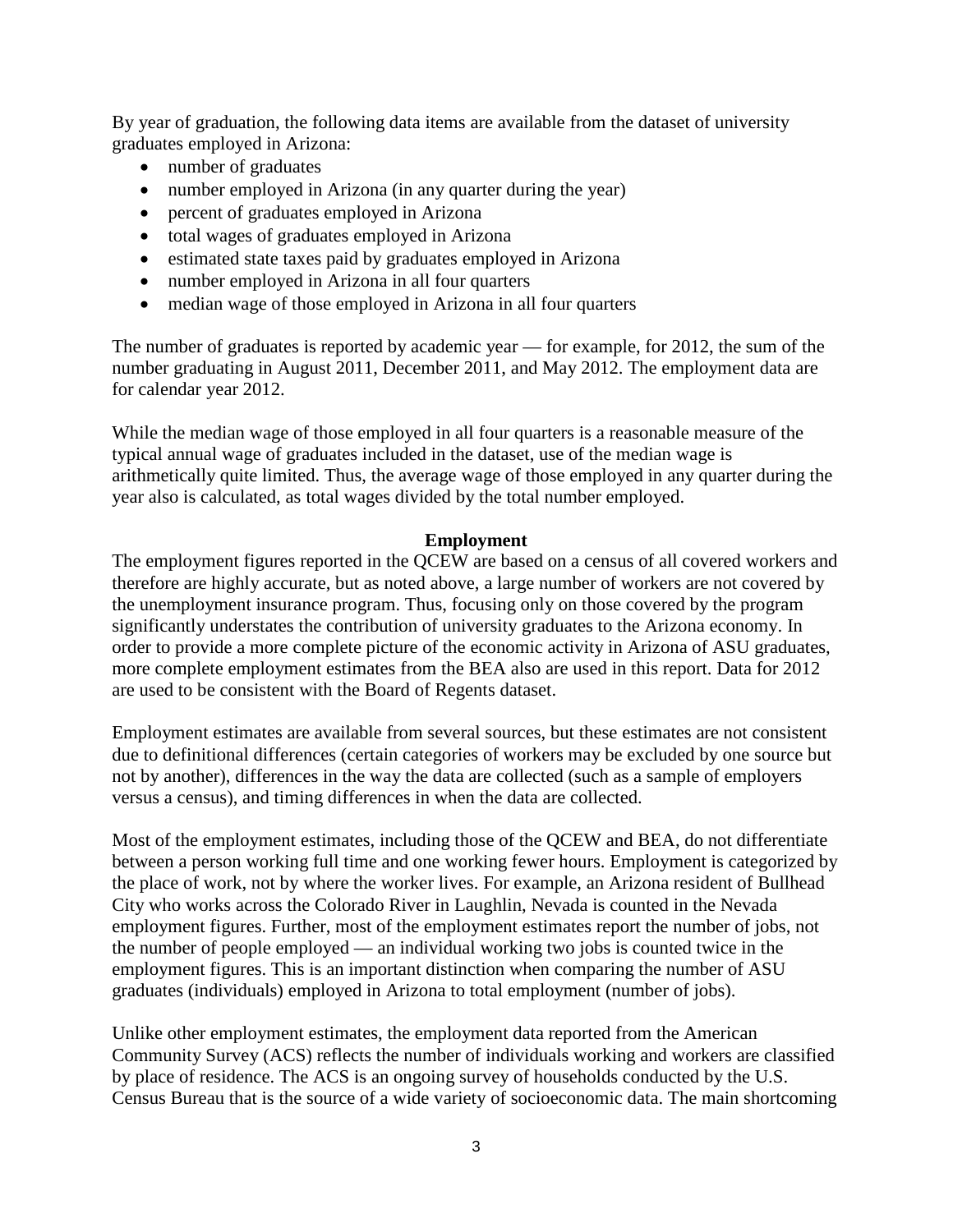of the ACS is that it is based on a relatively small number of households. Sampling error can be a significant concern. The accuracy of self-reporting, particularly for questions related to wages and income, also is an issue. Various ACS tables provide insight on employment in Arizona. The ACS employment figures are based on an individual's employment status at the time the questionnaire is completed.

#### **Educational Attainment**

In order to provide context on the contribution of ASU graduates employed in Arizona, the educational attainment of the Arizona workforce is examined. The ACS is the best source of data on educational attainment at a subnational level. In this report, Arizona's educational attainment is compared to the nation using three ACS tables: attainment for the population age 25 or older, attainment in each of five age groups, and attainment by labor force status among those 25-to-64 years old.

While ACS data for three or five years often are combined to reduce sampling error, the ACS data from 2012 are used in this analysis in order to be consistent with the Board of Regents dataset. For Arizona, sampling error for a single year of ACS data ranges from insignificant for broad measures to significant for small subsets of the population. Thus, the attainment data for the entire population at least 25 years of age is more reliable than the data for each of five age groups.

#### **The Impact of College Graduates on the Workforce**

Educational attainment is strongly correlated to an individual's earnings, with a bachelor's degree in particular causing a boost in earnings. The higher earnings realized over a lifetime of work greatly exceeds the costs of attending college. (See "Has the Return to Investing in a College Education Declined?," December 2013, and earlier papers at [http://economist.asu.edu/p3/education.](http://economist.asu.edu/p3/education))

Society also benefits from an educated populace in various ways, such as the lower crime rates of educated individuals. (See "Benefits From Improving Educational Attainment in Arizona," August 2012, and earlier papers at [http://economist.asu.edu/p3/education.](http://economist.asu.edu/p3/education))

One of the benefits of having highly educated individuals in the workforce is to raise the wages of the entire workforce. Enrico Moretti specified this relationship in his 2004 *Journal of Econometrics* paper, "Estimating the Social Return to Higher Education: Evidence From Longitudinal and Repeated Cross-Sectional Data" (accessible from [http://economist.asu.edu/p3/education\)](http://economist.asu.edu/p3/education). The spillover of benefits to all workers can be traced to the enhanced worker productivity associated with greater educational attainment. Improved productivity results from the sharing of knowledge and skills across workers and from shifts in the industrial mix to knowledge-based activities. These productivity gains translate into higher output and earnings.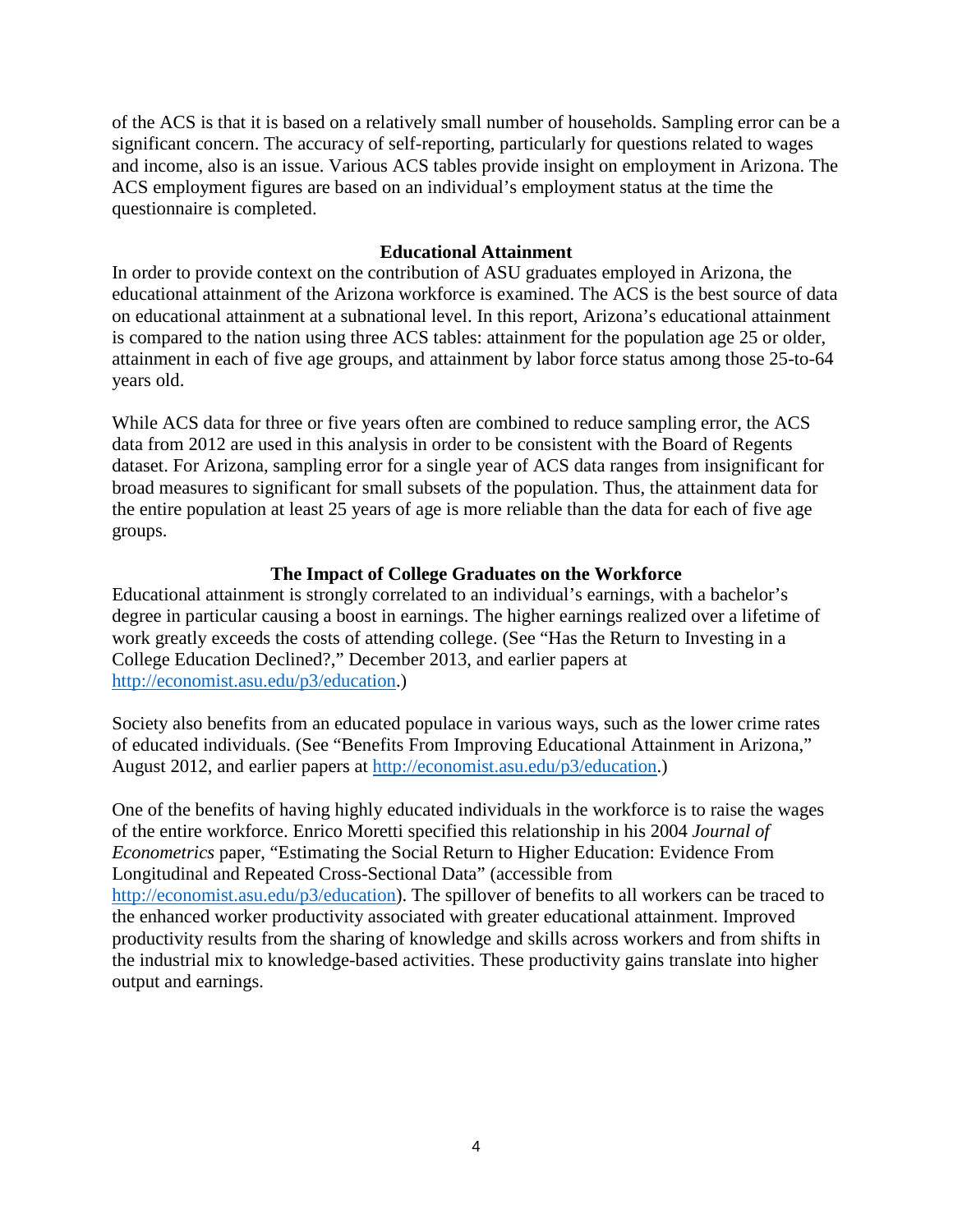#### **FINDINGS**

#### **Employment**

According to the QCEW, annual average Arizona employment in 2012 totaled 2,431,788. The BEA's wage and salary employment estimate was 2,558,795, meaning that approximately 127,007 wage and salary workers were not covered by unemployment insurance. The BEA estimates that the number of proprietors (self-employed, also not included in the QCEW) was 784,140, for a total employment figure of 3,342,935.

According to the ACS, an estimated 2,757,652 Arizonans were employed in 2012 in civilian jobs; an additional 18,539 were members of the armed forces. The total of 2,776,191 is 83 percent of the BEA's total number of jobs, suggesting that many workers (1) are employed by more than one business and/or (2) hold a wage and salary job as well as report self-employment income. Other data from the ACS indicates that more than 25 percent of employed Arizonans worked less than 35 hours per week.

#### **Educational Attainment**

Most commonly, educational attainment is expressed for those at least 25 years old. Though the age of 25 is arbitrary, a high proportion of individuals have completed their educations by that age. In 2012, Arizona's educational attainment in this large cohort was inferior to the nation. The share without either a high school diploma or a GED (general education development) certificate was slightly higher in Arizona: 14.3 percent versus 13.6 percent nationally. As their highest attainment, lesser shares of Arizonans had earned a graduate degree (10.2-versus-10.9 percent nationally) and a bachelor's degree (17.2-versus-18.2 percent).

An examination of educational attainment by age group reveals that Arizona was particularly far below the nation among those younger than 35 in 2012. Arizona also was below average among those 35-to-64 years old. In contrast, the educational attainment of those 65 or older was higher in Arizona than nationally. Since few of those age 65 or older are working, the standard statistics on the entire 25-or-older population understate Arizona's educational disadvantage as it applies to the workforce.

Data on educational attainment by labor force status indicate that among those not in the workforce, the educational attainment in Arizona of those 25-to-64 years old was close to the national figure in 2012. Attainment was below average among those in the workforce. Among those 25-to-64 years old who were employed in 2012, the proportion with at least a bachelor's degree was 32 percent in Arizona and 35 percent nationally.

#### **Arizona State University Graduates Employed in Arizona**

The following are among the basic conclusions that can be reached using the dataset of ASU graduates from academic years 1990 through 2012 who were employed in Arizona in 2012:

- The number of individuals earning a degree has increased significantly over time.
- The number of individuals earning a degree has been much higher for those who were classified as residents while attending school than among those classified as nonresidents.
- The percentage of graduates employed in Arizona has been much higher for residents than nonresidents.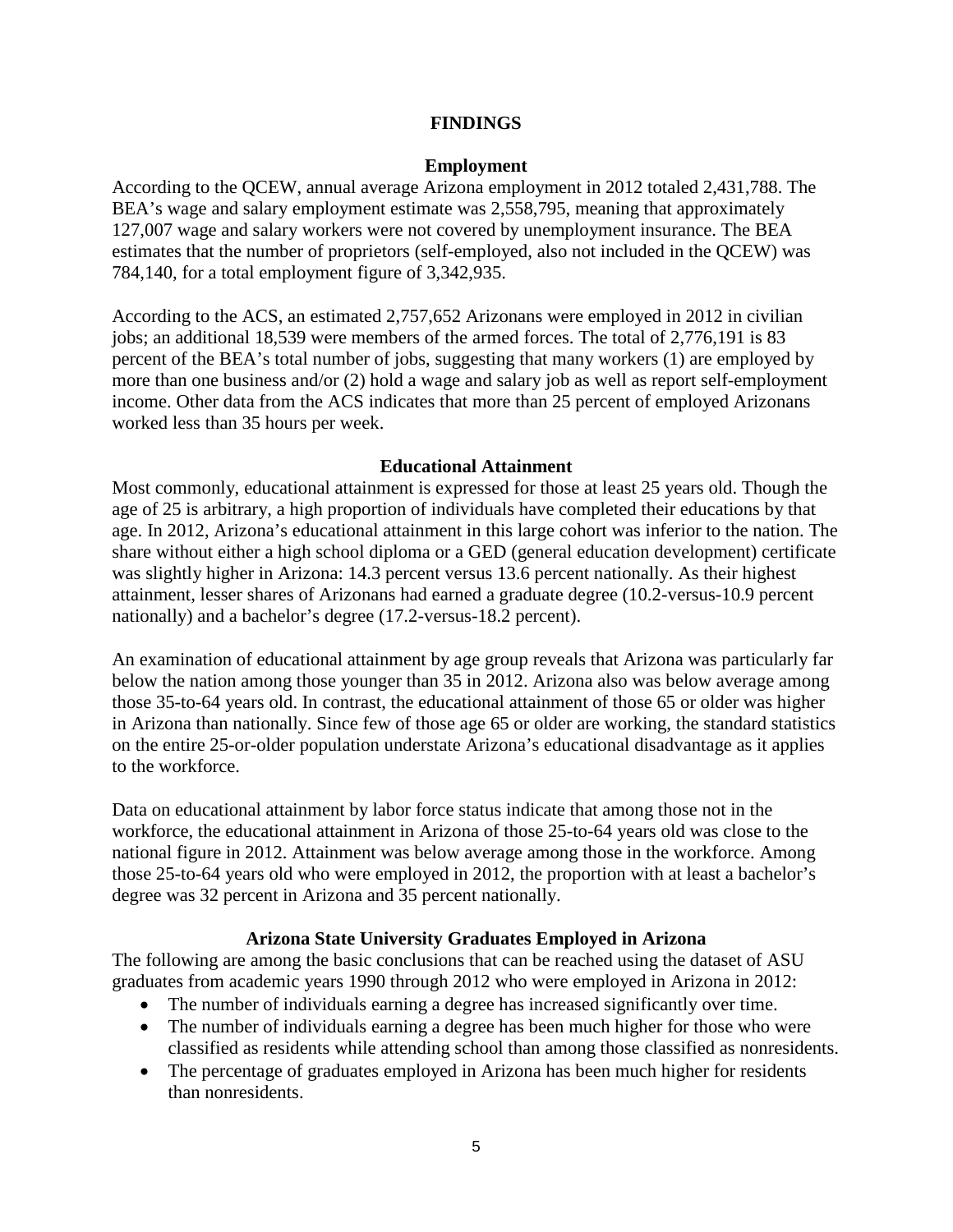- The share of graduates employed in Arizona decreases significantly with the number of years since graduation, for those who were classified as residents and nonresidents while students.
- The average wage and the median wage increase significantly with the number of years elapsed since graduation.
- The median wage has been about the same for residents and nonresidents, as has the average wage.
- The average wage (of all graduates employed at some point during the year) was less than the median wage (of graduates employed in all four quarters) among recent graduates, likely due to those not employed in all four quarters lowering the calculated average wage. Among older graduates, this downward bias in the average wage is overcome, presumably because of a small number of graduates earning very high wages that boosts the average but not the median.
- The percentage employed in all four quarters was less than 80 percent among recent graduates but was greater than 80 percent among older graduates.
- Data for graduates in the most recent academic year may be misleading. In particular, the average wage and median wage each was substantially lower than for those graduating one year earlier. For those graduating in May (the majority), the employment and wage data for calendar year 2012 may reflect full-time employment after graduating and/or part-time employment while still attending school.
- Among those who graduated from ASU between academic years 1990 and 2012, 80 percent graduated from the Tempe Campus. However, this proportion dropped from 100 percent in the early 1990s to 67 percent in 2012. A large increase in the number of graduates from the Downtown Phoenix campus in recent years, combined with a decrease in the number graduating from the West campus, has pushed the number of graduates from Downtown Phoenix to greater than the number from the West campus.

The number of individuals who graduated from ASU between academic years 1990 and 2012 who worked at jobs in Arizona that were covered by the unemployment insurance program in calendar year 2012 was 127,189. ASU graduates between 1990 and 2012 accounted for 5.2 percent of the QCEW total number employed, but this share is understated since it compares *individuals* with ASU degrees to the *number of jobs*.

The aggregate wage of individuals who graduated from ASU between academic years 1990 and 2012 accounted for 6.4 percent of the QCEW total. The average wage of ASU graduates between 1990 and 2012 of \$55,681 was 23.6 percent higher than the average of the rest of the QCEW file (a group that includes those without a bachelor's degree, those who earned a degree from another institution, and ASU graduates from prior to 1990). Total payment of state taxes in 2012 by those who graduated from ASU between 1990 and 2012 — based only on wages earned as part of the unemployment insurance program — is estimated at \$509 million: 7.19 percent of aggregate wages.

Estimates from the ACS for 2012 indicate that 723,234 Arizona residents who had received at least a bachelor's degree were employed. The number of ASU graduates between academic years 1990 and 2012 employed in the state and covered by the unemployment insurance program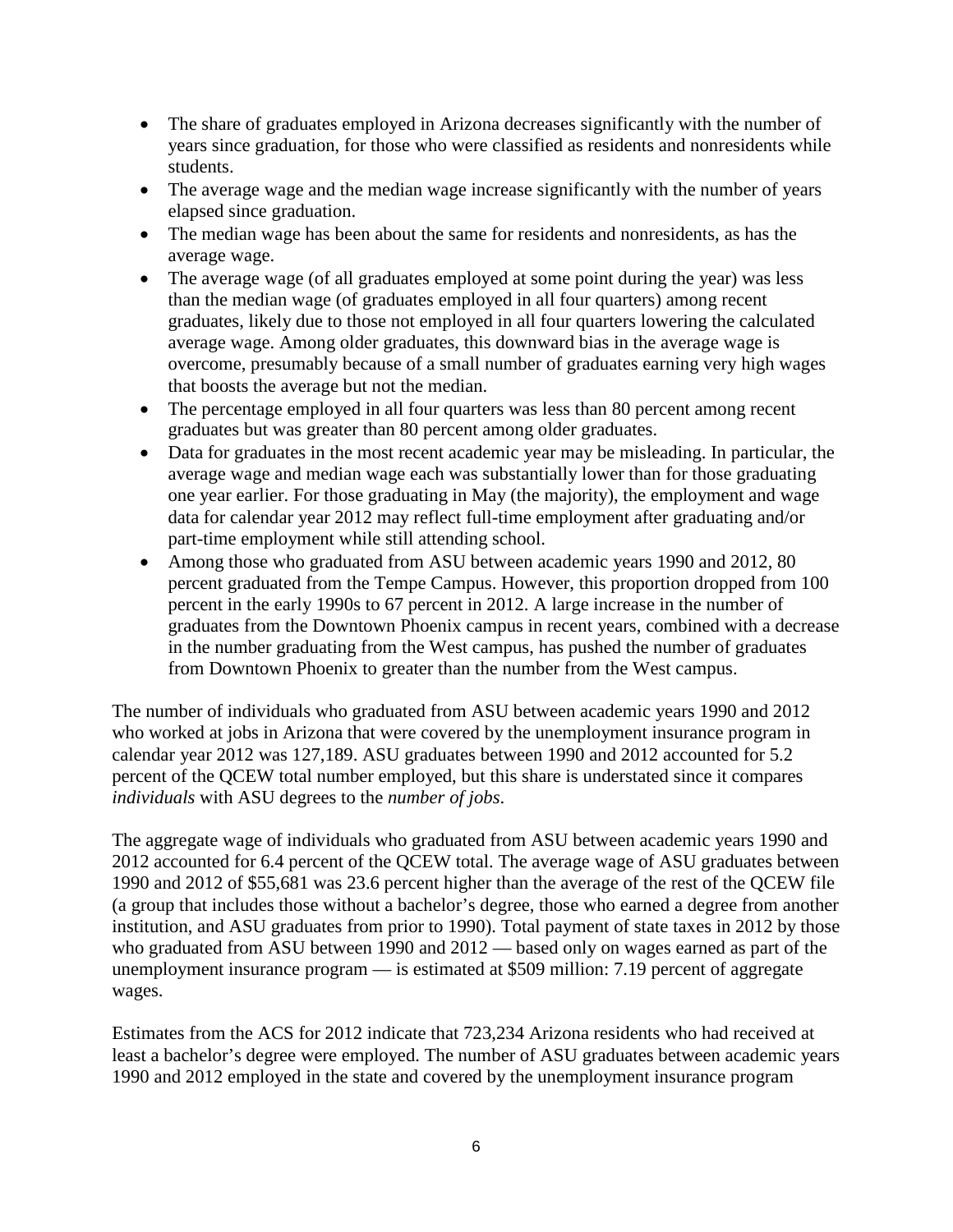accounts for 17.6 percent of the number of workers with at least a bachelor's degree reported by the ACS.

Detailed figures from the dataset of 1990-through-2012 graduates of Arizona State University who were employed in Arizona during 2012 are provided in the appendix. Figures are shown by ASU campus, by undergraduate versus graduate degree, and by residency status while a student. A summary of the cumulative figures for the 23 years of graduates is provided in Table 1.

Considerable care is needed in interpreting Table 1 for several reasons. In particular, only the Tempe campus was open at the beginning of this time period; the initial academic year in which a significant number of students graduated from the other campuses was 1994 for the West campus and 2008 for the Polytechnic and Downtown Phoenix campuses. Table 2 controls for these differing opening dates by focusing on academic year 2011 graduates. (Graduates from 2011 instead of 2012 are used since the statistics for those graduating in May 2012 are inconsistent with those of earlier graduates.)

Yet Table 2 also needs to be interpreted carefully. Student characteristics vary by campus, by residency status, and by undergraduate and graduate programs. For example, the magnitude of the difference in the average wage between undergraduate and graduate degrees reflects not only the wage premium of the graduate degree but also the greater number of years of work experience among those with a graduate degree. Among graduates from academic year 2011, the average wage in 2012 of those with a graduate degree was 68 percent higher than those with a bachelor's degree, but the differential for graduates over the entire 1990-to-2012 period was 45 percent.

The differences by campus in the share of graduates employed in Arizona represent another example in which the variations must be carefully considered. Many factors could be affecting these figures, including differences by campus in the share of nonresident students, share of parttime students, and the distribution of subject majors. An examination of the detailed data presented in the appendix can help to understand such differences, but some of the detailed data may be distorted due to the relatively small number of individuals in some of the subsets.

#### **Extending the Analysis to Include Those Who Graduated From ASU Before 1990**

In order to provide an estimate of the number of individuals who graduated from ASU before 1990 and who were working in Arizona in 2012, actual data on the number of degrees awarded by ASU between academic years 1971 and 1989 were collected. The year 1971 was selected since the typical undergraduate from that year would have been about 64 years old in 2012; a high proportion of graduates from earlier years are presumed to have retired. The official graduation data from ASU count number of degrees — individuals with more than one ASU degree are counted more than one. These data are not consistent with the figures used in the Arizona Board of Regents dataset, which counts individuals, not number of degrees. Thus, the historical graduation data for 1971 through 1989 were adjusted, using the ratio from the 1990 through-1999 period of the number of graduates counted in the Board of Regents database to the official count of degrees granted.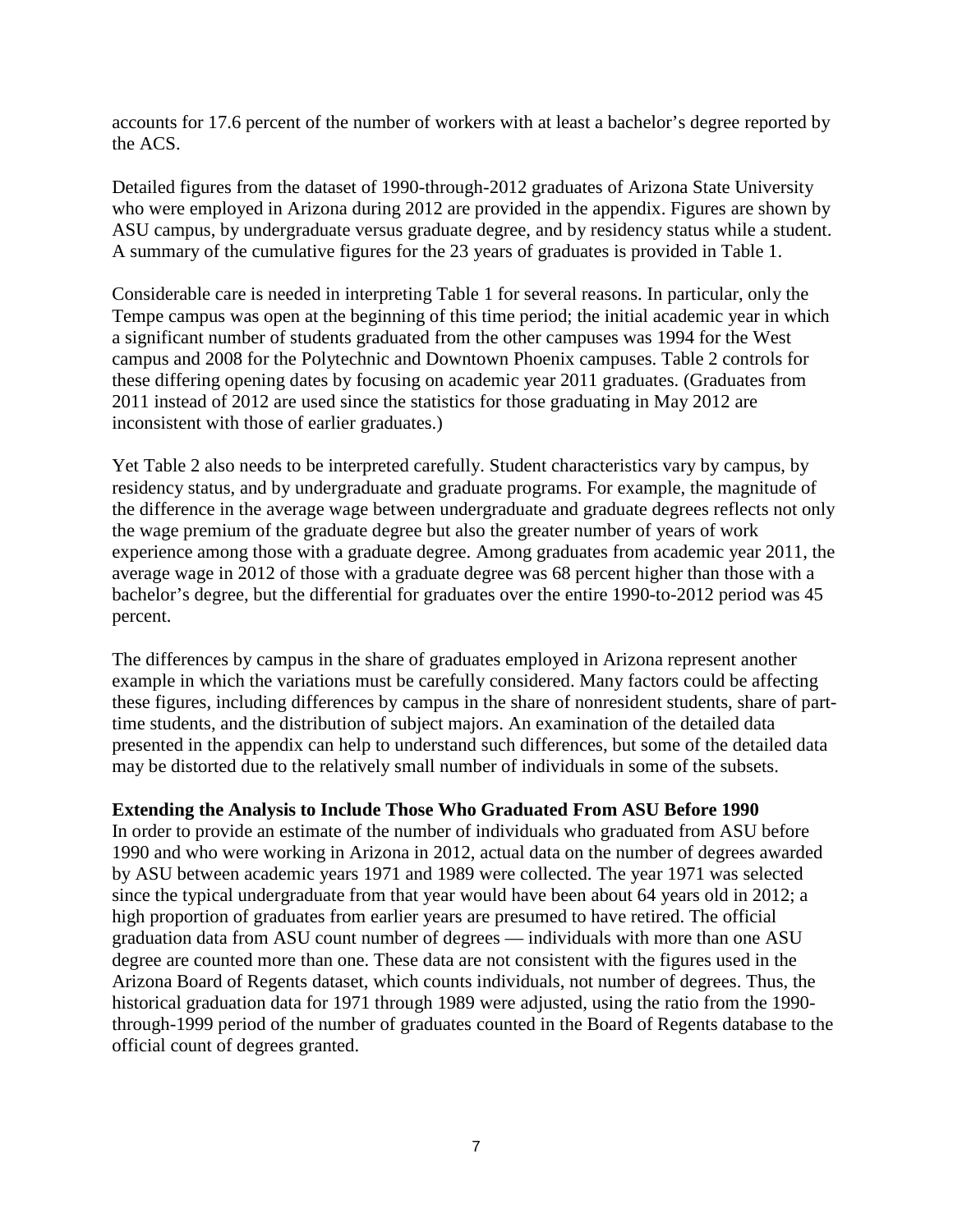# **TABLE 1 ARIZONA STATE UNIVERSITY GRADUATES BETWEEN 1990 AND 2012 EMPLOYED IN ARIZONA AND COVERED BY THE UNEMPLOYMENT INSURANCE PROGRAM IN 2012**

|                                                                    | Total     | Tempe     | West        | Polytechnic | Downtown |             |
|--------------------------------------------------------------------|-----------|-----------|-------------|-------------|----------|-------------|
| Number Graduating From Arizona State University                    | 245,083   | 203,992   | 26,352      | 5,436       | 9,303    |             |
| Employed in Arizona and Covered by Unemployment Insurance Program: |           |           |             |             |          |             |
| Number                                                             | 127,187   | 98,285    | 18,466      | 3,785       | 6,651    |             |
| Share (Percent)                                                    | 52        | 48        | 70          | 70          | 72       |             |
| Aggregate Wages (Dollars, Millions)                                | 7,081     | 5,802     | 878         | 140         | 261      |             |
| Average Wage (Dollars)                                             | 55,678    | 59,037    | 47,558      | 37,051      | 39,188   |             |
| Estimated State Tax Payments (Dollars, Millions)                   | 509       | 416       | 63          | 11          | 19       |             |
|                                                                    | Total     | Resident  | Nonresident | Total       | Resident | Nonresident |
|                                                                    | Undergrad | Undergrad | Undergrad   | Graduate    | Graduate | Graduate    |
|                                                                    | Degrees   | Degrees   | Degrees     | Degrees     | Degrees  | Degrees     |
| Number Graduating From Arizona State University                    | 178,120   | 145,125   | 32,995      | 66,963      | 44,324   | 22,639      |
| Employed in Arizona and Covered by Unemployment Insurance Program: |           |           |             |             |          |             |
| Number                                                             | 96,513    | 88,654    | 7.859       | 30,674      | 26,181   | 4,493       |
| Share (Percent)                                                    | 54        | 61        | 24          | 46          | 59       | 20          |
| Aggregate Wages (Dollars, Millions)                                | 4,846     | 4,451     | 395         | 2,236       | 1,937    | 299         |
| Average Wage (Dollars)                                             | 50.209    | 50,208    | 50,218      | 72.884      | 73.973   | 66,538      |
| Estimated State Tax Payments (Dollars, Millions)                   | 352       | 323       | 29          | 158         | 137      | 21          |

Source: Arizona State University, Office of Institutional Analysis.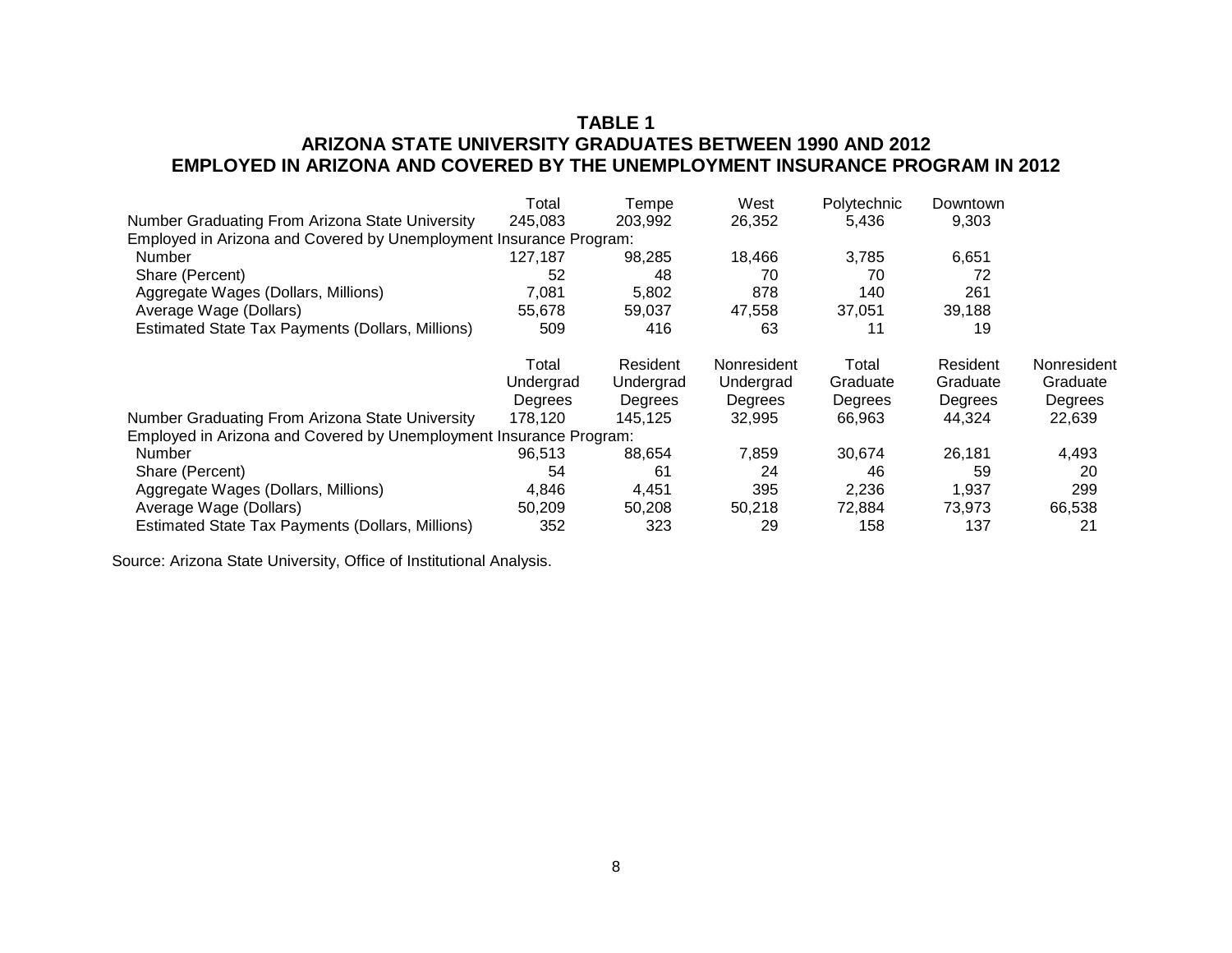# **TABLE 2 ARIZONA STATE UNIVERSITY GRADUATES FROM 2011 EMPLOYED IN ARIZONA AND COVERED BY THE UNEMPLOYMENT INSURANCE PROGRAM IN 2012**

|                                                                    | Total          | Tempe     | West        | Polytechnic | Downtown |             |
|--------------------------------------------------------------------|----------------|-----------|-------------|-------------|----------|-------------|
| Number Graduating From Arizona State University                    | 16,182         | 11.067    | 1,518       | 1,320       | 2,277    |             |
| Employed in Arizona and Covered by Unemployment Insurance Program: |                |           |             |             |          |             |
| Number                                                             | 10,561         | 6.754     | 1,246       | 949         | 1,612    |             |
| Share (Percent)                                                    | 65             | 61        | 82          | 72          | 71       |             |
| Aggregate Wages (Dollars, Millions)                                | 382            | 245       | 42          | 33          | 62       |             |
| Average Wage (Dollars)                                             | 36,186         | 36,215    | 33,408      | 35,205      | 38,788   |             |
| Estimated State Tax Payments (Dollars, Millions)                   | 29             | 19        | 3           |             | 5        |             |
|                                                                    | Total          | Resident  | Nonresident | Total       | Resident | Nonresident |
|                                                                    | Undergrad      | Undergrad | Undergrad   | Graduate    | Graduate | Graduate    |
|                                                                    | <b>Degrees</b> | Degrees   | Degrees     | Degrees     | Degrees  | Degrees     |
| Number Graduating From Arizona State University                    | 11.451         | 9,372     | 2.079       | 4.731       | 2,883    | 1,848       |
| Employed in Arizona and Covered by Unemployment Insurance Program: |                |           |             |             |          |             |
| Number                                                             | 7.793          | 7,090     | 703         | 2,768       | 2.207    | 561         |
| Share (Percent)                                                    | 68             | 76        | 34          | 59          | 77       | 30          |
| Aggregate Wages (Dollars, Millions)                                | 239            | 220       | 19          | 143         | 115      | 28          |
| Average Wage (Dollars)                                             | 30,690         | 31,052    | 27,036      | 51,659      | 52,250   | 49,331      |
| Estimated State Tax Payments (Dollars, Millions)                   | 19             | 17        |             | 10          | 8        |             |

Source: Arizona State University, Office of Institutional Analysis.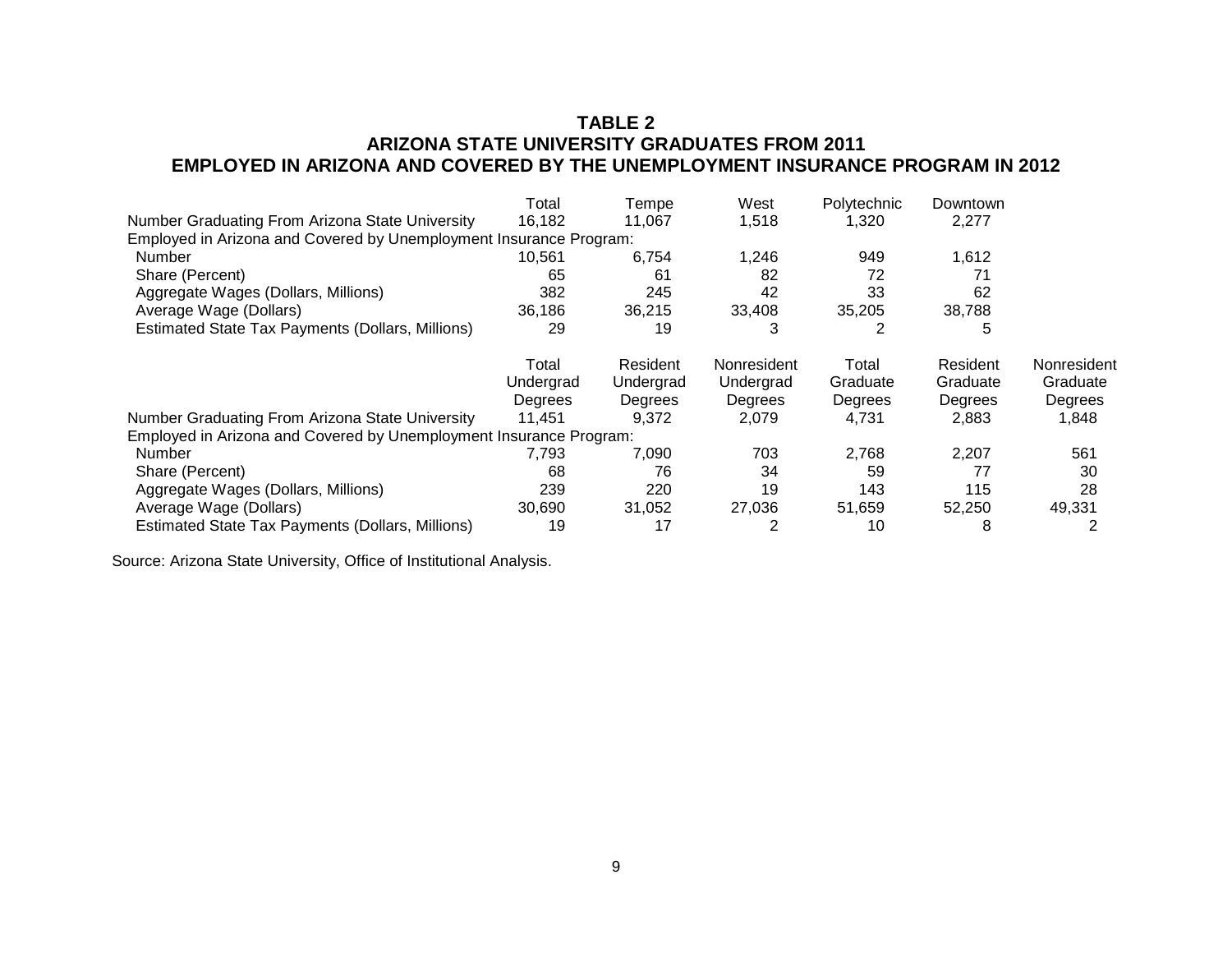A "backward projection" for academic years 1971 through 1989 of the percentage of ASU graduates employed in Arizona in 2012 was made using the 1990-through-2012 time series of this percentage; the percentage drops with the number of years since graduation. The rate of decline is rapid among recent grads but is lower and relatively stable among earlier graduates. The average annual decrease of 1.25 percentage points between 1990 and 1999 was used for the 1971-through-1989 period. Using the adjusted graduation figures and the estimated percentage of graduates employed in Arizona, the number of employed ASU graduates was calculated for each year from 1971 through 1989.

The average wage for graduates from 1971 through 1989 was backward projected in the same manner as the percentage employed. The average wage rises significantly by the number of years since graduation for relatively recent graduates. Among earlier graduates, the increase in the average wage by year is lower and more stable. The annual average increase from the 1990 through-1999 period was 1.5 percent; this figure was applied to the 1971-to-1989 period.

Using these backward projections, the number of individuals who graduated from ASU between academic years 1971 and 2012 who worked at jobs in Arizona that were covered by the unemployment insurance program in 2012 is estimated to be 150,684 — 18.5 percent higher than the number of those who graduated from 1990 through 2012. Due to the high average wage of individuals who graduated prior to 1990, the aggregate wage of the 1971-to-2012 group was 30.6 percent higher than that of the 1990-to-2012 group.

Those who graduated from ASU between academic years 1971 and 2012 accounted for 6.2 percent of the QCEW number of jobs in Arizona in 2012, but again this share is understated since it compares *individuals* with ASU degrees to the *number of jobs*. The aggregate wage of individuals who graduated from ASU between 1971 and 2012 accounted for 8.3 percent of the QCEW total. The 2012 average wage of \$61,366 of those who graduated from ASU between 1971 and 2012 was 37.7 percent higher than the average of the rest of the QCEW file (a group that includes those without a bachelor's degree and those who earned a degree from another institution). Based on 7.19 percent of their wages reported to the unemployment insurance program, ASU graduates paid \$665 million in state taxes in 2012.

The number of ASU graduates between academic years 1971 and 2012 who were employed in the state and covered by the unemployment insurance program accounts for 20.8 percent of the ACS total of the number of individuals employed in Arizona in 2012 who had received at least a bachelor's degree.

Two variants of the above-described methodology were tested. Each resulted in estimates similar to those described above. First, rather than use the total of all ASU graduates in making the backward projections, estimates were derived separately for undergraduate and graduate degree holders and then summed. (An attempt at further disaggregation — separating students classified as residents and nonresidents as well as by undergraduate/graduate degree — was abandoned because the number of nonresidents who graduated from ASU in earlier years and who were employed in Arizona in 2012 was too small to produce reasonable estimates.) Second, rather than use the adjusted number of ASU graduates and a backward projection of the percentage working in Arizona, a backward projection was made directly on the number employed.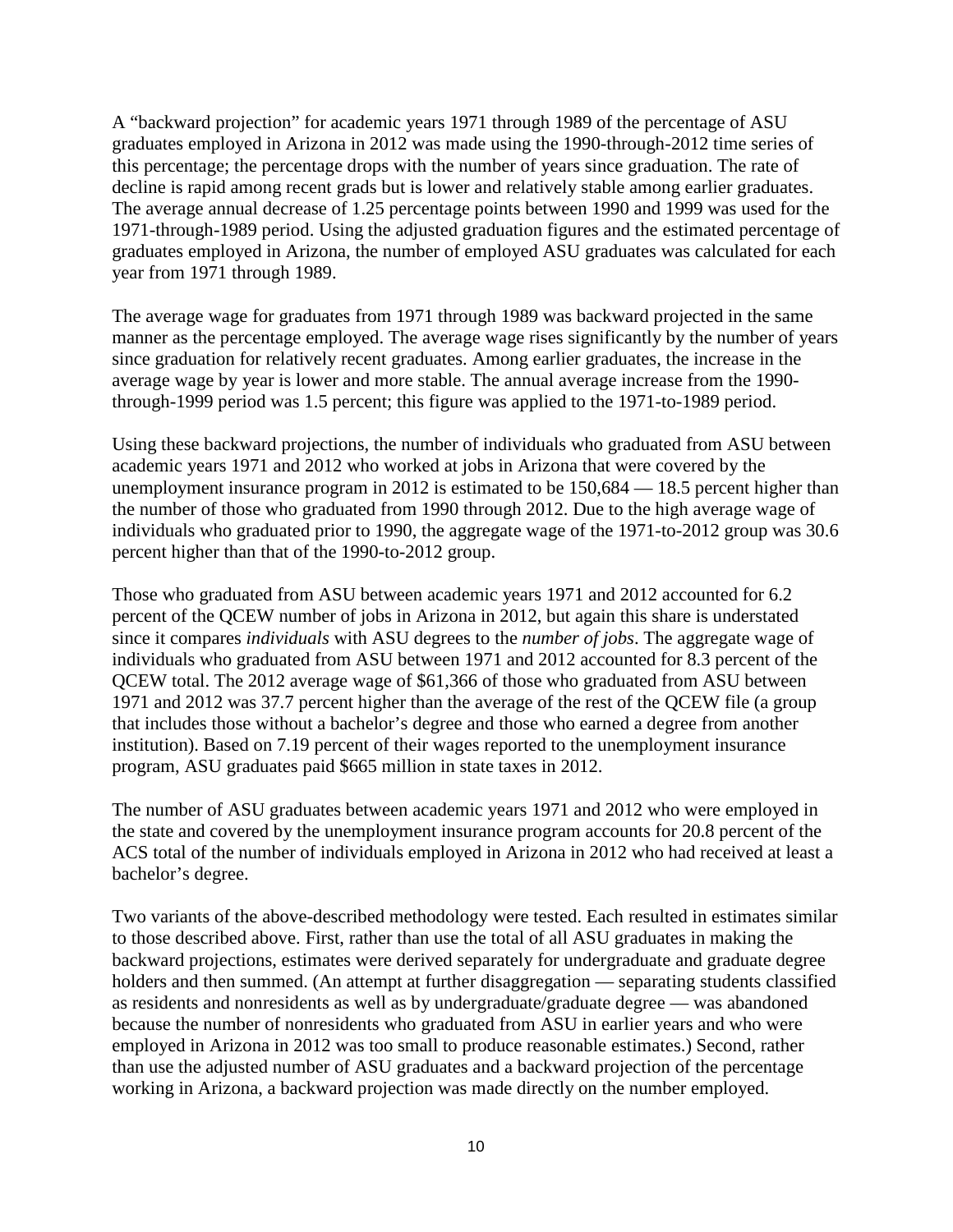The methodology used does not directly address the increasing share of retirees among graduates from the 1970s. Thus, the estimates of the numbers employed in Arizona of graduates from this time period, particularly the early-to-mid-1970s, may be overstated. However, while graduates from before 1971 were excluded from the analysis, some were still part of the workforce. Thus, the exclusion of these workers likely offsets any overestimate of graduates from the 1970s working in Arizona in 2012.

#### **Extending the Analysis to Include ASU Graduates Employed in Arizona but Not Covered by the Unemployment Insurance Program**

In order to estimate the number of ASU graduates working in Arizona in wage and salary jobs not covered by unemployment insurance or as proprietors (self-employed), the ASU shares of the QCEW total (6.20 percent of employment and 8.34 percent of wages) were applied to the BEA's total employment figure. The result is a total of 207,143 ASU graduates working in Arizona (see Table 3). This figure is understated because the 6.2 percent figure is based on individuals with ASU degrees and the number of QCEW jobs.

The estimate of 207,143 ASU graduates working in Arizona accounts for 28.5 percent of the 2012 ACS figure of employed Arizonans with at least a bachelor's degree (this figure of 726,732 includes 3,498 individuals with at least a bachelor's degree employed in the Armed Forces). Thus, more than one-in-four working individuals who had earned at least a bachelor's degree had graduated from ASU. The aggregate earnings of the ASU graduates were around \$11.4 billion. Based on these earnings, these individuals contributed about \$819 million in state taxes.

#### **The Impacts of ASU Graduates on the Workforce**

The estimates of 207,143 ASU graduates working in Arizona, earning \$11.4 billion and paying \$819 million in state taxes, do not provide a complete accounting of the impacts of ASU graduates on the Arizona economy. In order to understand these other effects, assume that the

# **TABLE 3 ARIZONA STATE UNIVERSITY GRADUATES EMPLOYED IN ARIZONA IN 2012 COMPARED TO TOTAL EMPLOYMENT IN ARIZONA**

|            | Wages/Propri-  | Average  |
|------------|----------------|----------|
| Employment | etors' Income* | Earnings |
| 2,431,788  | \$110,874      | \$45,593 |
| 127,189    | 7.082          | 55.681   |
| 23,495     | 2.165          | 92.144   |
| 150.684    | 9.247          | 61,366   |
| 6.2%       | 8.3%           | 134.6%   |
| 127,007    | 7.897          | 62,180   |
| 784.140    | 17.788         | 22,684   |
| 3,342,935  | 136,558        | 40,850   |
| 207.143    | 11.389         | 54.982   |
|            |                |          |

\* Aggregate dollars in millions.

Sources: U.S. Department of Labor, Bureau of Labor Statistics (QCEW: Quarterly Census of Employment and Wages); U.S. Department of Commerce, Bureau of Economic Analysis (BEA); Arizona State University, Office of Institutional Analysis (ASU graduates).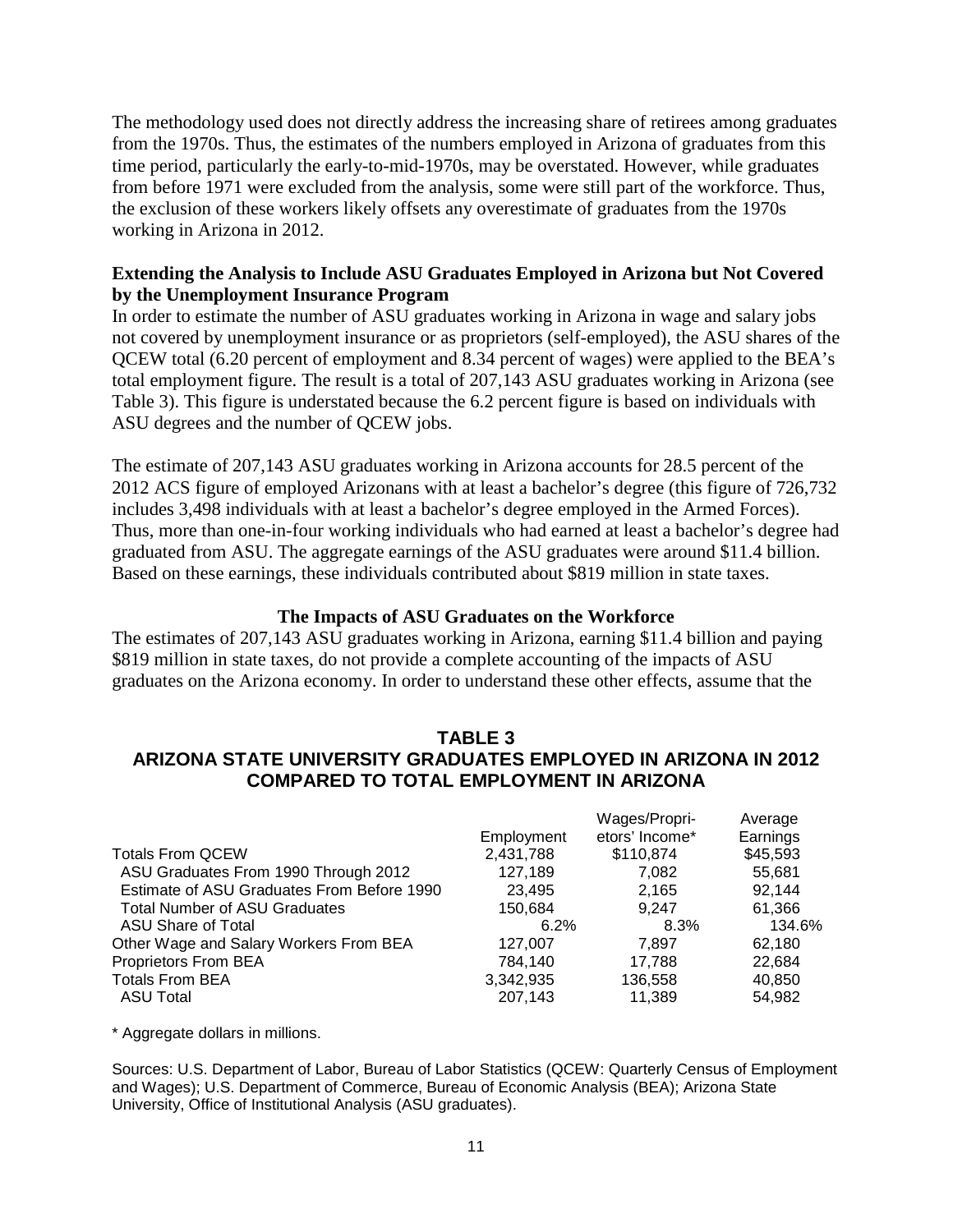number of graduates from ASU had been higher than actually recorded and that the additional graduates came from the high percentage of Arizonans whose maximum educational attainment is some college. The percentage of these additional college graduates who would have worked in Arizona is unknown. In general, more ASU graduates likely would have resulted in more jobs in Arizona, a different mix of jobs (more higher-wage jobs), and higher educational attainment among Arizona's workforce, but the extent of these shifts is difficult to estimate.

As an example, assume that a greater number of ASU graduates would have increased the share of college graduates in the Arizona workforce by one percentage point, from 32.1-to-33.1 percent. This equates to 22,545 additional individuals with at least a bachelor's degree, based on the 2012 ACS figures for employed individuals age 25 or older. Assuming that these individuals actually attained a partial college education, and using the difference of the ACS median earnings figures in Arizona for those with some college and those with at least a bachelor's degree (see Chart 1) of \$14,390, those additional individuals earning a bachelor's degree would have earned an aggregate of \$324.4 million more. At 7.19 percent, state tax payments would have been \$23.3 million higher. However, these figures do not reflect the total impact on the Arizona economy from a 1 percentage-point increase in the share of university graduates in the workforce.

According to Moretti, a 1-percentage-point increase in the share of college graduates in the workforce raises wages throughout the workforce, by:

- 1.9 percent among those with less than a high school diploma
- 1.6 percent among high school graduates
- 1.2 percent among those with some college
- 0.4 percent among college graduates



# **CHART 1 MEDIAN EARNINGS IN ARIZONA IN 2012 BY MAXIMUM EDUCATIONAL ATTAINMENT**

Source: U.S. Department of Commerce, Census Bureau, American Community Survey, Table B20004.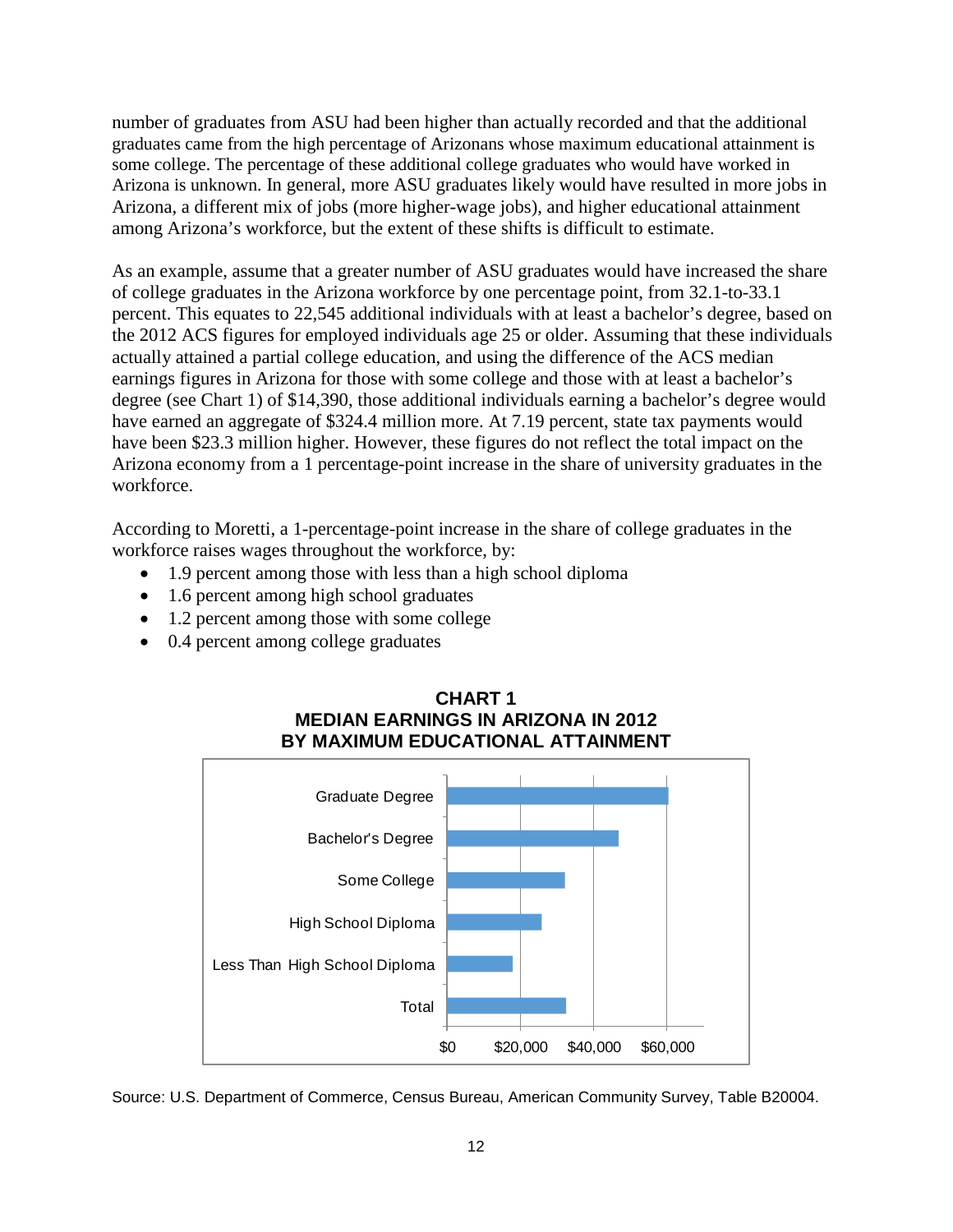Applying these percent changes in wages to the aggregate wages in each educational category as reported in the ACS, an additional \$887 million in income would have been realized in the state had the percentage of college graduates been 1 percentage point higher. Thus, the total effect would be an increase in income of \$324 million plus \$887 million, or \$1.211 billion, with state tax payments \$87.1 million higher.

These estimates understate the gain due to shortcomings in the ACS data. First, the ACS reports median, but not mean, earnings by educational attainment. Average earnings would be higher than the median. Second, while the ACS reports the median earnings figure separately for those with a bachelor's degree as their maximum attainment versus those with a graduate degree, it only reports the number of workers with a bachelor's degree or more. The median earnings figure for those with a bachelor's degree was used for all those earning at least a bachelor's degree. Other inconsistencies in the available ACS data include the median earnings by educational attainment figures being expressed for those 25 or older, while the number employed by educational attainment is available only for those 25-to-64 years old. The impact of the "Moretti effects" for workers 25-to-64 years old was expanded to reflect the size of the entire workforce age 16 or older.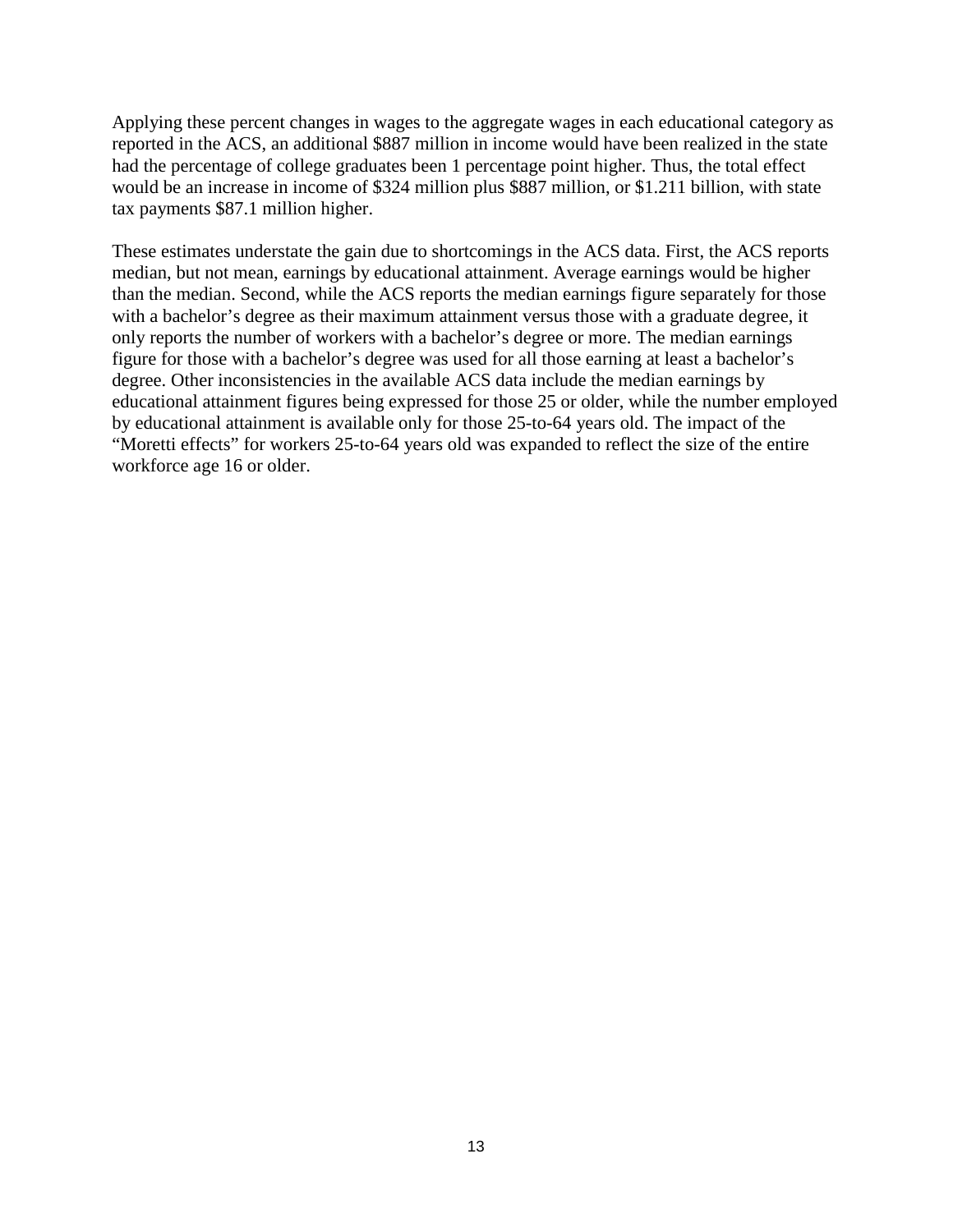# **APPENDIX ARIZONA STATE UNIVERSITY GRADUATES FROM 1990 THROUGH 2012 EMPLOYED IN ARIZONA IN 2012**

#### **SUM OF ALL CAMPUSES, ALL DEGREES**

|            |         |               |            |           |          | 2012             |            |          |          |            |
|------------|---------|---------------|------------|-----------|----------|------------------|------------|----------|----------|------------|
|            |         |               |            |           |          |                  |            | Median   |          | Average    |
|            |         |               |            |           |          |                  | Number     | Wage of  |          | Wage as    |
|            |         |               |            |           |          |                  | Employed   | Those    | Percent  | a          |
|            | Number  |               |            |           |          | Estimated        | in Arizona | Employed | Employed | Proportion |
| Academic   | of      | <b>Number</b> | Percent    | Aggregate |          | <b>State Tax</b> | During All | in All   | in All   | of the     |
| Year of    | Degrees | Employed      | Employed   | Wages in  | Average  | Payments         | Four       | Four     | Four     | Median     |
| Graduation | Awarded | in Arizona    | in Arizona | Millions  | Wage     | in Millions      | Quarters   | Quarters | Quarters | Wage       |
| 1990       | 6,628   | 2,279         | 34.4%      | \$186.2   | \$81,713 | \$13.1           | 1,886      |          | 82.8%    |            |
| 1991       | 6,998   | 2,615         | 37.4       | 213.7     | 81,738   | 15.1             | 2,169      |          | 82.9     |            |
| 1992       | 6,983   | 2,639         | 37.8       | 213.3     | 80,814   | 15.1             | 2,232      |          | 84.6     |            |
| 1993       | 7,549   | 2,919         | 38.7       | 225.6     | 77,290   | 15.9             | 2,421      |          | 82.9     |            |
| 1994       | 7,671   | 3,133         | 40.8       | 244.7     | 78,090   | 17.2             | 2,618      |          | 83.6     |            |
| 1995       | 7,982   | 3,415         | 42.8       | 267.3     | 78,280   | 18.9             | 2,846      |          | 83.3     |            |
| 1996       | 7,986   | 3,521         | 44.1       | 261.5     | 74,263   | 18.5             | 2,916      |          | 82.8     |            |
| 1997       | 8,524   | 3,754         | 44.0       | 283.3     | 75,478   | 20.0             | 3,154      |          | 84.0     |            |
| 1998       | 9,092   | 4,028         | 44.3       | 291.3     | 72,326   | 20.5             | 3,403      |          | 84.5     |            |
| 1999       | 9,231   | 4,161         | 45.1       | 294.0     | 70,653   | 20.7             | 3,433      |          | 82.5     |            |
| 2000       | 9,717   | 4,568         | 47.0       | 322.1     | 70,509   | 22.7             | 3,820      |          | 83.6     |            |
| 2001       | 9,513   | 4,405         | 46.3       | 303.6     | 68,922   | 21.4             | 3,701      |          | 84.0     |            |
| 2002       | 10,156  | 5,029         | 49.5       | 326.6     | 64,950   | 23.1             | 4,200      |          | 83.5     |            |
| 2003       | 10,851  | 5,474         | 50.4       | 347.3     | 63,452   | 24.5             | 4,584      |          | 83.7     |            |
| 2004       | 11,623  | 6,006         | 51.7       | 354.1     | 58,954   | 25.1             | 4,949      |          | 82.4     |            |
| 2005       | 12,090  | 6,567         | 54.3       | 369.2     | 56,216   | 26.2             | 5,381      |          | 81.9     |            |
| 2006       | 12,538  | 6,929         | 55.3       | 378.5     | 54,622   | 26.9             | 5,696      |          | 82.2     |            |
| 2007       | 13,069  | 7,498         | 57.4       | 377.9     | 50,395   | 27.0             | 6,056      |          | 80.8     |            |
| 2008       | 13,491  | 7,690         | 57.0       | 373.7     | 48,601   | 26.9             | 6,129      |          | 79.7     |            |
| 2009       | 14,804  | 8,455         | 57.1       | 372.7     | 44,076   | 27.1             | 6,669      |          | 78.9     |            |
| 2010       | 15,472  | 9,582         | 61.9       | 387.2     | 40,410   | 28.6             | 7,461      |          | 77.9     |            |
| 2011       | 16,182  | 10,561        | 65.3       | 382.2     | 36,186   | 28.9             | 7,981      |          | 75.6     |            |
| 2012       | 16,936  | 11,961        | 70.6       | 306.0     | 25,583   | 26.0             | 7,134      |          | 59.6     |            |
| 1990-2012  | 245,083 | 127,187       | 51.9       | 7,081.5   | 55,678   | 509.4            | 94,601     |          | 74.4     |            |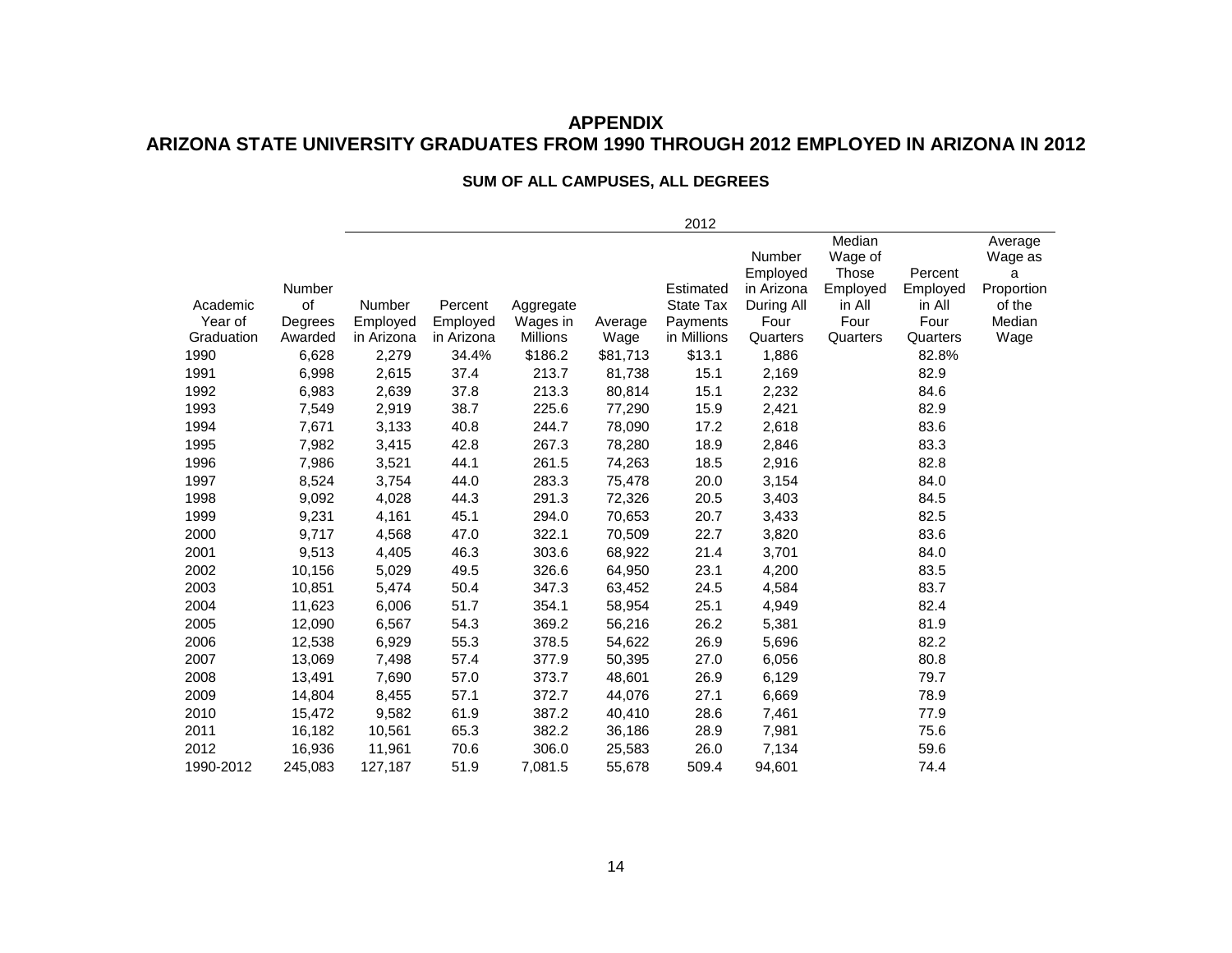|            |         |               |            |           |          | 2012             |            |          |          |            |
|------------|---------|---------------|------------|-----------|----------|------------------|------------|----------|----------|------------|
|            |         |               |            |           |          |                  |            | Median   |          | Average    |
|            |         |               |            |           |          |                  | Number     | Wage of  |          | Wage as    |
|            |         |               |            |           |          |                  | Employed   | Those    | Percent  | a          |
|            | Number  |               |            |           |          | Estimated        | in Arizona | Employed | Employed | Proportion |
| Academic   | of      | <b>Number</b> | Percent    | Aggregate |          | <b>State Tax</b> | During All | in All   | in All   | of the     |
| Year of    | Degrees | Employed      | Employed   | Wages in  | Average  | Payments         | Four       | Four     | Four     | Median     |
| Graduation | Awarded | in Arizona    | in Arizona | Millions  | Wage     | in Millions      | Quarters   | Quarters | Quarters | Wage       |
| 1990       | 4,902   | 1,755         | 35.8%      | \$138.3   | \$78,825 | \$9.7            | 1,446      |          | 82.4%    |            |
| 1991       | 5,140   | 2,021         | 39.3       | 158.0     | 78,173   | 11.1             | 1,670      |          | 82.6     |            |
| 1992       | 5,224   | 2,063         | 39.5       | 160.4     | 77,749   | 11.3             | 1,756      |          | 85.1     |            |
| 1993       | 5,536   | 2,217         | 40.0       | 166.0     | 74,869   | 11.7             | 1,834      |          | 82.7     |            |
| 1994       | 5,525   | 2,386         | 43.2       | 178.7     | 74,903   | 12.6             | 2,006      |          | 84.1     |            |
| 1995       | 5,614   | 2,534         | 45.1       | 185.1     | 73,033   | 13.1             | 2,107      |          | 83.1     |            |
| 1996       | 5,717   | 2,632         | 46.0       | 181.6     | 69,016   | 12.9             | 2,179      |          | 82.8     |            |
| 1997       | 6,049   | 2,837         | 46.9       | 200.1     | 70,518   | 14.1             | 2,380      |          | 83.9     |            |
| 1998       | 6,543   | 3,066         | 46.9       | 202.8     | 66,142   | 14.3             | 2,570      |          | 83.8     |            |
| 1999       | 6,584   | 3,105         | 47.2       | 197.3     | 63,555   | 14.0             | 2,556      |          | 82.3     |            |
| 2000       | 7,075   | 3,466         | 49.0       | 221.5     | 63,904   | 15.7             | 2,882      |          | 83.2     |            |
| 2001       | 6,941   | 3,388         | 48.8       | 205.5     | 60,646   | 14.5             | 2,836      |          | 83.7     |            |
| 2002       | 7,357   | 3,771         | 51.3       | 222.6     | 59,021   | 15.8             | 3,126      |          | 82.9     |            |
| 2003       | 7,855   | 4,117         | 52.4       | 234.2     | 56,883   | 16.6             | 3,437      |          | 83.5     |            |
| 2004       | 8,464   | 4,582         | 54.1       | 241.7     | 52,740   | 17.2             | 3,746      |          | 81.8     |            |
| 2005       | 9,191   | 5,187         | 56.4       | 262.7     | 50,653   | 18.8             | 4,242      |          | 81.8     |            |
| 2006       | 9,506   | 5,507         | 57.9       | 268.3     | 48,726   | 19.2             | 4,463      |          | 81.0     |            |
| 2007       | 9,802   | 5,895         | 60.1       | 265.3     | 45,002   | 19.1             | 4,722      |          | 80.1     |            |
| 2008       | 9,924   | 5,828         | 58.7       | 244.6     | 41,968   | 17.8             | 4,583      |          | 78.6     |            |
| 2009       | 10,520  | 6,263         | 59.5       | 236.2     | 37,716   | 17.5             | 4,886      |          | 78.0     |            |
| 2010       | 10,994  | 7,023         | 63.9       | 243.9     | 34,728   | 18.4             | 5,414      |          | 77.1     |            |
| 2011       | 11,451  | 7,793         | 68.1       | 239.2     | 30,690   | 18.7             | 5,812      |          | 74.6     |            |
| 2012       | 12,208  | 9,078         | 74.4       | 191.9     | 21,142   | 17.3             | 5,481      |          | 60.4     |            |
| 1990-2012  | 178,120 | 96,513        | 54.2       | 4,845.8   | 50,209   | 351.5            | 76,133     |          | 78.9     |            |
|            |         |               |            |           |          |                  |            |          |          |            |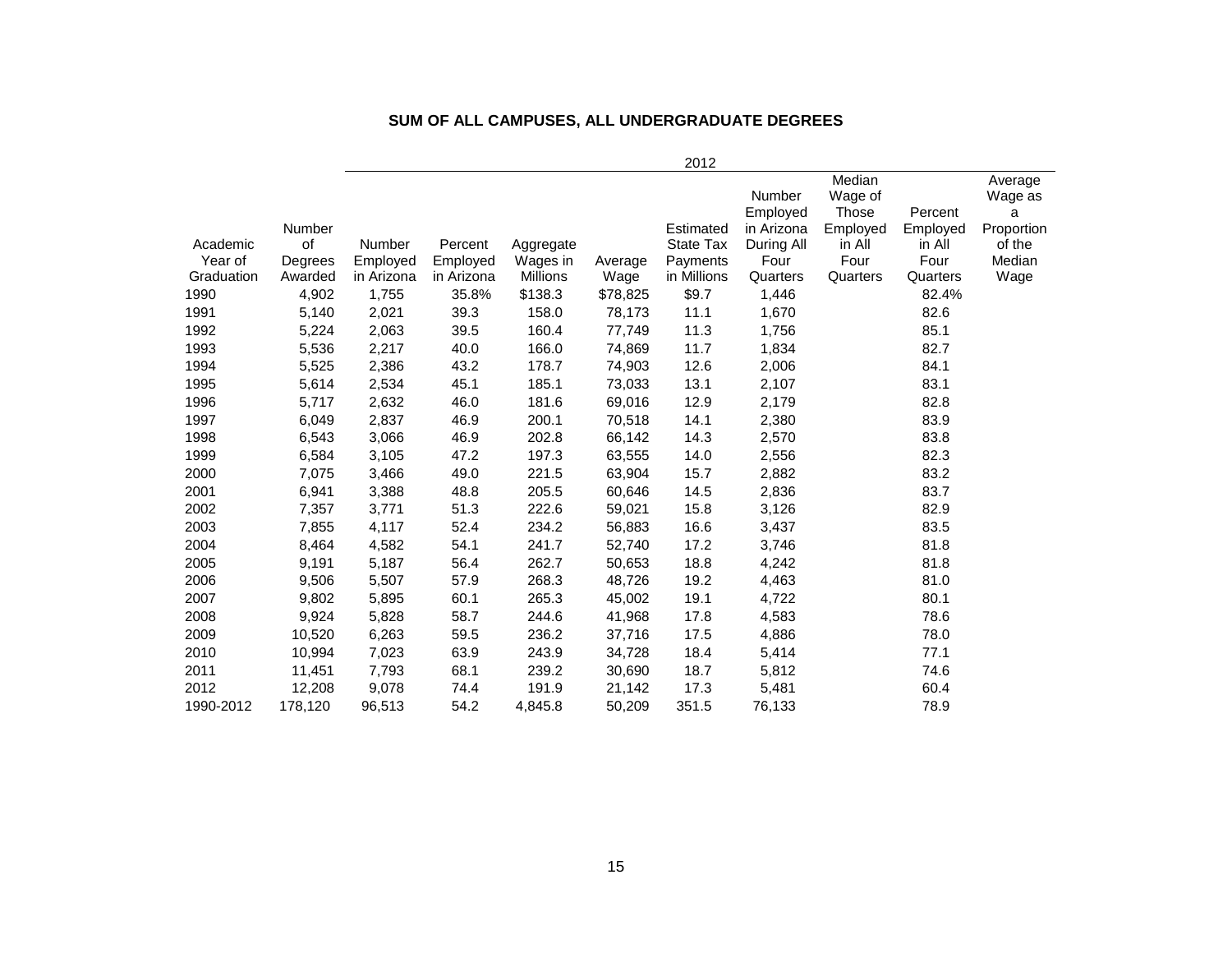|            |         |            |            |                 |          | 2012             |                    |                            |          |                         |
|------------|---------|------------|------------|-----------------|----------|------------------|--------------------|----------------------------|----------|-------------------------|
|            |         |            |            |                 |          |                  | Number<br>Employed | Median<br>Wage of<br>Those | Percent  | Average<br>Wage as<br>a |
|            | Number  |            |            |                 |          | Estimated        | in Arizona         | Employed                   | Employed | Proportion              |
| Academic   | of      | Number     | Percent    | Aggregate       |          | <b>State Tax</b> | During All         | in All                     | in All   | of the                  |
| Year of    | Degrees | Employed   | Employed   | Wages in        | Average  | Payments         | Four               | Four                       | Four     | Median                  |
| Graduation | Awarded | in Arizona | in Arizona | <b>Millions</b> | Wage     | in Millions      | Quarters           | Quarters                   | Quarters | Wage                    |
| 1990       | 4,111   | 1,642      | 39.9%      | \$129.1         | \$78,651 | \$9.1            | 1,355              |                            | 82.5%    |                         |
| 1991       | 4,278   | 1,905      | 44.5       | 149.1           | 78,284   | 10.5             | 1,574              |                            | 82.6     |                         |
| 1992       | 4,346   | 1,939      | 44.6       | 149.7           | 77,193   | 10.6             | 1,661              |                            | 85.7     |                         |
| 1993       | 4,528   | 2,067      | 45.6       | 154.8           | 74,881   | 11.0             | 1,712              |                            | 82.8     |                         |
| 1994       | 4,582   | 2,224      | 48.5       | 164.5           | 73,968   | 11.6             | 1,874              |                            | 84.3     |                         |
| 1995       | 4,787   | 2,394      | 50.0       | 173.2           | 72,333   | 12.2             | 1,991              |                            | 83.2     |                         |
| 1996       | 4,918   | 2,501      | 50.9       | 172.7           | 69,057   | 12.2             | 2,074              |                            | 82.9     |                         |
| 1997       | 5,057   | 2,639      | 52.2       | 185.7           | 70,384   | 13.1             | 2,218              |                            | 84.0     |                         |
| 1998       | 5,236   | 2,833      | 54.1       | 186.3           | 65,766   | 13.2             | 2,372              |                            | 83.7     |                         |
| 1999       | 5,222   | 2,836      | 54.3       | 179.1           | 63,148   | 12.7             | 2,342              |                            | 82.6     |                         |
| 2000       | 5,545   | 3,151      | 56.8       | 198.7           | 63,071   | 14.1             | 2,623              |                            | 83.2     |                         |
| 2001       | 5,447   | 3,112      | 57.1       | 187.5           | 60,254   | 13.3             | 2,608              |                            | 83.8     |                         |
| 2002       | 5,942   | 3,482      | 58.6       | 199.9           | 57,412   | 14.2             | 2,892              |                            | 83.1     |                         |
| 2003       | 6,330   | 3,770      | 59.6       | 211.2           | 56,027   | 15.0             | 3,146              |                            | 83.4     |                         |
| 2004       | 6,849   | 4,214      | 61.5       | 219.7           | 52,131   | 15.7             | 3,444              |                            | 81.7     |                         |
| 2005       | 7,411   | 4,740      | 64.0       | 239.1           | 50,433   | 17.1             | 3,894              |                            | 82.2     |                         |
| 2006       | 7,750   | 5,095      | 65.7       | 246.0           | 48,290   | 17.6             | 4,118              |                            | 80.8     |                         |
| 2007       | 7,973   | 5,374      | 67.4       | 241.3           | 44,904   | 17.4             | 4,331              |                            | 80.6     |                         |
| 2008       | 8,007   | 5,342      | 66.7       | 224.3           | 41,994   | 16.3             | 4,227              |                            | 79.1     |                         |
| 2009       | 8,448   | 5,754      | 68.1       | 217.4           | 37,785   | 16.1             | 4,507              |                            | 78.3     |                         |
| 2010       | 8,975   | 6,426      | 71.6       | 224.1           | 34,877   | 16.9             | 4,991              |                            | 77.7     |                         |
| 2011       | 9,372   | 7,090      | 75.7       | 220.2           | 31,052   | 17.2             | 5,358              |                            | 75.6     |                         |
| 2012       | 10,011  | 8,124      | 81.2       | 177.4           | 21,838   | 15.9             | 5,099              |                            | 62.8     |                         |
| 1990-2012  | 145,125 | 88,654     | 61.1       | 4,451.2         | 50,208   | 322.8            | 70,411             |                            | 79.4     |                         |

#### **SUM OF ALL CAMPUSES, RESIDENT UNDERGRADUATE DEGREES**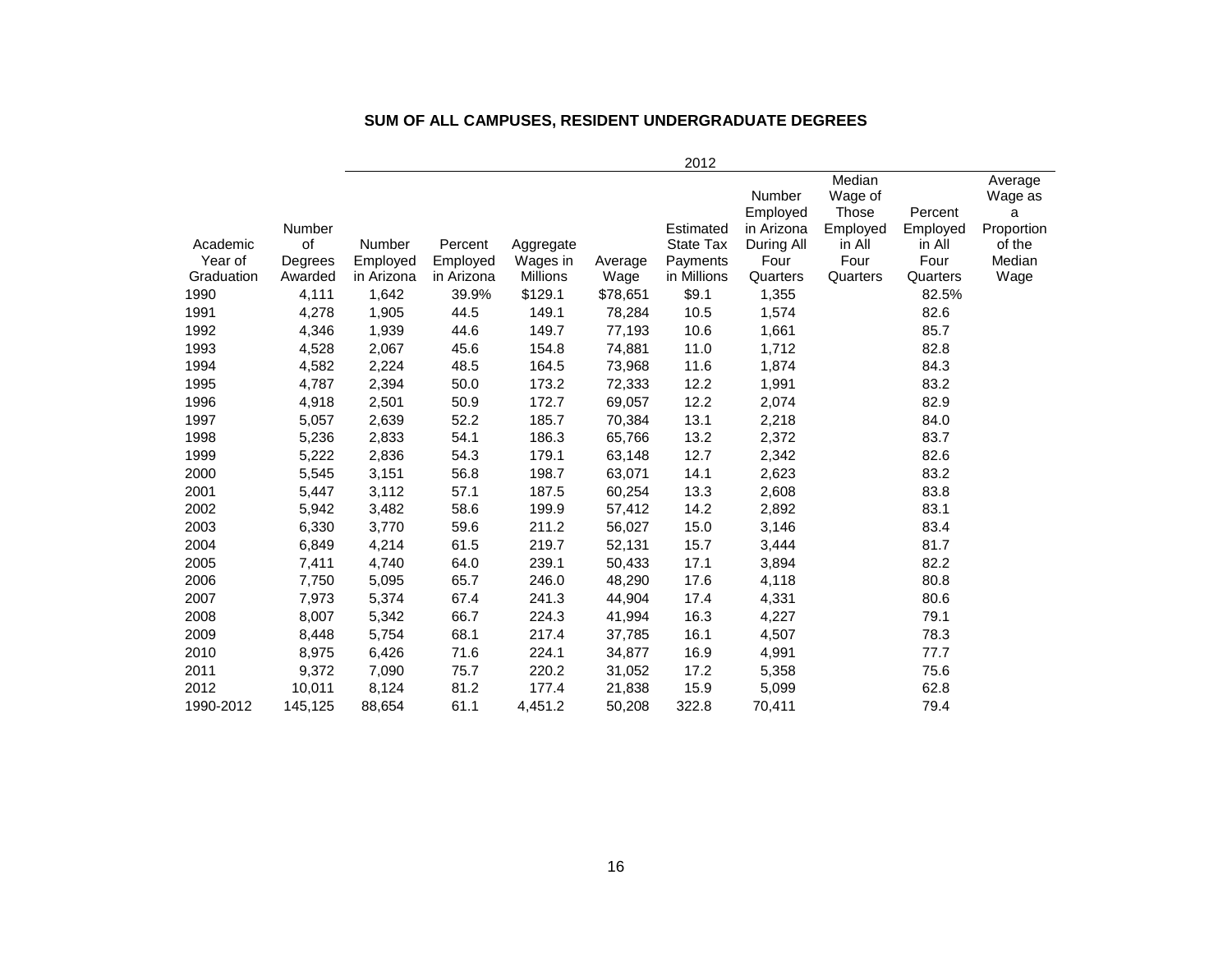|            |         |               |            |           |          | 2012        |            |          |          |            |
|------------|---------|---------------|------------|-----------|----------|-------------|------------|----------|----------|------------|
|            |         |               |            |           |          |             |            | Median   |          | Average    |
|            |         |               |            |           |          |             | Number     | Wage of  |          | Wage as    |
|            |         |               |            |           |          |             | Employed   | Those    | Percent  | a          |
|            | Number  |               |            |           |          | Estimated   | in Arizona | Employed | Employed | Proportion |
| Academic   | of      | <b>Number</b> | Percent    | Aggregate |          | State Tax   | During All | in All   | in All   | of the     |
| Year of    | Degrees | Employed      | Employed   | Wages in  | Average  | Payments    | Four       | Four     | Four     | Median     |
| Graduation | Awarded | in Arizona    | in Arizona | Millions  | Wage     | in Millions | Quarters   | Quarters | Quarters | Wage       |
| 1990       | 791     | 113           | 14.3%      | \$9.2     | \$81,355 | \$0.6       | 91         |          | 80.5%    |            |
| 1991       | 862     | 116           | 13.5       | 8.9       | 76,349   | 0.6         | 96         |          | 82.8     |            |
| 1992       | 878     | 124           | 14.1       | 10.7      | 86,430   | 0.8         | 95         |          | 76.6     |            |
| 1993       | 1,008   | 150           | 14.9       | 11.2      | 74,695   | 0.8         | 122        |          | 81.3     |            |
| 1994       | 943     | 162           | 17.2       | 14.2      | 87,735   | 1.0         | 132        |          | 81.5     |            |
| 1995       | 827     | 140           | 16.9       | 11.9      | 85,005   | 0.8         | 116        |          | 82.9     |            |
| 1996       | 799     | 131           | 16.4       | 8.9       | 68,232   | 0.6         | 105        |          | 80.2     |            |
| 1997       | 992     | 198           | 20.0       | 14.3      | 72,303   | 1.0         | 162        |          | 81.8     |            |
| 1998       | 1,307   | 233           | 17.8       | 16.5      | 70,706   | 1.2         | 198        |          | 85.0     |            |
| 1999       | 1,362   | 269           | 19.8       | 18.2      | 67,838   | 1.3         | 214        |          | 79.6     |            |
| 2000       | 1,530   | 315           | 20.6       | 22.8      | 72,239   | 1.6         | 259        |          | 82.2     |            |
| 2001       | 1,494   | 276           | 18.5       | 18.0      | 65,066   | 1.3         | 228        |          | 82.6     |            |
| 2002       | 1,415   | 289           | 20.4       | 22.7      | 78,406   | 1.6         | 234        |          | 81.0     |            |
| 2003       | 1,525   | 347           | 22.8       | 23.0      | 66,179   | 1.6         | 291        |          | 83.9     |            |
| 2004       | 1,615   | 368           | 22.8       | 22.0      | 59,718   | 1.6         | 302        |          | 82.1     |            |
| 2005       | 1,780   | 447           | 25.1       | 23.7      | 52,986   | 1.7         | 348        |          | 77.9     |            |
| 2006       | 1,756   | 412           | 23.5       | 22.3      | 54,119   | 1.6         | 345        |          | 83.7     |            |
| 2007       | 1,829   | 521           | 28.5       | 24.0      | 46,009   | 1.7         | 391        |          | 75.0     |            |
| 2008       | 1,917   | 486           | 25.4       | 20.3      | 41,679   | 1.5         | 356        |          | 73.3     |            |
| 2009       | 2,072   | 509           | 24.6       | 18.8      | 36,937   | 1.4         | 379        |          | 74.5     |            |
| 2010       | 2,019   | 597           | 29.6       | 19.8      | 33,128   | 1.5         | 423        |          | 70.9     |            |
| 2011       | 2,079   | 703           | 33.8       | 19.0      | 27,036   | 1.5         | 454        |          | 64.6     |            |
| 2012       | 2,197   | 954           | 43.4       | 14.5      | 15,213   | 1.4         | 382        |          | 40.0     |            |
| 1990-2012  | 32,995  | 7,859         | 23.8       | 394.7     | 50,218   | 28.7        | 5,722      |          | 72.8     |            |
|            |         |               |            |           |          |             |            |          |          |            |

#### **SUM OF ALL CAMPUSES, NONRESIDENT UNDERGRADUATE DEGREES**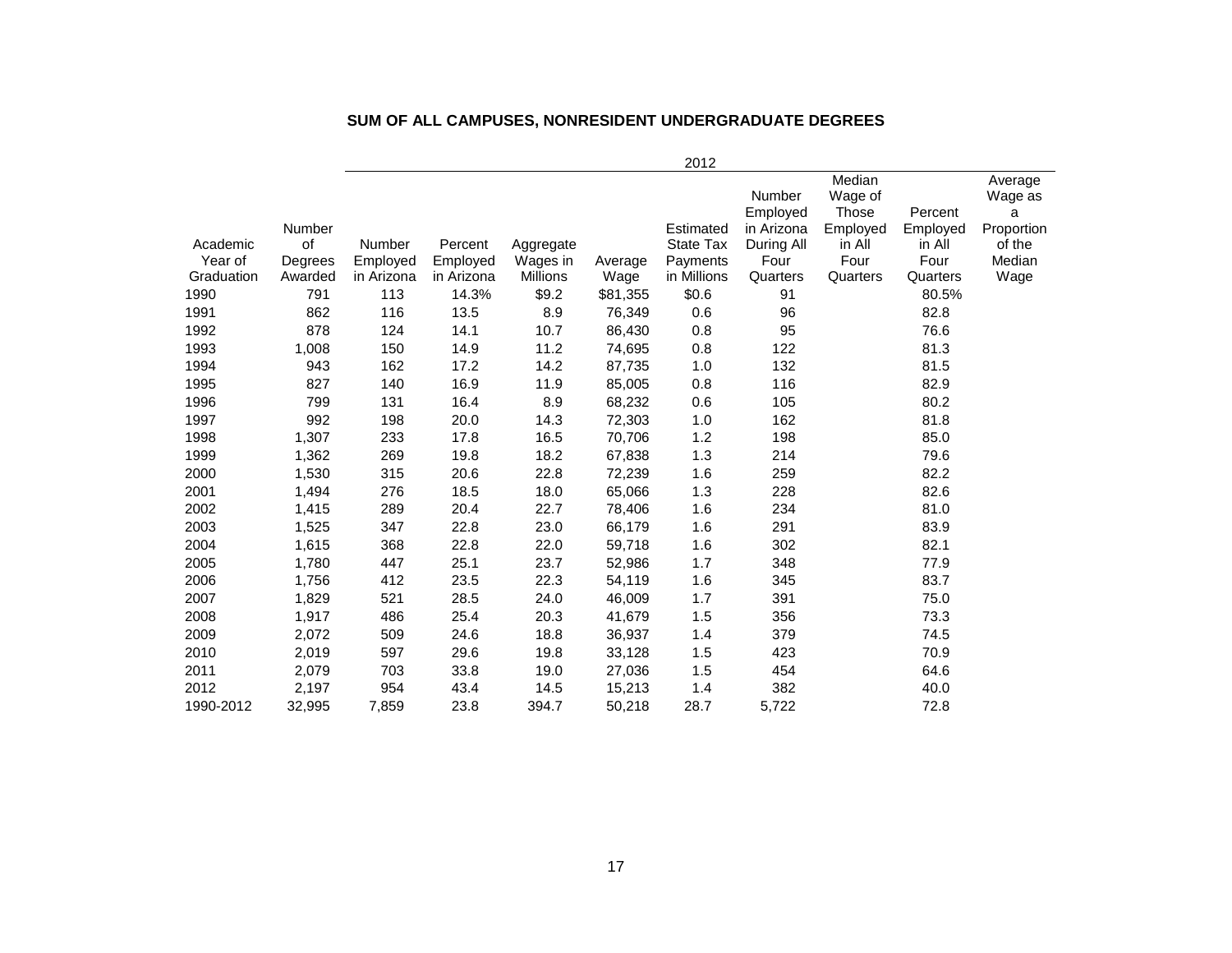|            |         |            |            |                 |          | 2012             |                    |                            |          |                         |
|------------|---------|------------|------------|-----------------|----------|------------------|--------------------|----------------------------|----------|-------------------------|
|            |         |            |            |                 |          |                  | Number<br>Employed | Median<br>Wage of<br>Those | Percent  | Average<br>Wage as<br>a |
|            | Number  |            |            |                 |          | Estimated        | in Arizona         | Employed                   | Employed | Proportion              |
| Academic   | of      | Number     | Percent    | Aggregate       |          | <b>State Tax</b> | During All         | in All                     | in All   | of the                  |
| Year of    | Degrees | Employed   | Employed   | Wages in        | Average  | Payments         | Four               | Four                       | Four     | Median                  |
| Graduation | Awarded | in Arizona | in Arizona | <b>Millions</b> | Wage     | in Millions      | Quarters           | Quarters                   | Quarters | Wage                    |
| 1990       | 1,726   | 524        | 30.4%      | \$47.9          | \$91,384 | \$3.4            | 440                |                            | 84.0%    |                         |
| 1991       | 1,858   | 594        | 32.0       | 55.8            | 93,869   | 3.9              | 499                |                            | 84.0     |                         |
| 1992       | 1,759   | 576        | 32.7       | 52.9            | 91,795   | 3.7              | 476                |                            | 82.6     |                         |
| 1993       | 2,013   | 702        | 34.9       | 59.6            | 84,937   | 4.2              | 587                |                            | 83.6     |                         |
| 1994       | 2,146   | 747        | 34.8       | 65.9            | 88,270   | 4.6              | 612                |                            | 81.9     |                         |
| 1995       | 2,368   | 881        | 37.2       | 82.3            | 93,371   | 5.8              | 739                |                            | 83.9     |                         |
| 1996       | 2,269   | 889        | 39.2       | 79.8            | 89,799   | 5.6              | 737                |                            | 82.9     |                         |
| 1997       | 2,475   | 917        | 37.1       | 83.3            | 90,823   | 5.8              | 774                |                            | 84.4     |                         |
| 1998       | 2,549   | 962        | 37.7       | 88.5            | 92,037   | 6.2              | 833                |                            | 86.6     |                         |
| 1999       | 2,647   | 1,056      | 39.9       | 96.6            | 91,523   | 6.8              | 877                |                            | 83.0     |                         |
| 2000       | 2,642   | 1,102      | 41.7       | 100.6           | 91,282   | 7.0              | 938                |                            | 85.1     |                         |
| 2001       | 2,572   | 1,017      | 39.5       | 98.1            | 96,492   | 6.9              | 865                |                            | 85.1     |                         |
| 2002       | 2,799   | 1,258      | 44.9       | 104.1           | 82,722   | 7.3              | 1,074              |                            | 85.4     |                         |
| 2003       | 2,996   | 1,357      | 45.3       | 113.1           | 83,380   | 7.9              | 1,147              |                            | 84.5     |                         |
| 2004       | 3,159   | 1,424      | 45.1       | 112.4           | 78,948   | 7.9              | 1,203              |                            | 84.5     |                         |
| 2005       | 2,899   | 1,380      | 47.6       | 106.4           | 77,124   | 7.5              | 1,139              |                            | 82.5     |                         |
| 2006       | 3,032   | 1,422      | 46.9       | 110.1           | 77,457   | 7.7              | 1,233              |                            | 86.7     |                         |
| 2007       | 3,267   | 1,603      | 49.1       | 112.6           | 70,226   | 7.9              | 1,334              |                            | 83.2     |                         |
| 2008       | 3,567   | 1,862      | 52.2       | 129.2           | 69,361   | 9.1              | 1,546              |                            | 83.0     |                         |
| 2009       | 4,284   | 2,192      | 51.2       | 136.4           | 62,248   | 9.6              | 1,783              |                            | 81.3     |                         |
| 2010       | 4,478   | 2,559      | 57.1       | 143.3           | 56,004   | 10.2             | 2,047              |                            | 80.0     |                         |
| 2011       | 4,731   | 2,768      | 58.5       | 143.0           | 51,659   | 10.2             | 2,169              |                            | 78.4     |                         |
| 2012       | 4,728   | 2,883      | 61.0       | 114.1           | 39,566   | 8.7              | 1,653              |                            | 57.3     |                         |
| 1990-2012  | 66.963  | 30.674     | 45.8       | 2.235.7         | 72.884   | 157.9            | 18.468             |                            | 60.2     |                         |

#### **SUM OF ALL CAMPUSES, ALL GRADUATE DEGREES**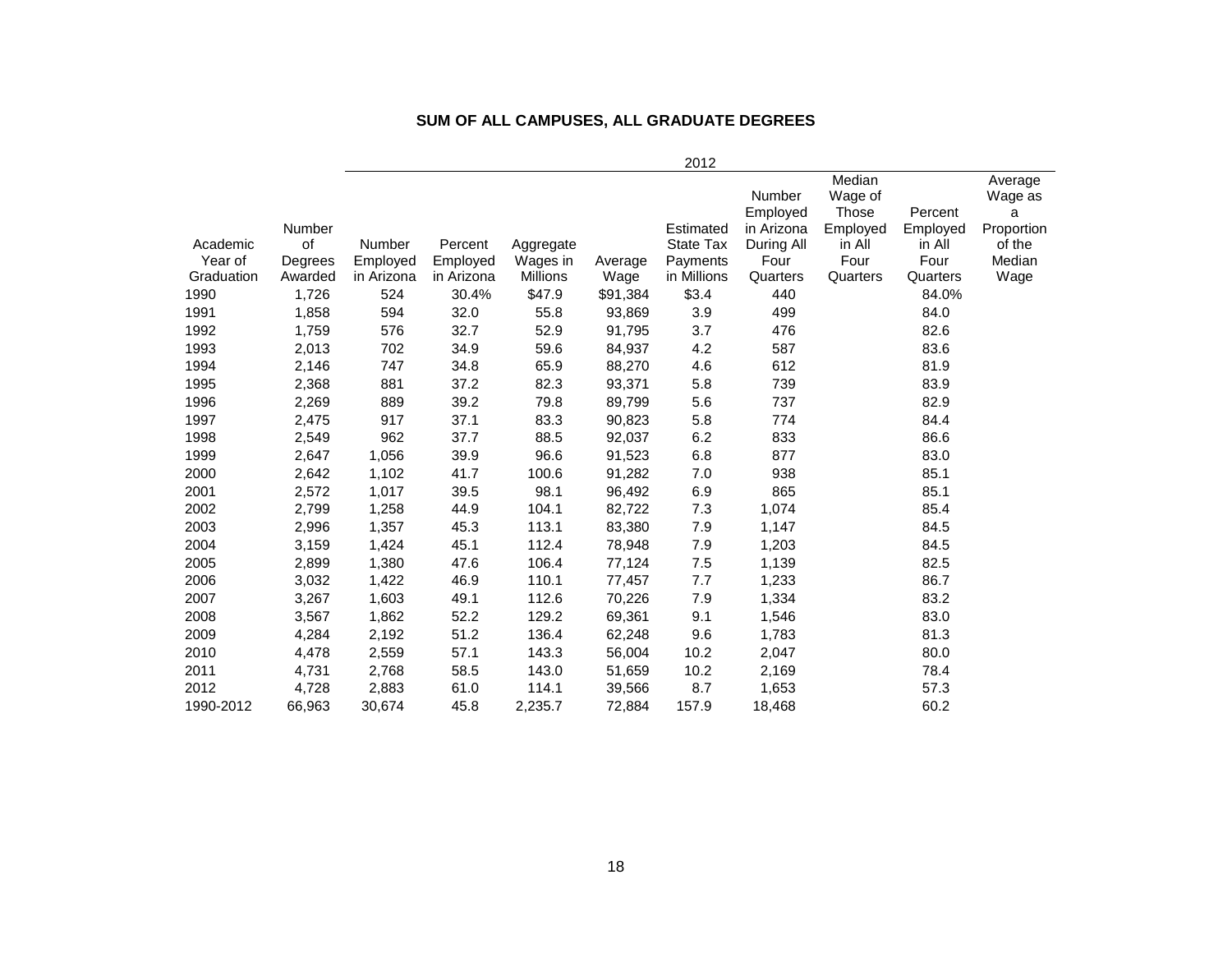|            |         |               |            |           |          | 2012             |                        |                   |                     |                    |
|------------|---------|---------------|------------|-----------|----------|------------------|------------------------|-------------------|---------------------|--------------------|
|            |         |               |            |           |          |                  | Number                 | Median<br>Wage of |                     | Average<br>Wage as |
|            | Number  |               |            |           |          | Estimated        | Employed<br>in Arizona | Those<br>Employed | Percent<br>Employed | a<br>Proportion    |
| Academic   | of      | <b>Number</b> | Percent    | Aggregate |          | <b>State Tax</b> | During All             | in All            | in All              | of the             |
| Year of    | Degrees | Employed      | Employed   | Wages in  | Average  | Payments         | Four                   | Four              | Four                | Median             |
| Graduation | Awarded | in Arizona    | in Arizona | Millions  | Wage     | in Millions      | Quarters               | Quarters          | Quarters            | Wage               |
| 1990       | 1,111   | 429           | 38.6%      | \$39.0    | \$90,804 | \$2.7            | 357                    |                   | 83.2%               |                    |
| 1991       | 1,332   | 524           | 39.3       | 50.2      | 95,786   | 3.5              | 442                    |                   | 84.4                |                    |
| 1992       | 1,248   | 526           | 42.1       | 49.2      | 93,607   | 3.5              | 436                    |                   | 82.9                |                    |
| 1993       | 1,421   | 645           | 45.4       | 54.9      | 85,090   | 3.8              | 542                    |                   | 84.0                |                    |
| 1994       | 1,552   | 706           | 45.5       | 62.5      | 88,459   | 4.4              | 581                    |                   | 82.3                |                    |
| 1995       | 1,720   | 829           | 48.2       | 76.3      | 92,035   | 5.4              | 693                    |                   | 83.6                |                    |
| 1996       | 1,628   | 813           | 49.9       | 73.8      | 90,745   | 5.2              | 675                    |                   | 83.0                |                    |
| 1997       | 1,723   | 807           | 46.8       | 73.9      | 91,559   | 5.2              | 685                    |                   | 84.9                |                    |
| 1998       | 1,783   | 856           | 48.0       | 78.6      | 91,765   | 5.5              | 742                    |                   | 86.7                |                    |
| 1999       | 1,854   | 954           | 51.5       | 87.5      | 91,745   | 6.1              | 795                    |                   | 83.3                |                    |
| 2000       | 1,791   | 958           | 53.5       | 87.4      | 91,254   | 6.1              | 813                    |                   | 84.9                |                    |
| 2001       | 1,711   | 889           | 52.0       | 86.6      | 97,391   | 6.1              | 759                    |                   | 85.4                |                    |
| 2002       | 1,986   | 1,126         | 56.7       | 94.1      | 83,563   | 6.6              | 963                    |                   | 85.5                |                    |
| 2003       | 2,069   | 1,206         | 58.3       | 99.1      | 82,207   | 6.9              | 1,021                  |                   | 84.7                |                    |
| 2004       | 2,046   | 1,209         | 59.1       | 96.0      | 79,417   | 6.7              | 1,027                  |                   | 84.9                |                    |
| 2005       | 2,019   | 1,210         | 59.9       | 92.9      | 76,757   | 6.5              | 1,006                  |                   | 83.1                |                    |
| 2006       | 1,939   | 1,234         | 63.6       | 95.4      | 77,283   | 6.7              | 1,072                  |                   | 86.9                |                    |
| 2007       | 2,097   | 1,369         | 65.3       | 95.4      | 69,715   | 6.7              | 1,148                  |                   | 83.9                |                    |
| 2008       | 2,379   | 1,604         | 67.4       | 110.9     | 69,168   | 7.8              | 1,352                  |                   | 84.3                |                    |
| 2009       | 2,519   | 1,796         | 71.3       | 111.2     | 61,938   | 7.8              | 1,477                  |                   | 82.2                |                    |
| 2010       | 2,787   | 2,097         | 75.2       | 117.0     | 55,798   | 8.3              | 1,702                  |                   | 81.2                |                    |
| 2011       | 2,883   | 2,207         | 76.6       | 115.3     | 52,250   | 8.2              | 1,787                  |                   | 81.0                |                    |
| 2012       | 2,727   | 2,188         | 80.2       | 90.0      | 41,118   | 6.8              | 1,375                  |                   | 62.8                |                    |
| 1990-2012  | 44,324  | 26,181        | 59.1       | 1,936.7   | 73,973   | 136.5            | 15,834                 |                   | 60.5                |                    |

#### **SUM OF ALL CAMPUSES, RESIDENT GRADUATE DEGREES**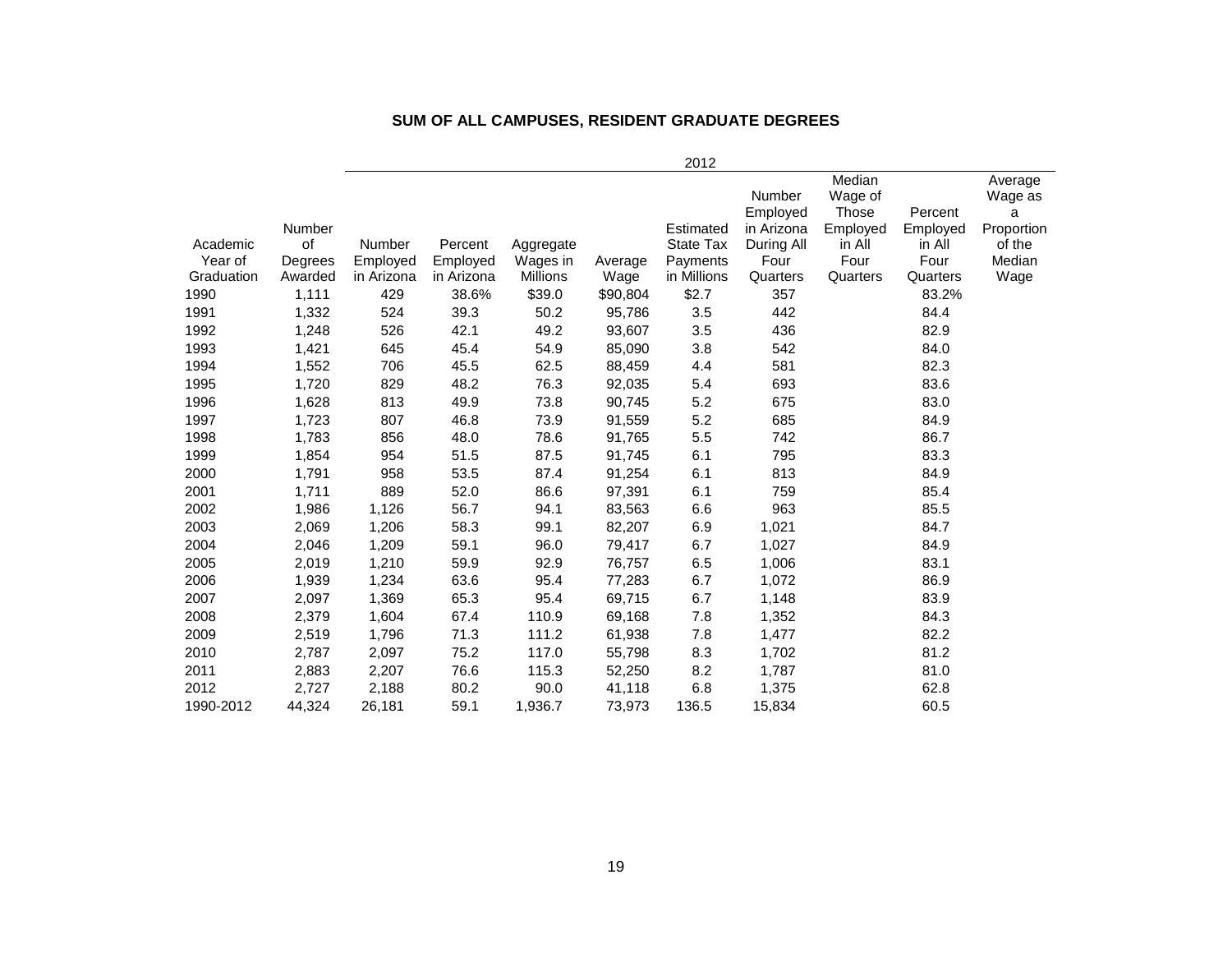|            |         |               |            |                 |          | 2012             |            |          |          |            |
|------------|---------|---------------|------------|-----------------|----------|------------------|------------|----------|----------|------------|
|            |         |               |            |                 |          |                  |            | Median   |          | Average    |
|            |         |               |            |                 |          |                  | Number     | Wage of  |          | Wage as    |
|            |         |               |            |                 |          |                  | Employed   | Those    | Percent  | a          |
|            | Number  |               |            |                 |          | Estimated        | in Arizona | Employed | Employed | Proportion |
| Academic   | of      | <b>Number</b> | Percent    | Aggregate       |          | <b>State Tax</b> | During All | in All   | in All   | of the     |
| Year of    | Degrees | Employed      | Employed   | Wages in        | Average  | Payments         | Four       | Four     | Four     | Median     |
| Graduation | Awarded | in Arizona    | in Arizona | <b>Millions</b> | Wage     | in Millions      | Quarters   | Quarters | Quarters | Wage       |
| 1990       | 615     | 95            | 15.4%      | \$8.9           | \$94,001 | \$0.6            | 83         |          | 87.4%    |            |
| 1991       | 526     | 70            | 13.3       | 5.6             | 79,519   | 0.4              | 57         |          | 81.4     |            |
| 1992       | 511     | 50            | 9.8        | 3.6             | 72,736   | 0.3              | 40         |          | 80.0     |            |
| 1993       | 592     | 57            | 9.6        | 4.7             | 83,209   | 0.3              | 45         |          | 78.9     |            |
| 1994       | 594     | 41            | 6.9        | 3.5             | 85,023   | 0.2              | 31         |          | 75.6     |            |
| 1995       | 648     | 52            | 8.0        | 6.0             | 114,680  | 0.4              | 46         |          | 88.5     |            |
| 1996       | 641     | 76            | 11.9       | 6.1             | 79,682   | 0.4              | 62         |          | 81.6     |            |
| 1997       | 752     | 110           | 14.6       | 9.4             | 85,422   | 0.7              | 89         |          | 80.9     |            |
| 1998       | 766     | 106           | 13.8       | 10.0            | 94,238   | 0.7              | 91         |          | 85.8     |            |
| 1999       | 793     | 102           | 12.9       | 9.1             | 89,449   | 0.6              | 82         |          | 80.4     |            |
| 2000       | 851     | 144           | 16.9       | 13.2            | 91,470   | 0.9              | 125        |          | 86.8     |            |
| 2001       | 861     | 128           | 14.9       | 11.6            | 90,249   | 0.8              | 106        |          | 82.8     |            |
| 2002       | 813     | 132           | 16.2       | 10.0            | 75,548   | 0.7              | 111        |          | 84.1     |            |
| 2003       | 927     | 151           | 16.3       | 14.0            | 92,749   | 1.0              | 126        |          | 83.4     |            |
| 2004       | 1,113   | 215           | 19.3       | 16.4            | 76,309   | 1.2              | 176        |          | 81.9     |            |
| 2005       | 880     | 170           | 19.3       | 13.6            | 79,731   | 1.0              | 133        |          | 78.2     |            |
| 2006       | 1,093   | 188           | 17.2       | 14.8            | 78,601   | 1.0              | 161        |          | 85.6     |            |
| 2007       | 1,170   | 234           | 20.0       | 17.1            | 73,216   | 1.2              | 186        |          | 79.5     |            |
| 2008       | 1,188   | 258           | 21.7       | 18.2            | 70,558   | 1.3              | 194        |          | 75.2     |            |
| 2009       | 1,765   | 396           | 22.4       | 25.2            | 63,656   | 1.8              | 306        |          | 77.3     |            |
| 2010       | 1,691   | 462           | 27.3       | 26.3            | 56,937   | 1.9              | 345        |          | 74.7     |            |
| 2011       | 1,848   | 561           | 30.4       | 27.7            | 49,331   | 2.0              | 382        |          | 68.1     |            |
| 2012       | 2,001   | 695           | 34.7       | 24.1            | 34,677   | 1.9              | 278        |          | 40.0     |            |
| 1990-2012  | 22,639  | 4,493         | 19.8       | 299.0           | 66,538   | 21.3             | 2,634      |          | 58.6     |            |
|            |         |               |            |                 |          |                  |            |          |          |            |

#### **SUM OF ALL CAMPUSES, NONRESIDENT GRADUATE DEGREES**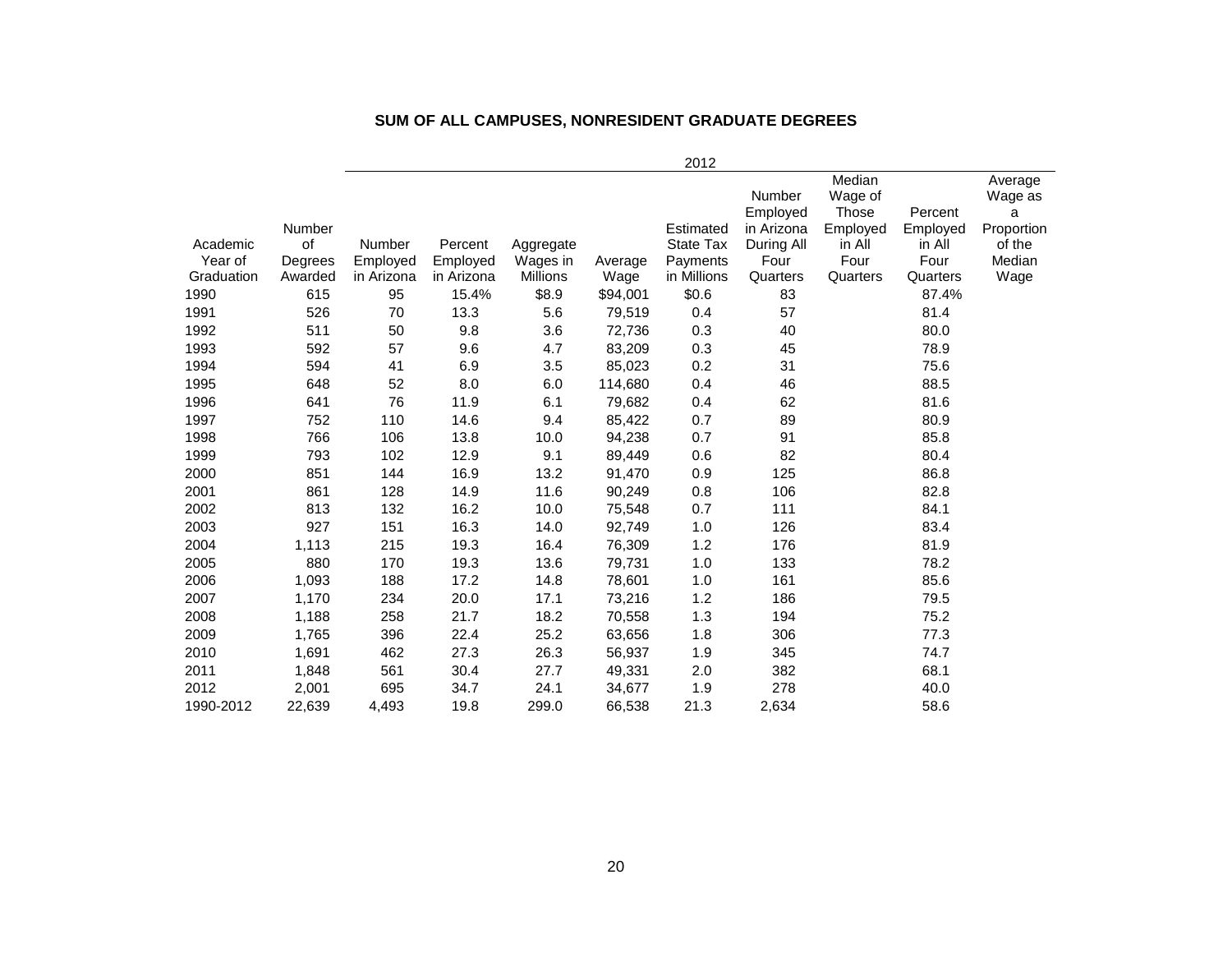#### **TEMPE CAMPUS, ALL DEGREES**

|            |              |            |            |                 |          | 2012                          |                                                |                                                         |                               |                                                 |
|------------|--------------|------------|------------|-----------------|----------|-------------------------------|------------------------------------------------|---------------------------------------------------------|-------------------------------|-------------------------------------------------|
| Academic   | Number<br>of | Number     | Percent    | Aggregate       |          | Estimated<br><b>State Tax</b> | Number<br>Employed<br>in Arizona<br>During All | Median<br>Wage of<br><b>Those</b><br>Employed<br>in All | Percent<br>Employed<br>in All | Average<br>Wage as<br>a<br>Proportion<br>of the |
| Year of    | Degrees      | Employed   | Employed   | Wages in        | Average  | Payments                      | Four                                           | Four                                                    | Four                          | Median                                          |
| Graduation | Awarded      | in Arizona | in Arizona | <b>Millions</b> | Wage     | in Millions                   | Quarters                                       | Quarters                                                | Quarters                      | Wage                                            |
| 1990       | 6,628        | 2,279      | 34.4%      | \$186.2         | \$81,713 | \$13.1                        | 1,886                                          |                                                         | 82.8%                         |                                                 |
| 1991       | 6,998        | 2,615      | 37.4       | 213.7           | 81,738   | 15.1                          | 2,169                                          |                                                         | 82.9                          |                                                 |
| 1992       | 6,983        | 2,639      | 37.8       | 213.3           | 80,814   | 15.1                          | 2,232                                          |                                                         | 84.6                          |                                                 |
| 1993       | 7,382        | 2,804      | 38.0       | 218.4           | 77,894   | 15.4                          | 2,330                                          |                                                         | 83.1                          |                                                 |
| 1994       | 7,167        | 2,847      | 39.7       | 227.9           | 80,037   | 16.1                          | 2,385                                          |                                                         | 83.8                          |                                                 |
| 1995       | 7,267        | 2,977      | 41.0       | 239.4           | 80,422   | 16.9                          | 2,491                                          |                                                         | 83.7                          |                                                 |
| 1996       | 7,164        | 3,014      | 42.1       | 230.9           | 76,603   | 16.3                          | 2,514                                          |                                                         | 83.4                          |                                                 |
| 1997       | 7,561        | 3,163      | 41.8       | 247.3           | 78,195   | 17.4                          | 2,661                                          |                                                         | 84.1                          |                                                 |
| 1998       | 8,021        | 3,384      | 42.2       | 252.5           | 74,603   | 17.8                          | 2,877                                          |                                                         | 85.0                          |                                                 |
| 1999       | 8,138        | 3,457      | 42.5       | 249.3           | 72,118   | 17.6                          | 2,850                                          |                                                         | 82.4                          |                                                 |
| 2000       | 8,544        | 3,821      | 44.7       | 273.3           | 71,523   | 19.3                          | 3,213                                          |                                                         | 84.1                          |                                                 |
| 2001       | 8,316        | 3,637      | 43.7       | 256.3           | 70,471   | 18.1                          | 3,055                                          |                                                         | 84.0                          |                                                 |
| 2002       | 8,757        | 4,114      | 47.0       | 274.5           | 66,724   | 19.4                          | 3,449                                          |                                                         | 83.8                          |                                                 |
| 2003       | 9,362        | 4,482      | 47.9       | 293.3           | 65,442   | 20.7                          | 3,785                                          |                                                         | 84.4                          |                                                 |
| 2004       | 9,940        | 4,821      | 48.5       | 292.5           | 60,674   | 20.8                          | 3,993                                          |                                                         | 82.8                          |                                                 |
| 2005       | 10,406       | 5,369      | 51.6       | 309.3           | 57,616   | 22.0                          | 4,406                                          |                                                         | 82.1                          |                                                 |
| 2006       | 10,792       | 5,666      | 52.5       | 321.1           | 56,663   | 22.8                          | 4,685                                          |                                                         | 82.7                          |                                                 |
| 2007       | 11,245       | 6,200      | 55.1       | 322.4           | 52,005   | 23.0                          | 5,018                                          |                                                         | 80.9                          |                                                 |
| 2008       | 9,723        | 5,101      | 52.5       | 252.0           | 49,395   | 18.2                          | 4,013                                          |                                                         | 78.7                          |                                                 |
| 2009       | 10,360       | 5,404      | 52.2       | 247.3           | 45,767   | 18.0                          | 4,249                                          |                                                         | 78.6                          |                                                 |
| 2010       | 10,352       | 5,835      | 56.4       | 239.2           | 40,987   | 17.7                          | 4,471                                          |                                                         | 76.6                          |                                                 |
| 2011       | 11,067       | 6,754      | 61.0       | 244.6           | 36,215   | 18.7                          | 4,995                                          |                                                         | 74.0                          |                                                 |
| 2012       | 11,819       | 7,902      | 66.9       | 197.7           | 25,021   | 16.9                          | 4,536                                          |                                                         | 57.4                          |                                                 |
| 1990-2012  | 203,992      | 98,285     | 48.2       | 5,802.4         | 59.037   | 416.1                         | 72,027                                         |                                                         | 73.3                          |                                                 |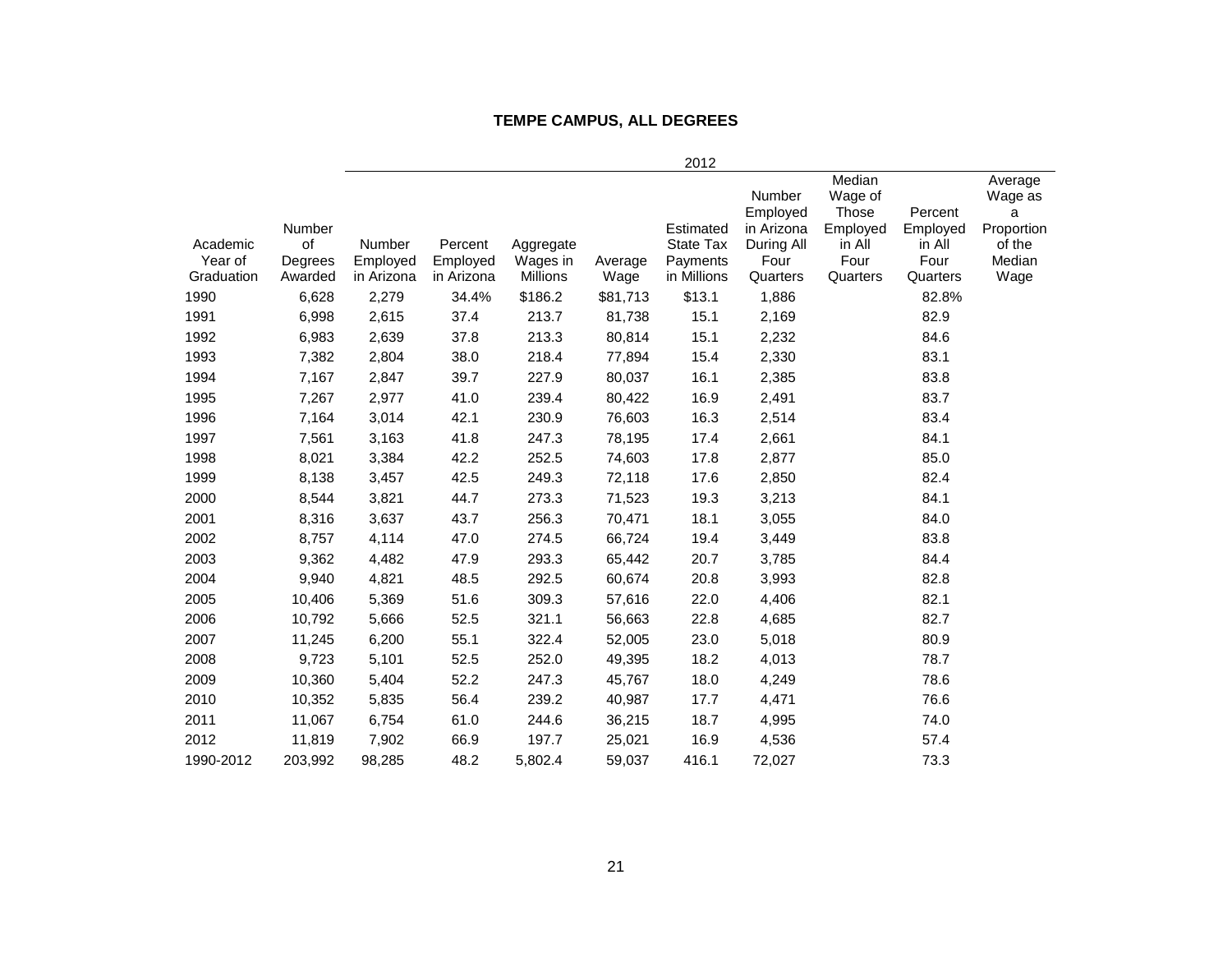| TEMPE CAMPUS, ALL UNDERGRADUATE DEGREES |  |  |  |  |
|-----------------------------------------|--|--|--|--|
|-----------------------------------------|--|--|--|--|

|                     |               |                           |                     |                       |          | 2012                         |                                         |                                        |                     |                                       |
|---------------------|---------------|---------------------------|---------------------|-----------------------|----------|------------------------------|-----------------------------------------|----------------------------------------|---------------------|---------------------------------------|
|                     | Number        |                           |                     |                       |          | Estimated                    | <b>Number</b><br>Employed<br>in Arizona | Median<br>Wage of<br>Those<br>Employed | Percent<br>Employed | Average<br>Wage as<br>a<br>Proportion |
| Academic<br>Year of | of<br>Degrees | <b>Number</b><br>Employed | Percent<br>Employed | Aggregate<br>Wages in | Average  | <b>State Tax</b><br>Payments | During All<br>Four                      | in All<br>Four                         | in All<br>Four      | of the<br>Median                      |
| Graduation          | Awarded       | in Arizona                | in Arizona          | Millions              | Wage     | in Millions                  | Quarters                                | Quarters                               | Quarters            | Wage                                  |
| 1990                | 4,902         | 1,755                     | 35.8%               | \$138.3               | \$78,825 | \$9.7                        | 1,446                                   |                                        | 82.4%               |                                       |
| 1991                | 5,140         | 2,021                     | 39.3                | 158.0                 | 78,173   | 11.1                         | 1,670                                   |                                        | 82.6                |                                       |
| 1992                | 5,224         | 2,063                     | 39.5                | 160.4                 | 77,749   | 11.3                         | 1,756                                   |                                        | 85.1                |                                       |
| 1993                | 5,374         | 2,104                     | 39.2                | 158.9                 | 75,504   | 11.2                         | 1,744                                   |                                        | 82.9                |                                       |
| 1994                | 5,046         | 2,113                     | 41.9                | 163.6                 | 77,426   | 11.5                         | 1,784                                   |                                        | 84.4                |                                       |
| 1995                | 4,976         | 2,141                     | 43.0                | 162.1                 | 75,702   | 11.5                         | 1,787                                   |                                        | 83.5                |                                       |
| 1996                | 4,992         | 2,180                     | 43.7                | 155.7                 | 71,423   | 11.0                         | 1,818                                   |                                        | 83.4                |                                       |
| 1997                | 5,222         | 2,325                     | 44.5                | 171.6                 | 73,823   | 12.1                         | 1,955                                   |                                        | 84.1                |                                       |
| 1998                | 5,639         | 2,515                     | 44.6                | 173.5                 | 68,985   | 12.2                         | 2,126                                   |                                        | 84.5                |                                       |
| 1999                | 5,691         | 2,523                     | 44.3                | 164.6                 | 65,222   | 11.7                         | 2,073                                   |                                        | 82.2                |                                       |
| 2000                | 6,105         | 2,848                     | 46.7                | 188.0                 | 65,994   | 13.3                         | 2,384                                   |                                        | 83.7                |                                       |
| 2001                | 5,912         | 2,722                     | 46.0                | 169.1                 | 62,133   | 12.0                         | 2,275                                   |                                        | 83.6                |                                       |
| 2002                | 6,220         | 3,026                     | 48.6                | 184.8                 | 61,054   | 13.1                         | 2,518                                   |                                        | 83.2                |                                       |
| 2003                | 6,653         | 3,313                     | 49.8                | 194.8                 | 58,810   | 13.8                         | 2,791                                   |                                        | 84.2                |                                       |
| 2004                | 7,105         | 3,617                     | 50.9                | 195.7                 | 54,096   | 14.0                         | 2,964                                   |                                        | 81.9                |                                       |
| 2005                | 7,782         | 4,171                     | 53.6                | 216.0                 | 51,778   | 15.4                         | 3,416                                   |                                        | 81.9                |                                       |
| 2006                | 7,995         | 4,398                     | 55.0                | 221.3                 | 50,329   | 15.8                         | 3,586                                   |                                        | 81.5                |                                       |
| 2007                | 8,252         | 4,772                     | 57.8                | 219.2                 | 45,925   | 15.8                         | 3,831                                   |                                        | 80.3                |                                       |
| 2008                | 7,093         | 3,882                     | 54.7                | 162.2                 | 41,785   | 11.8                         | 3,008                                   |                                        | 77.5                |                                       |
| 2009                | 7,207         | 3,953                     | 54.8                | 147.5                 | 37,304   | 11.0                         | 3,045                                   |                                        | 77.0                |                                       |
| 2010                | 7,285         | 4,303                     | 59.1                | 145.0                 | 33,689   | 11.0                         | 3,244                                   |                                        | 75.4                |                                       |
| 2011                | 7,771         | 5,041                     | 64.9                | 146.3                 | 29,016   | 11.7                         | 3,649                                   |                                        | 72.4                |                                       |
| 2012                | 8,473         | 6,072                     | 71.7                | 119.1                 | 19,614   | 11.0                         | 3,511                                   |                                        | 57.8                |                                       |
| 1990-2012           | 146,059       | 73,858                    | 50.6                | 3,915.5               | 53,013   | 283.2                        | 58,381                                  |                                        | 79.0                |                                       |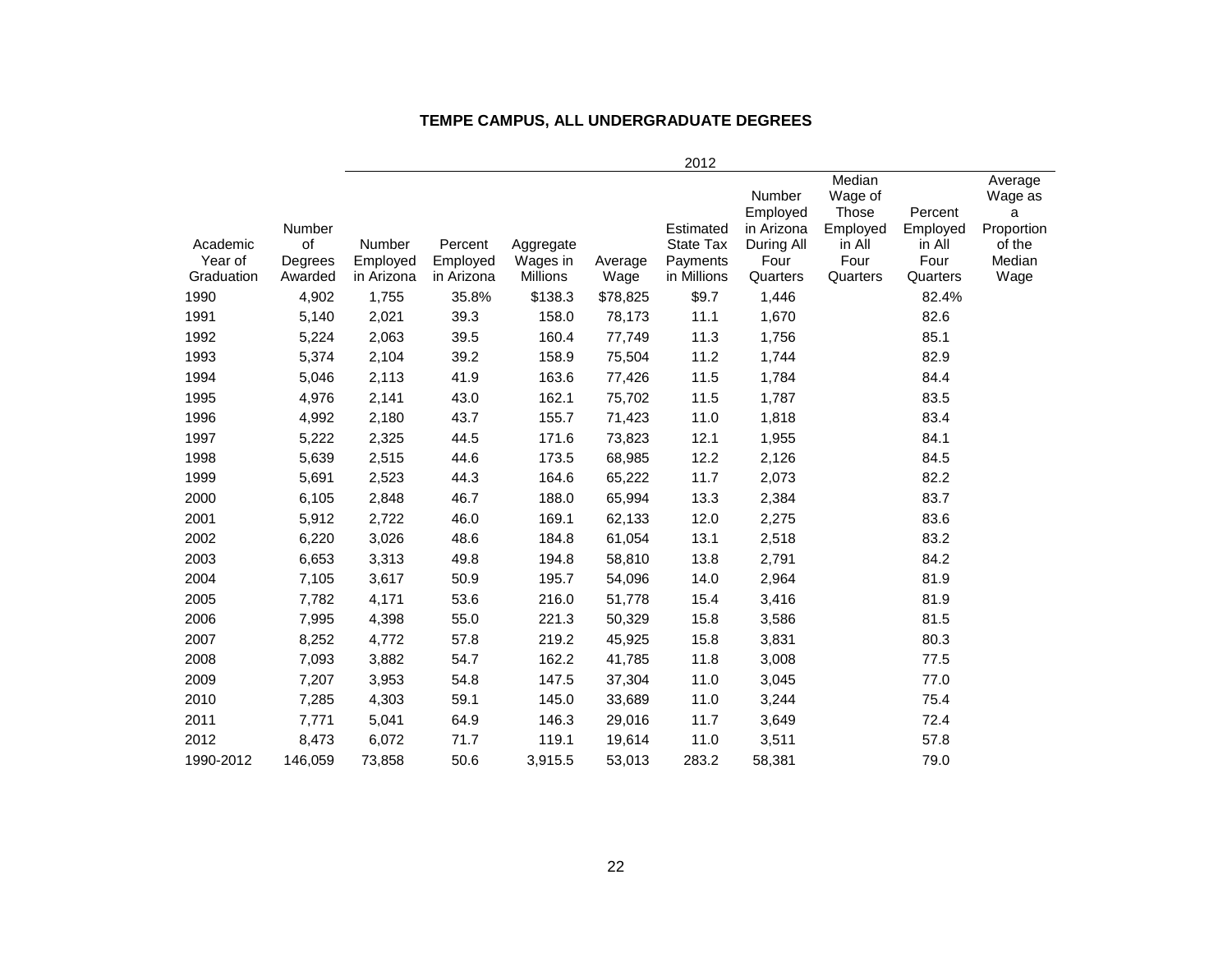# **TEMPE CAMPUS, RESIDENT UNDERGRADUATE DEGREES**

|                                   |                                    |                                  |                                   |                                          |                 | 2012                                                     |                                                                    |                                                                      |                                                   |                                                                   |
|-----------------------------------|------------------------------------|----------------------------------|-----------------------------------|------------------------------------------|-----------------|----------------------------------------------------------|--------------------------------------------------------------------|----------------------------------------------------------------------|---------------------------------------------------|-------------------------------------------------------------------|
| Academic<br>Year of<br>Graduation | Number<br>of<br>Degrees<br>Awarded | Number<br>Employed<br>in Arizona | Percent<br>Employed<br>in Arizona | Aggregate<br>Wages in<br><b>Millions</b> | Average<br>Wage | Estimated<br><b>State Tax</b><br>Payments<br>in Millions | Number<br>Employed<br>in Arizona<br>During All<br>Four<br>Quarters | Median<br>Wage of<br>Those<br>Employed<br>in All<br>Four<br>Quarters | Percent<br>Employed<br>in All<br>Four<br>Quarters | Average<br>Wage as<br>a<br>Proportion<br>of the<br>Median<br>Wage |
| 1990                              | 4,111                              | 1,642                            | 39.9%                             | \$129.1                                  | \$78,651        | \$9.1                                                    | 1,355                                                              | \$69,276                                                             | 82.5%                                             | 1.14                                                              |
| 1991                              | 4,278                              | 1,905                            | 44.5                              | 149.1                                    | 78,284          | 10.5                                                     | 1,574                                                              | 67,677                                                               | 82.6                                              | 1.16                                                              |
| 1992                              | 4,346                              | 1,939                            | 44.6                              | 149.7                                    | 77,193          | 10.6                                                     | 1,661                                                              | 65,134                                                               | 85.7                                              | 1.19                                                              |
| 1993                              | 4,366                              | 1,954                            | 44.8                              | 147.7                                    | 75,566          | 10.4                                                     | 1,622                                                              | 66,924                                                               | 83.0                                              | 1.13                                                              |
| 1994                              | 4,114                              | 1,955                            | 47.5                              | 149.7                                    | 76,559          | 10.5                                                     | 1,656                                                              | 67,893                                                               | 84.7                                              | 1.13                                                              |
| 1995                              | 4,165                              | 2,008                            | 48.2                              | 150.5                                    | 74,931          | 10.6                                                     | 1,678                                                              | 65,638                                                               | 83.6                                              | 1.14                                                              |
| 1996                              | 4,204                              | 2,054                            | 48.9                              | 147.1                                    | 71,605          | 10.4                                                     | 1,717                                                              | 65,482                                                               | 83.6                                              | 1.09                                                              |
| 1997                              | 4,244                              | 2,134                            | 50.3                              | 157.7                                    | 73,894          | 11.1                                                     | 1,798                                                              | 66,925                                                               | 84.3                                              | 1.10                                                              |
| 1998                              | 4,357                              | 2,285                            | 52.4                              | 157.1                                    | 68,765          | 11.1                                                     | 1,931                                                              | 62,435                                                               | 84.5                                              | 1.10                                                              |
| 1999                              | 4,351                              | 2,258                            | 51.9                              | 146.5                                    | 64,871          | 10.4                                                     | 1,862                                                              | 61,608                                                               | 82.5                                              | 1.05                                                              |
| 2000                              | 4,601                              | 2,539                            | 55.2                              | 166.2                                    | 65,453          | 11.8                                                     | 2,128                                                              | 61,633                                                               | 83.8                                              | 1.06                                                              |
| 2001                              | 4,461                              | 2,464                            | 55.2                              | 152.3                                    | 61,806          | 10.8                                                     | 2,063                                                              | 57,884                                                               | 83.7                                              | 1.07                                                              |
| 2002                              | 4,836                              | 2,750                            | 56.9                              | 162.8                                    | 59,183          | 11.5                                                     | 2,294                                                              | 55,301                                                               | 83.4                                              | 1.07                                                              |
| 2003                              | 5,173                              | 2,980                            | 57.6                              | 172.7                                    | 57,955          | 12.2                                                     | 2,512                                                              | 55,417                                                               | 84.3                                              | 1.05                                                              |
| 2004                              | 5,522                              | 3,258                            | 59.0                              | 174.1                                    | 53,434          | 12.4                                                     | 2,670                                                              | 52,582                                                               | 82.0                                              | 1.02                                                              |
| 2005                              | 6,043                              | 3,739                            | 61.9                              | 192.8                                    | 51,553          | 13.8                                                     | 3,076                                                              | 50,837                                                               | 82.3                                              | 1.01                                                              |
| 2006                              | 6,288                              | 4,000                            | 63.6                              | 199.6                                    | 49,903          | 14.3                                                     | 3,252                                                              | 49,658                                                               | 81.3                                              | 1.00                                                              |
| 2007                              | 6,464                              | 4,272                            | 66.1                              | 196.3                                    | 45,944          | 14.1                                                     | 3,457                                                              | 46,746                                                               | 80.9                                              | 0.98                                                              |
| 2008                              | 5,467                              | 3,477                            | 63.6                              | 145.3                                    | 41,801          | 10.6                                                     | 2,716                                                              | 42,950                                                               | 78.1                                              | 0.97                                                              |
| 2009                              | 5,499                              | 3,539                            | 64.4                              | 132.1                                    | 37,323          | 9.8                                                      | 2,738                                                              | 40,042                                                               | 77.4                                              | 0.93                                                              |
| 2010                              | 5,653                              | 3,824                            | 67.6                              | 129.1                                    | 33,751          | 9.8                                                      | 2,910                                                              | 37,709                                                               | 76.1                                              | 0.90                                                              |
| 2011                              | 6,073                              | 4,463                            | 73.5                              | 130.5                                    | 29,231          | 10.4                                                     | 3,282                                                              | 33,652                                                               | 73.5                                              | 0.87                                                              |
| 2012                              | 6,731                              | 5,330                            | 79.2                              | 108.1                                    | 20,281          | 9.9                                                      | 3,231                                                              | 23,906                                                               | 60.6                                              | 0.85                                                              |
| 1990-2012                         | 115,347                            | 66.769                           | 57.9                              | 3,545.8                                  | 53,106          | 256.4                                                    | 53.183                                                             |                                                                      | 79.7                                              |                                                                   |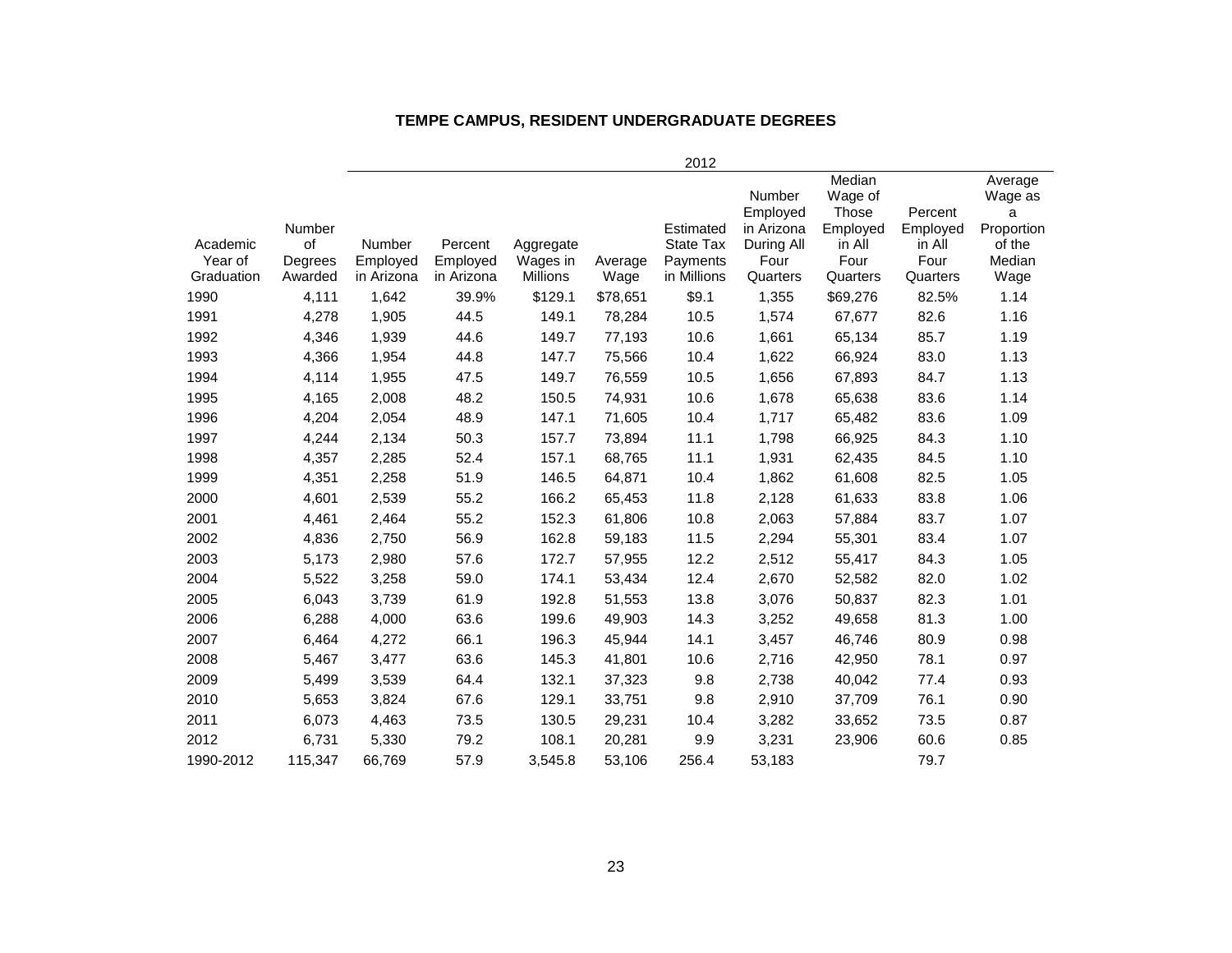#### **TEMPE CAMPUS, NONRESIDENT UNDERGRADUATE DEGREES**

|                                   |                                    |                                  |                                   |                                          |                 | 2012                                                     |                                                                           |                                                                             |                                                   |                                                                   |
|-----------------------------------|------------------------------------|----------------------------------|-----------------------------------|------------------------------------------|-----------------|----------------------------------------------------------|---------------------------------------------------------------------------|-----------------------------------------------------------------------------|---------------------------------------------------|-------------------------------------------------------------------|
| Academic<br>Year of<br>Graduation | Number<br>of<br>Degrees<br>Awarded | Number<br>Employed<br>in Arizona | Percent<br>Employed<br>in Arizona | Aggregate<br>Wages in<br><b>Millions</b> | Average<br>Wage | Estimated<br><b>State Tax</b><br>Payments<br>in Millions | <b>Number</b><br>Employed<br>in Arizona<br>During All<br>Four<br>Quarters | Median<br>Wage of<br><b>Those</b><br>Employed<br>in All<br>Four<br>Quarters | Percent<br>Employed<br>in All<br>Four<br>Quarters | Average<br>Wage as<br>a<br>Proportion<br>of the<br>Median<br>Wage |
| 1990                              | 791                                | 113                              | 14.3%                             | \$9.2                                    | \$81,355        | \$0.6                                                    | 91                                                                        | \$66,664                                                                    | 80.5%                                             | 1.22                                                              |
| 1991                              | 862                                | 116                              | 13.5                              | 8.9                                      | 76,349          | 0.6                                                      | 96                                                                        | 72,424                                                                      | 82.8                                              | 1.05                                                              |
| 1992                              | 878                                | 124                              | 14.1                              | 10.7                                     | 86,430          | 0.8                                                      | 95                                                                        | 77,185                                                                      | 76.6                                              | 1.12                                                              |
| 1993                              | 1,008                              | 150                              | 14.9                              | 11.2                                     | 74,695          | 0.8                                                      | 122                                                                       | 64,985                                                                      | 81.3                                              | 1.15                                                              |
| 1994                              | 932                                | 158                              | 17.0                              | 13.9                                     | 88,164          | 1.0                                                      | 128                                                                       | 71,093                                                                      | 81.0                                              | 1.24                                                              |
| 1995                              | 811                                | 133                              | 16.4                              | 11.6                                     | 87,339          | 0.8                                                      | 109                                                                       | 74,893                                                                      | 82.0                                              | 1.17                                                              |
| 1996                              | 788                                | 126                              | 16.0                              | 8.6                                      | 68,464          | 0.6                                                      | 101                                                                       | 68,115                                                                      | 80.2                                              | 1.01                                                              |
| 1997                              | 978                                | 191                              | 19.5                              | 13.9                                     | 73,031          | 1.0                                                      | 157                                                                       | 64,051                                                                      | 82.2                                              | 1.14                                                              |
| 1998                              | 1,282                              | 230                              | 17.9                              | 16.4                                     | 71,168          | 1.2                                                      | 195                                                                       | 65,085                                                                      | 84.8                                              | 1.09                                                              |
| 1999                              | 1,340                              | 265                              | 19.8                              | 18.1                                     | 68,211          | 1.3                                                      | 211                                                                       | 64,892                                                                      | 79.6                                              | 1.05                                                              |
| 2000                              | 1,504                              | 309                              | 20.5                              | 21.8                                     | 70,436          | 1.5                                                      | 256                                                                       | 65,858                                                                      | 82.8                                              | 1.07                                                              |
| 2001                              | 1,451                              | 258                              | 17.8                              | 16.8                                     | 65,255          | 1.2                                                      | 212                                                                       | 61,418                                                                      | 82.2                                              | 1.06                                                              |
| 2002                              | 1,384                              | 276                              | 19.9                              | 22.0                                     | 79,705          | 1.6                                                      | 224                                                                       | 63,767                                                                      | 81.2                                              | 1.25                                                              |
| 2003                              | 1,480                              | 333                              | 22.5                              | 22.1                                     | 66,457          | 1.6                                                      | 279                                                                       | 65,564                                                                      | 83.8                                              | 1.01                                                              |
| 2004                              | 1,583                              | 359                              | 22.7                              | 21.6                                     | 60,101          | 1.5                                                      | 294                                                                       | 60,734                                                                      | 81.9                                              | 0.99                                                              |
| 2005                              | 1,739                              | 432                              | 24.8                              | 23.2                                     | 53,732          | 1.6                                                      | 340                                                                       | 52,470                                                                      | 78.7                                              | 1.02                                                              |
| 2006                              | 1,707                              | 398                              | 23.3                              | 21.7                                     | 54,618          | 1.5                                                      | 334                                                                       | 53,006                                                                      | 83.9                                              | 1.03                                                              |
| 2007                              | 1,788                              | 500                              | 28.0                              | 22.9                                     | 45,765          | 1.6                                                      | 374                                                                       | 48,413                                                                      | 74.8                                              | 0.95                                                              |
| 2008                              | 1,626                              | 405                              | 24.9                              | 16.9                                     | 41,649          | 1.2                                                      | 292                                                                       | 44,044                                                                      | 72.1                                              | 0.95                                                              |
| 2009                              | 1,708                              | 414                              | 24.2                              | 15.4                                     | 37,146          | 1.1                                                      | 307                                                                       | 40,669                                                                      | 74.2                                              | 0.91                                                              |
| 2010                              | 1,632                              | 479                              | 29.4                              | 15.9                                     | 33,189          | 1.2                                                      | 334                                                                       | 39,157                                                                      | 69.7                                              | 0.85                                                              |
| 2011                              | 1,698                              | 578                              | 34.0                              | 15.8                                     | 27,357          | 1.3                                                      | 367                                                                       | 35,652                                                                      | 63.5                                              | 0.77                                                              |
| 2012                              | 1,742                              | 742                              | 42.6                              | 11.0                                     | 14,822          | 1.1                                                      | 280                                                                       | 23,359                                                                      | 37.7                                              | 0.63                                                              |
| 1990-2012                         | 30,712                             | 7.089                            | 23.1                              | 369.6                                    | 52,141          | 26.8                                                     | 5,198                                                                     |                                                                             | 73.3                                              |                                                                   |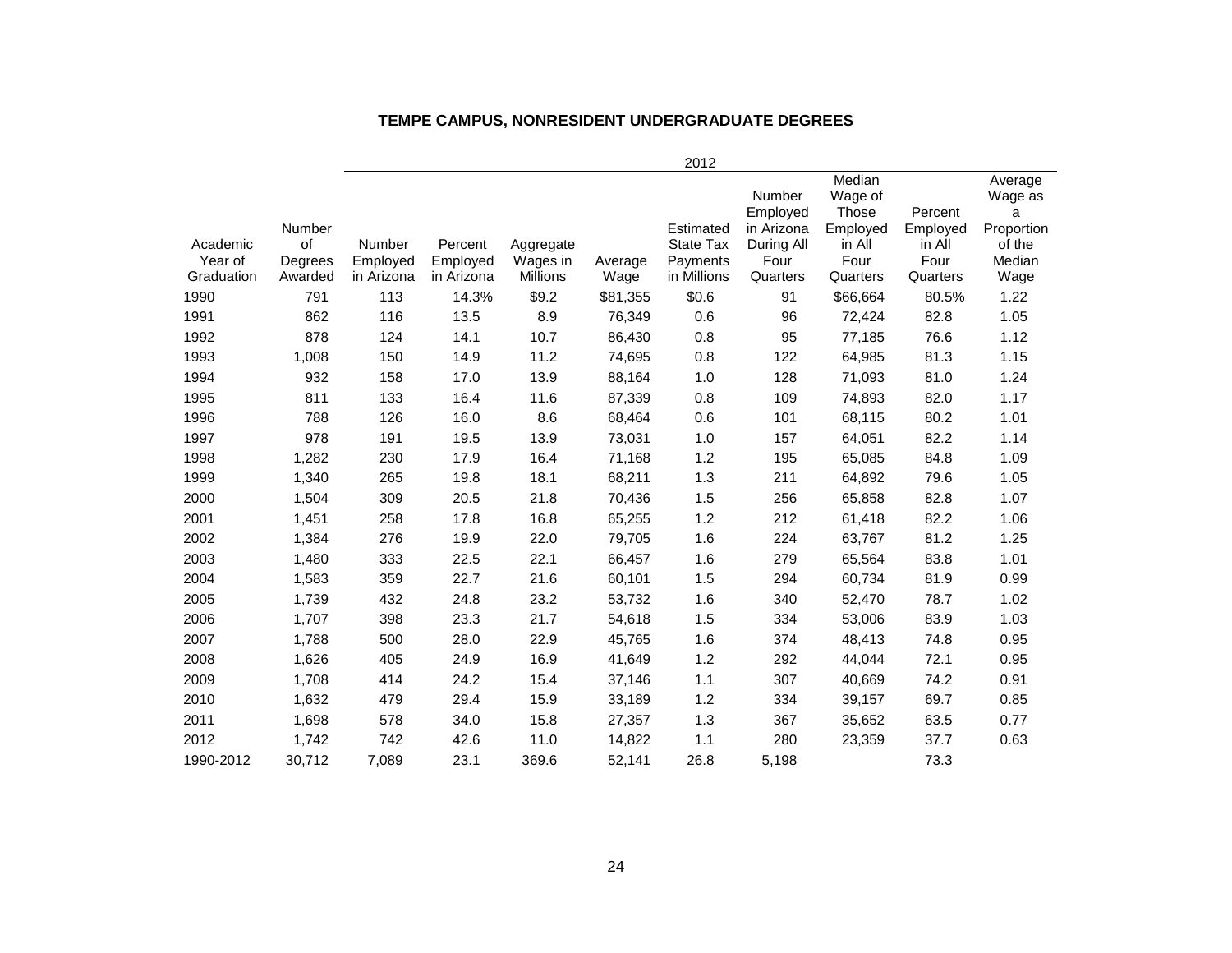#### **TEMPE CAMPUS, ALL GRADUATE DEGREES**

|                                   |                                    |                                  |                                   |                                          |                 | 2012                                                     |                                                                    |                                                                      |                                                   |                                                                   |
|-----------------------------------|------------------------------------|----------------------------------|-----------------------------------|------------------------------------------|-----------------|----------------------------------------------------------|--------------------------------------------------------------------|----------------------------------------------------------------------|---------------------------------------------------|-------------------------------------------------------------------|
| Academic<br>Year of<br>Graduation | Number<br>of<br>Degrees<br>Awarded | Number<br>Employed<br>in Arizona | Percent<br>Employed<br>in Arizona | Aggregate<br>Wages in<br><b>Millions</b> | Average<br>Wage | Estimated<br><b>State Tax</b><br>Payments<br>in Millions | Number<br>Employed<br>in Arizona<br>During All<br>Four<br>Quarters | Median<br>Wage of<br>Those<br>Employed<br>in All<br>Four<br>Quarters | Percent<br>Employed<br>in All<br>Four<br>Quarters | Average<br>Wage as<br>a<br>Proportion<br>of the<br>Median<br>Wage |
| 1990                              | 1,726                              | 524                              | 30.4%                             | \$47.9                                   | \$91,384        | \$3.4                                                    | 440                                                                |                                                                      | 84.0%                                             |                                                                   |
| 1991                              | 1,858                              | 594                              | 32.0                              | 55.8                                     | 93,869          | 3.9                                                      | 499                                                                |                                                                      | 84.0                                              |                                                                   |
| 1992                              | 1,759                              | 576                              | 32.7                              | 52.9                                     | 91,795          | 3.7                                                      | 476                                                                |                                                                      | 82.6                                              |                                                                   |
| 1993                              | 2,008                              | 700                              | 34.9                              | 59.6                                     | 85,078          | 4.2                                                      | 586                                                                |                                                                      | 83.7                                              |                                                                   |
| 1994                              | 2,121                              | 734                              | 34.6                              | 64.3                                     | 87,551          | 4.5                                                      | 601                                                                |                                                                      | 81.9                                              |                                                                   |
| 1995                              | 2,291                              | 836                              | 36.5                              | 77.3                                     | 92,508          | 5.4                                                      | 704                                                                |                                                                      | 84.2                                              |                                                                   |
| 1996                              | 2,172                              | 834                              | 38.4                              | 75.2                                     | 90,141          | 5.3                                                      | 696                                                                |                                                                      | 83.5                                              |                                                                   |
| 1997                              | 2,339                              | 838                              | 35.8                              | 75.7                                     | 90,326          | 5.3                                                      | 706                                                                |                                                                      | 84.2                                              |                                                                   |
| 1998                              | 2,382                              | 869                              | 36.5                              | 79.0                                     | 90,863          | 5.5                                                      | 751                                                                |                                                                      | 86.4                                              |                                                                   |
| 1999                              | 2,447                              | 934                              | 38.2                              | 84.8                                     | 90,748          | 5.9                                                      | 777                                                                |                                                                      | 83.2                                              |                                                                   |
| 2000                              | 2,439                              | 973                              | 39.9                              | 85.3                                     | 87,707          | 6.0                                                      | 829                                                                |                                                                      | 85.2                                              |                                                                   |
| 2001                              | 2,404                              | 915                              | 38.1                              | 87.2                                     | 95,274          | 6.1                                                      | 780                                                                |                                                                      | 85.2                                              |                                                                   |
| 2002                              | 2,537                              | 1,088                            | 42.9                              | 89.8                                     | 82,492          | 6.3                                                      | 931                                                                |                                                                      | 85.6                                              |                                                                   |
| 2003                              | 2,709                              | 1,169                            | 43.2                              | 98.5                                     | 84,237          | 6.9                                                      | 994                                                                |                                                                      | 85.0                                              |                                                                   |
| 2004                              | 2,835                              | 1,204                            | 42.5                              | 96.8                                     | 80,436          | 6.8                                                      | 1,029                                                              |                                                                      | 85.5                                              |                                                                   |
| 2005                              | 2,624                              | 1,198                            | 45.7                              | 93.4                                     | 77,939          | 6.6                                                      | 990                                                                |                                                                      | 82.6                                              |                                                                   |
| 2006                              | 2,797                              | 1,268                            | 45.3                              | 99.7                                     | 78,630          | 7.0                                                      | 1,099                                                              |                                                                      | 86.7                                              |                                                                   |
| 2007                              | 2,993                              | 1,428                            | 47.7                              | 103.3                                    | 72,324          | 7.2                                                      | 1,187                                                              |                                                                      | 83.1                                              |                                                                   |
| 2008                              | 2,630                              | 1,219                            | 46.3                              | 89.8                                     | 73,631          | 6.3                                                      | 1,005                                                              |                                                                      | 82.4                                              |                                                                   |
| 2009                              | 3,153                              | 1,451                            | 46.0                              | 99.9                                     | 68,822          | 7.0                                                      | 1,204                                                              |                                                                      | 83.0                                              |                                                                   |
| 2010                              | 3,067                              | 1,532                            | 50.0                              | 94.2                                     | 61,485          | 6.7                                                      | 1,227                                                              |                                                                      | 80.1                                              |                                                                   |
| 2011                              | 3,296                              | 1,713                            | 52.0                              | 98.3                                     | 57,399          | 7.0                                                      | 1,346                                                              |                                                                      | 78.6                                              |                                                                   |
| 2012                              | 3,346                              | 1,830                            | 54.7                              | 78.6                                     | 42,961          | 5.9                                                      | 1,025                                                              |                                                                      | 56.0                                              |                                                                   |
| 1990-2012                         | 57,933                             | 24,427                           | 42.2                              | 1,887.0                                  | 77,249          | 133.0                                                    | 13,646                                                             |                                                                      | 55.9                                              |                                                                   |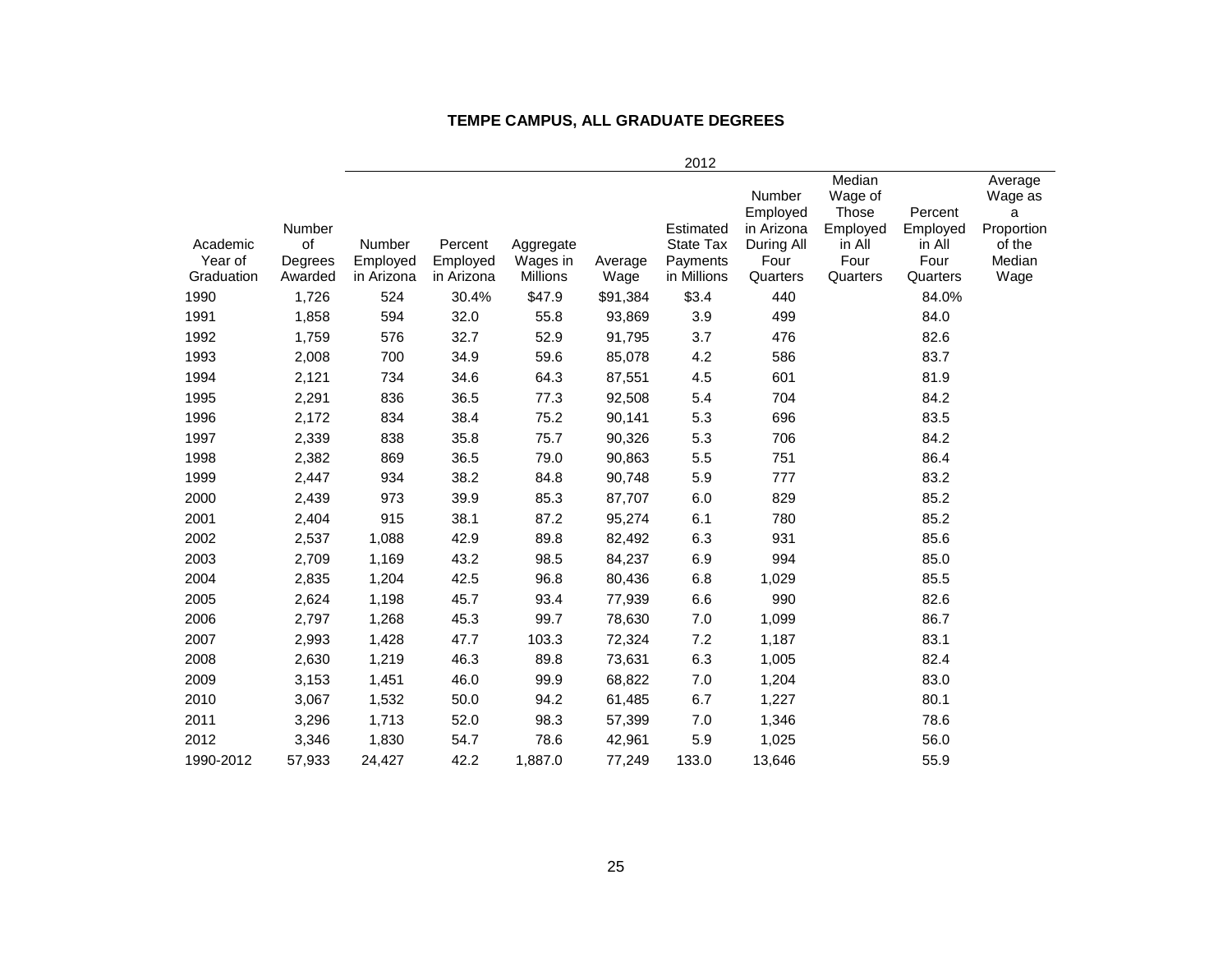#### **TEMPE CAMPUS, RESIDENT GRADUATE DEGREES**

|                     |                         |                    |                     |                       |          | 2012                               |                                                        |                                                                 |                                       |                                                           |
|---------------------|-------------------------|--------------------|---------------------|-----------------------|----------|------------------------------------|--------------------------------------------------------|-----------------------------------------------------------------|---------------------------------------|-----------------------------------------------------------|
| Academic<br>Year of | Number<br>of<br>Degrees | Number<br>Employed | Percent<br>Employed | Aggregate<br>Wages in | Average  | Estimated<br>State Tax<br>Payments | Number<br>Employed<br>in Arizona<br>During All<br>Four | Median<br>Wage of<br><b>Those</b><br>Employed<br>in All<br>Four | Percent<br>Employed<br>in All<br>Four | Average<br>Wage as<br>a<br>Proportion<br>of the<br>Median |
| Graduation          | Awarded                 | in Arizona         | in Arizona          | <b>Millions</b>       | Wage     | in Millions                        | Quarters                                               | Quarters                                                        | Quarters                              | Wage                                                      |
| 1990                | 1,111                   | 429                | 38.6%               | \$39.0                | \$90,804 | \$2.7                              | 357                                                    | \$79,280                                                        | 83.2%                                 | 1.15                                                      |
| 1991                | 1,332                   | 524                | 39.3                | 50.2                  | 95,786   | 3.5                                | 442                                                    | 84,523                                                          | 84.4                                  | 1.13                                                      |
| 1992                | 1,248                   | 526                | 42.1                | 49.2                  | 93,607   | 3.5                                | 436                                                    | 73,668                                                          | 82.9                                  | 1.27                                                      |
| 1993                | 1,416                   | 643                | 45.4                | 54.8                  | 85,244   | 3.8                                | 541                                                    | 73,958                                                          | 84.1                                  | 1.15                                                      |
| 1994                | 1,527                   | 693                | 45.4                | 60.8                  | 87,700   | 4.3                                | 570                                                    | 76,532                                                          | 82.3                                  | 1.15                                                      |
| 1995                | 1,645                   | 784                | 47.7                | 71.4                  | 91,038   | 5.0                                | 658                                                    | 79,715                                                          | 83.9                                  | 1.14                                                      |
| 1996                | 1,537                   | 760                | 49.4                | 69.2                  | 90,993   | 4.8                                | 634                                                    | 75,798                                                          | 83.4                                  | 1.20                                                      |
| 1997                | 1,595                   | 728                | 45.6                | 66.3                  | 91,067   | 4.7                                | 617                                                    | 75,640                                                          | 84.8                                  | 1.20                                                      |
| 1998                | 1,625                   | 764                | 47.0                | 69.1                  | 90,400   | 4.8                                | 661                                                    | 76,900                                                          | 86.5                                  | 1.18                                                      |
| 1999                | 1,667                   | 836                | 50.1                | 75.9                  | 90,846   | 5.3                                | 699                                                    | 77,565                                                          | 83.6                                  | 1.17                                                      |
| 2000                | 1,596                   | 830                | 52.0                | 72.3                  | 87,136   | 5.1                                | 705                                                    | 79,615                                                          | 84.9                                  | 1.09                                                      |
| 2001                | 1,553                   | 789                | 50.8                | 75.6                  | 95,860   | 5.3                                | 675                                                    | 78,690                                                          | 85.6                                  | 1.22                                                      |
| 2002                | 1,737                   | 961                | 55.3                | 80.1                  | 83,311   | 5.6                                | 825                                                    | 73,681                                                          | 85.8                                  | 1.13                                                      |
| 2003                | 1,799                   | 1,020              | 56.7                | 84.6                  | 82,972   | 5.9                                | 870                                                    | 76,003                                                          | 85.3                                  | 1.09                                                      |
| 2004                | 1,744                   | 994                | 57.0                | 80.7                  | 81,208   | 5.7                                | 856                                                    | 74,681                                                          | 86.1                                  | 1.09                                                      |
| 2005                | 1,752                   | 1,029              | 58.7                | 79.9                  | 77,636   | 5.6                                | 858                                                    | 73,505                                                          | 83.4                                  | 1.06                                                      |
| 2006                | 1,717                   | 1,084              | 63.1                | 85.1                  | 78,503   | 6.0                                | 941                                                    | 70,045                                                          | 86.8                                  | 1.12                                                      |
| 2007                | 1,851                   | 1,195              | 64.6                | 86.2                  | 72,129   | 6.0                                | 1,002                                                  | 63,245                                                          | 83.8                                  | 1.14                                                      |
| 2008                | 1,556                   | 998                | 64.1                | 73.4                  | 73,536   | 5.2                                | 840                                                    | 70,259                                                          | 84.2                                  | 1.05                                                      |
| 2009                | 1,664                   | 1,140              | 68.5                | 78.5                  | 68,836   | 5.5                                | 961                                                    | 67,188                                                          | 84.3                                  | 1.02                                                      |
| 2010                | 1,678                   | 1,206              | 71.9                | 73.4                  | 60,843   | 5.2                                | 984                                                    | 59,904                                                          | 81.6                                  | 1.02                                                      |
| 2011                | 1,791                   | 1,301              | 72.6                | 75.5                  | 58,069   | 5.4                                | 1,052                                                  | 55,200                                                          | 80.9                                  | 1.05                                                      |
| 2012                | 1,757                   | 1,350              | 76.8                | 60.5                  | 44,819   | 4.5                                | 834                                                    | 50,000                                                          | 61.8                                  | 0.90                                                      |
| 1990-2012           | 36.898                  | 20.584             | 55.8                | 1,611.6               | 78.296   | 113.4                              | 11.403                                                 |                                                                 | 55.4                                  |                                                           |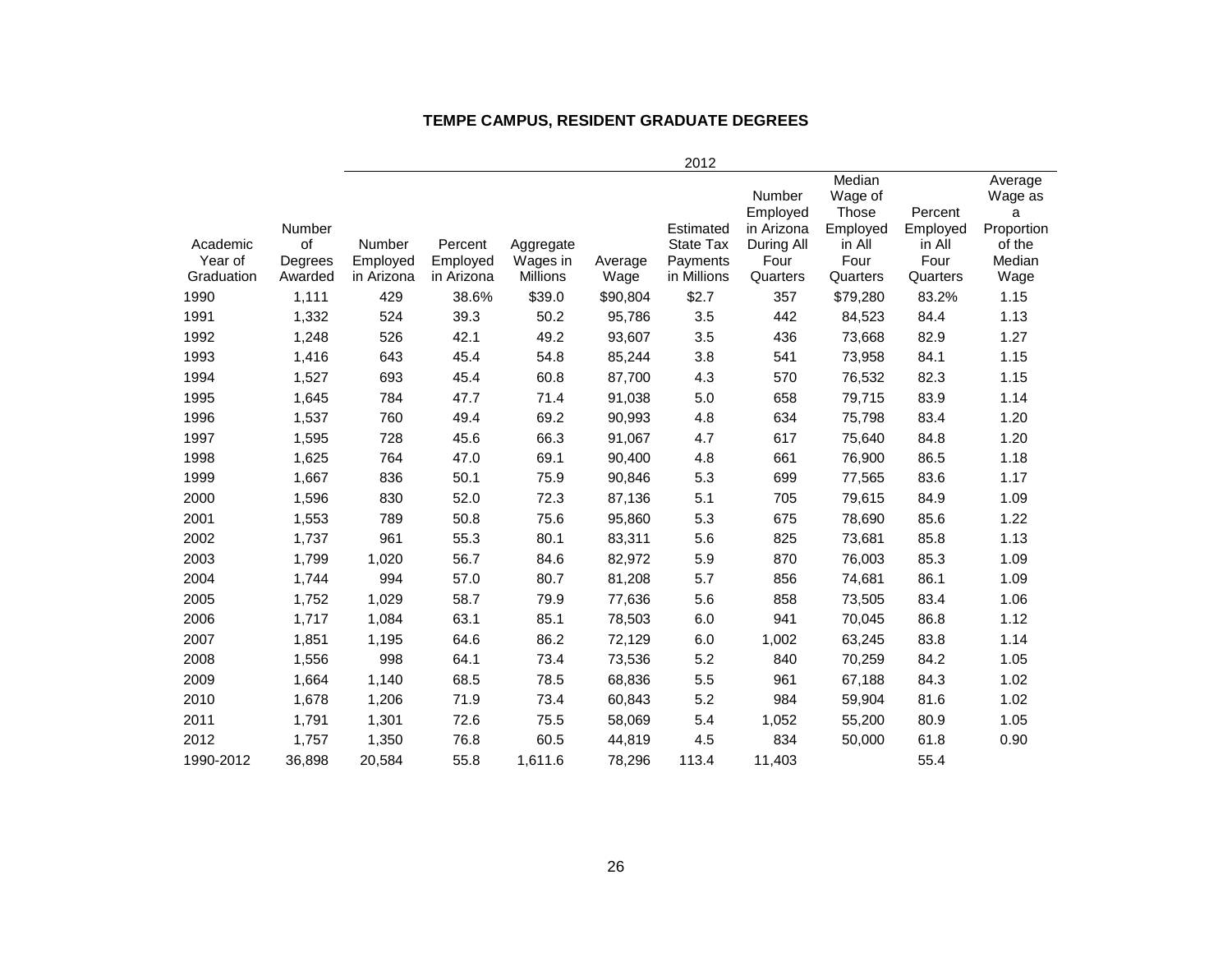#### **TEMPE CAMPUS, NONRESIDENT GRADUATE DEGREES**

|                                   |                                    |                                  |                                   |                                          |                 | 2012                                              |                                                                    |                                                                             |                                                   |                                                                   |
|-----------------------------------|------------------------------------|----------------------------------|-----------------------------------|------------------------------------------|-----------------|---------------------------------------------------|--------------------------------------------------------------------|-----------------------------------------------------------------------------|---------------------------------------------------|-------------------------------------------------------------------|
| Academic<br>Year of<br>Graduation | Number<br>of<br>Degrees<br>Awarded | Number<br>Employed<br>in Arizona | Percent<br>Employed<br>in Arizona | Aggregate<br>Wages in<br><b>Millions</b> | Average<br>Wage | Estimated<br>State Tax<br>Payments<br>in Millions | Number<br>Employed<br>in Arizona<br>During All<br>Four<br>Quarters | Median<br>Wage of<br><b>Those</b><br>Employed<br>in All<br>Four<br>Quarters | Percent<br>Employed<br>in All<br>Four<br>Quarters | Average<br>Wage as<br>a<br>Proportion<br>of the<br>Median<br>Wage |
| 1990                              | 615                                | 95                               | 15.4%                             | \$8.9                                    | \$94,001        | \$0.6                                             | 83                                                                 | \$75,307                                                                    | 87.4%                                             | 1.25                                                              |
| 1991                              | 526                                | 70                               | 13.3                              | 5.6                                      | 79,519          | 0.4                                               | 57                                                                 | 72,462                                                                      | 81.4                                              | 1.10                                                              |
| 1992                              | 511                                | 50                               | 9.8                               | 3.6                                      | 72,736          | 0.3                                               | 40                                                                 | 72,798                                                                      | 80.0                                              | 1.00                                                              |
| 1993                              | 592                                | 57                               | 9.6                               | 4.7                                      | 83,209          | 0.3                                               | 45                                                                 | 94,500                                                                      | 78.9                                              | 0.88                                                              |
| 1994                              | 594                                | 41                               | 6.9                               | 3.5                                      | 85,023          | 0.2                                               | 31                                                                 | 71,430                                                                      | 75.6                                              | 1.19                                                              |
| 1995                              | 646                                | 52                               | 8.0                               | 6.0                                      | 114,680         | 0.4                                               | 46                                                                 | 96,173                                                                      | 88.5                                              | 1.19                                                              |
| 1996                              | 635                                | 74                               | 11.7                              | 6.0                                      | 81,390          | 0.4                                               | 62                                                                 | 77,528                                                                      | 83.8                                              | 1.05                                                              |
| 1997                              | 744                                | 110                              | 14.8                              | 9.4                                      | 85,422          | 0.7                                               | 89                                                                 | 85,675                                                                      | 80.9                                              | 1.00                                                              |
| 1998                              | 757                                | 105                              | 13.9                              | 9.9                                      | 94,235          | 0.7                                               | 90                                                                 | 86,944                                                                      | 85.7                                              | 1.08                                                              |
| 1999                              | 780                                | 98                               | 12.6                              | 8.8                                      | 89,913          | 0.6                                               | 78                                                                 | 94,623                                                                      | 79.6                                              | 0.95                                                              |
| 2000                              | 843                                | 143                              | 17.0                              | 13.0                                     | 91,018          | 0.9                                               | 124                                                                | 88,441                                                                      | 86.7                                              | 1.03                                                              |
| 2001                              | 851                                | 126                              | 14.8                              | 11.5                                     | 91,603          | 0.8                                               | 105                                                                | 98,226                                                                      | 83.3                                              | 0.93                                                              |
| 2002                              | 800                                | 127                              | 15.9                              | 9.7                                      | 76,297          | 0.7                                               | 106                                                                | 80,626                                                                      | 83.5                                              | 0.95                                                              |
| 2003                              | 910                                | 149                              | 16.4                              | 13.8                                     | 92,893          | 1.0                                               | 124                                                                | 82,769                                                                      | 83.2                                              | 1.12                                                              |
| 2004                              | 1,091                              | 210                              | 19.2                              | 16.1                                     | 76,782          | 1.1                                               | 173                                                                | 75,785                                                                      | 82.4                                              | 1.01                                                              |
| 2005                              | 872                                | 169                              | 19.4                              | 13.5                                     | 79,786          | 0.9                                               | 132                                                                | 86,411                                                                      | 78.1                                              | 0.92                                                              |
| 2006                              | 1,080                              | 184                              | 17.0                              | 14.6                                     | 79,378          | 1.0                                               | 158                                                                | 81,515                                                                      | 85.9                                              | 0.97                                                              |
| 2007                              | 1,142                              | 233                              | 20.4                              | 17.1                                     | 73,320          | 1.2                                               | 185                                                                | 73,341                                                                      | 79.4                                              | 1.00                                                              |
| 2008                              | 1,074                              | 221                              | 20.6                              | 16.4                                     | 74,056          | 1.2                                               | 165                                                                | 81,270                                                                      | 74.7                                              | 0.91                                                              |
| 2009                              | 1,489                              | 311                              | 20.9                              | 21.4                                     | 68,771          | 1.5                                               | 243                                                                | 72,819                                                                      | 78.1                                              | 0.94                                                              |
| 2010                              | 1,389                              | 326                              | 23.5                              | 20.8                                     | 63,861          | 1.5                                               | 243                                                                | 69,219                                                                      | 74.5                                              | 0.92                                                              |
| 2011                              | 1,505                              | 412                              | 27.4                              | 22.8                                     | 55,286          | 1.6                                               | 294                                                                | 58,954                                                                      | 71.4                                              | 0.94                                                              |
| 2012                              | 1,589                              | 480                              | 30.2                              | 18.1                                     | 37,738          | 1.4                                               | 191                                                                | 53,333                                                                      | 39.8                                              | 0.71                                                              |
| 1990-2012                         | 21,035                             | 3,843                            | 18.3                              | 275.3                                    | 71,637          | 19.5                                              | 2,243                                                              |                                                                             | 58.4                                              |                                                                   |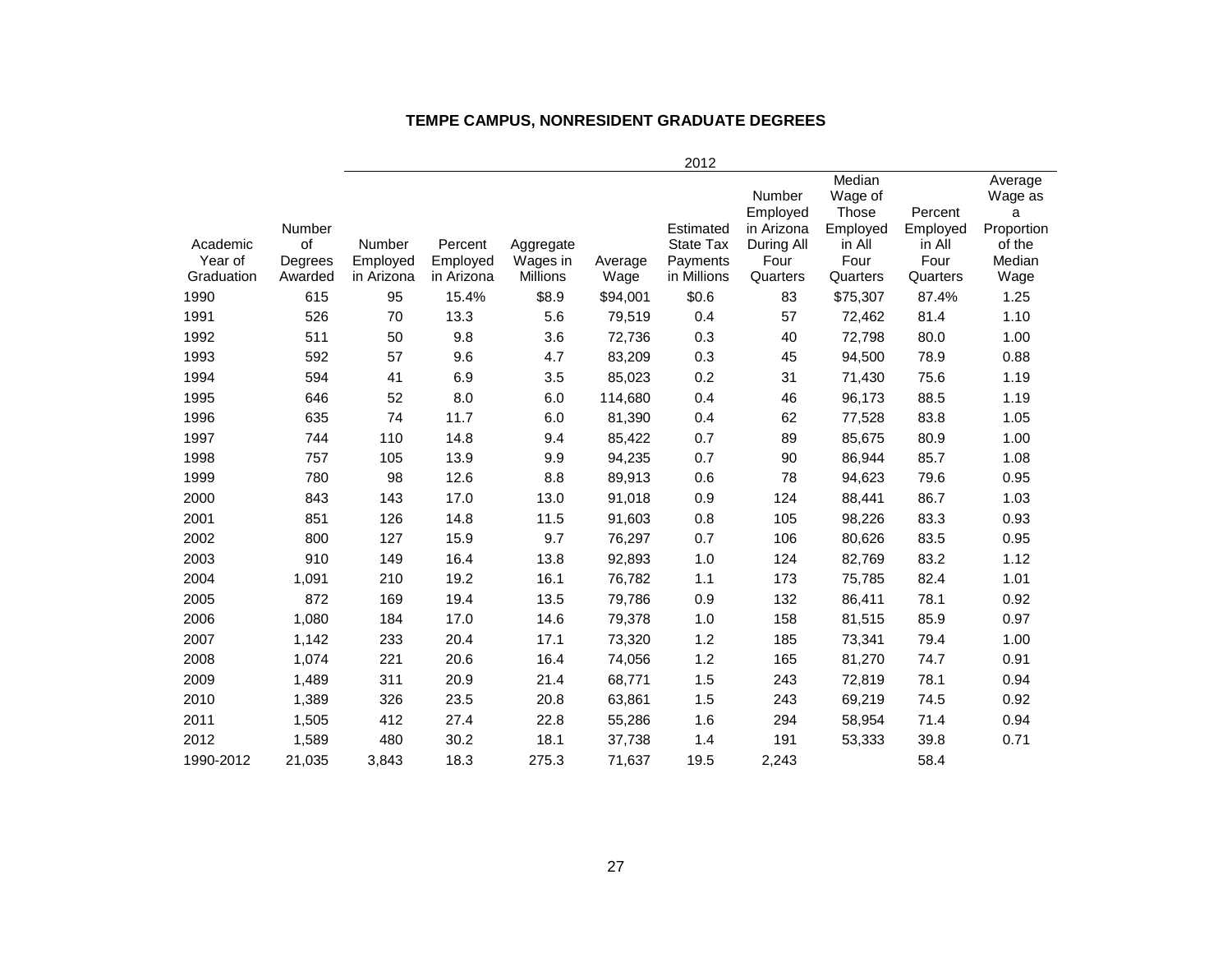#### **WEST CAMPUS, ALL DEGREES**

|                       |         |                        |            |           |          | 2012                 |                                  |                                        |                     |                                       |
|-----------------------|---------|------------------------|------------|-----------|----------|----------------------|----------------------------------|----------------------------------------|---------------------|---------------------------------------|
|                       | Number  |                        |            |           |          | Estimated            | Number<br>Employed<br>in Arizona | Median<br>Wage of<br>Those<br>Employed | Percent<br>Employed | Average<br>Wage as<br>а<br>Proportion |
| Academic              | of      | <b>Number</b>          | Percent    | Aggregate |          | State Tax            | During All                       | in All                                 | in All              | of the                                |
| Year of<br>Graduation | Degrees | Employed<br>in Arizona | Employed   | Wages in  | Average  | Payments             | Four                             | Four                                   | Four                | Median                                |
|                       | Awarded |                        | in Arizona | Millions  | Wage     | in Millions<br>\$0.5 | Quarters                         | Quarters                               | Quarters            | Wage                                  |
| 1993                  | 167     | 115                    | 68.9%      | \$7.2     | \$62,566 |                      | 91                               |                                        | 79.1%               |                                       |
| 1994                  | 504     | 286                    | 56.7       | 16.8      | 58,711   | 1.2                  | 233                              |                                        | 81.5                |                                       |
| 1995                  | 714     | 437                    | 61.2       | 27.9      | 63,829   | 2.0                  | 354                              |                                        | 81.0                |                                       |
| 1996                  | 822     | 507                    | 61.7       | 30.6      | 60,355   | 2.2                  | 402                              |                                        | 79.3                |                                       |
| 1997                  | 963     | 591                    | 61.4       | 36.0      | 60,936   | 2.5                  | 493                              |                                        | 83.4                |                                       |
| 1998                  | 1,070   | 644                    | 60.2       | 38.9      | 60,362   | 2.7                  | 526                              |                                        | 81.7                |                                       |
| 1999                  | 1,093   | 704                    | 64.4       | 44.7      | 63,455   | 3.2                  | 583                              |                                        | 82.8                |                                       |
| 2000                  | 1,173   | 747                    | 63.7       | 48.8      | 65,324   | 3.4                  | 607                              |                                        | 81.3                |                                       |
| 2001                  | 1,196   | 767                    | 64.1       | 47.3      | 61,629   | 3.3                  | 645                              |                                        | 84.1                |                                       |
| 2002                  | 1,398   | 914                    | 65.4       | 51.7      | 56,520   | 3.6                  | 750                              |                                        | 82.1                |                                       |
| 2003                  | 1,486   | 990                    | 66.6       | 53.9      | 54,440   | 3.8                  | 797                              |                                        | 80.5                |                                       |
| 2004                  | 1,679   | 1,182                  | 70.4       | 61.4      | 51,954   | 4.4                  | 953                              |                                        | 80.6                |                                       |
| 2005                  | 1,681   | 1,195                  | 71.1       | 59.7      | 49,940   | 4.2                  | 972                              |                                        | 81.3                |                                       |
| 2006                  | 1,735   | 1,258                  | 72.5       | 57.2      | 45,466   | 4.1                  | 1,006                            |                                        | 80.0                |                                       |
| 2007                  | 1,798   | 1,286                  | 71.5       | 55.0      | 42,745   | 3.9                  | 1,028                            |                                        | 79.9                |                                       |
| 2008                  | 1,930   | 1,410                  | 73.1       | 57.4      | 40,720   | 4.2                  | 1,130                            |                                        | 80.1                |                                       |
| 2009                  | 1,945   | 1,422                  | 73.1       | 55.6      | 39,129   | 4.1                  | 1,117                            |                                        | 78.6                |                                       |
| 2010                  | 2,061   | 1,627                  | 78.9       | 59.3      | 36,452   | 4.4                  | 1,281                            |                                        | 78.7                |                                       |
| 2011                  | 1,518   | 1,246                  | 82.1       | 41.6      | 33,408   | 3.1                  | 952                              |                                        | 76.4                |                                       |
| 2012                  | 1,419   | 1,138                  | 80.2       | 27.3      | 23,985   | 2.4                  | 744                              |                                        | 65.4                |                                       |
| 1990-2012             | 26,352  | 18,466                 | 70.1       | 878.2     | 47,558   | 63.3                 | 14,664                           |                                        | 79.4                |                                       |
|                       |         |                        |            |           |          |                      |                                  |                                        |                     |                                       |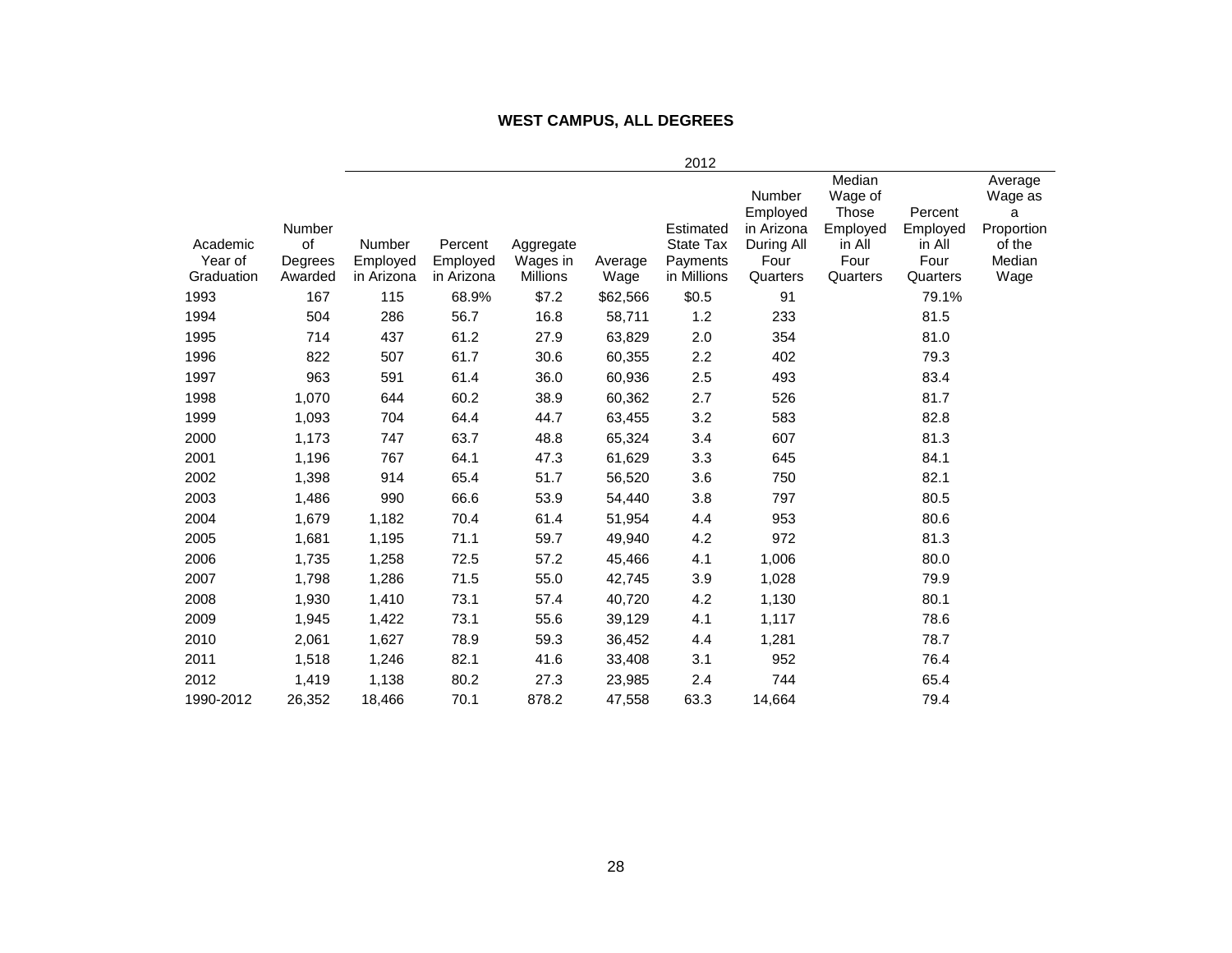|        |                                         |                                                    |                                                         |                                                              |                                                           | Number                                                        | Median<br>Wage of<br>Those                              | Percent          | Average<br>Wage as<br>a                   |
|--------|-----------------------------------------|----------------------------------------------------|---------------------------------------------------------|--------------------------------------------------------------|-----------------------------------------------------------|---------------------------------------------------------------|---------------------------------------------------------|------------------|-------------------------------------------|
| Number |                                         |                                                    |                                                         |                                                              | Estimated                                                 | in Arizona                                                    | Employed                                                | Employed         | Proportion                                |
| of     | Number                                  | Percent                                            | Aggregate                                               |                                                              | <b>State Tax</b>                                          | During All                                                    | in All                                                  | in All           | of the                                    |
|        |                                         |                                                    |                                                         |                                                              |                                                           |                                                               |                                                         |                  | Median                                    |
|        |                                         |                                                    |                                                         |                                                              |                                                           |                                                               |                                                         |                  | Wage                                      |
|        |                                         |                                                    |                                                         |                                                              |                                                           |                                                               |                                                         |                  |                                           |
|        |                                         |                                                    |                                                         |                                                              |                                                           |                                                               |                                                         |                  |                                           |
|        |                                         |                                                    |                                                         |                                                              |                                                           |                                                               |                                                         |                  |                                           |
| 725    |                                         |                                                    |                                                         |                                                              |                                                           |                                                               |                                                         | 79.9             |                                           |
| 827    | 512                                     | 61.9                                               | 28.4                                                    | 55,511                                                       | 2.0                                                       | 425                                                           |                                                         | 83.0             |                                           |
| 903    | 551                                     | 61.0                                               | 29.3                                                    | 53,163                                                       | 2.1                                                       | 444                                                           |                                                         | 80.6             |                                           |
| 893    | 582                                     | 65.2                                               | 32.8                                                    | 56,326                                                       | 2.3                                                       | 483                                                           |                                                         | 83.0             |                                           |
| 970    | 618                                     | 63.7                                               | 33.5                                                    | 54,276                                                       | 2.4                                                       | 498                                                           |                                                         | 80.6             |                                           |
| 1,028  | 665                                     | 64.7                                               | 36.3                                                    | 54,605                                                       | 2.6                                                       | 560                                                           |                                                         | 84.2             |                                           |
| 1,137  | 745                                     | 65.5                                               | 37.8                                                    | 50,762                                                       | 2.7                                                       | 608                                                           |                                                         | 81.6             |                                           |
| 1,199  | 802                                     | 66.9                                               | 39.2                                                    | 48,905                                                       | 2.8                                                       | 644                                                           |                                                         | 80.3             |                                           |
| 1,355  | 962                                     | 71.0                                               | 45.8                                                    | 47,644                                                       | 3.3                                                       | 779                                                           |                                                         | 81.0             |                                           |
| 1,406  | 1,013                                   | 72.0                                               | 46.6                                                    | 46,021                                                       | 3.3                                                       | 823                                                           |                                                         | 81.2             |                                           |
| 1,501  | 1,104                                   | 73.6                                               | 46.8                                                    | 42,350                                                       | 3.4                                                       | 872                                                           |                                                         | 79.0             |                                           |
| 1,530  | 1,114                                   | 72.8                                               | 45.8                                                    | 41,092                                                       | 3.3                                                       | 884                                                           |                                                         | 79.4             |                                           |
| 1,568  | 1,143                                   | 72.9                                               | 43.7                                                    | 38,214                                                       | 3.2                                                       | 902                                                           |                                                         | 78.9             |                                           |
| 1,449  | 1,106                                   | 76.3                                               | 40.4                                                    | 36,518                                                       | 3.0                                                       | 874                                                           |                                                         | 79.0             |                                           |
| 1,466  | 1,175                                   | 80.2                                               | 39.7                                                    | 33,827                                                       | 3.0                                                       | 934                                                           |                                                         | 79.5             |                                           |
| 1,156  | 956                                     | 82.7                                               | 29.6                                                    | 30,920                                                       | 2.3                                                       | 735                                                           |                                                         | 76.9             |                                           |
| 1,079  | 900                                     | 83.4                                               | 19.3                                                    | 21,455                                                       | 1.8                                                       | 585                                                           |                                                         | 65.0             |                                           |
| 21,470 | 15,178                                  | 70.7                                               | 666.2                                                   | 43,893                                                       | 48.3                                                      | 12,042                                                        |                                                         | 79.3             |                                           |
|        | Degrees<br>Awarded<br>162<br>479<br>637 | Employed<br>in Arizona<br>113<br>273<br>392<br>452 | Employed<br>in Arizona<br>69.8%<br>57.0<br>61.5<br>62.3 | Wages in<br><b>Millions</b><br>\$7.1<br>15.1<br>23.0<br>25.9 | Average<br>Wage<br>\$63,043<br>55,370<br>58,598<br>57,403 | 2012<br>Payments<br>in Millions<br>\$0.5<br>1.1<br>1.6<br>1.8 | Employed<br>Four<br>Quarters<br>90<br>222<br>319<br>361 | Four<br>Quarters | Four<br>Quarters<br>79.6%<br>81.3<br>81.4 |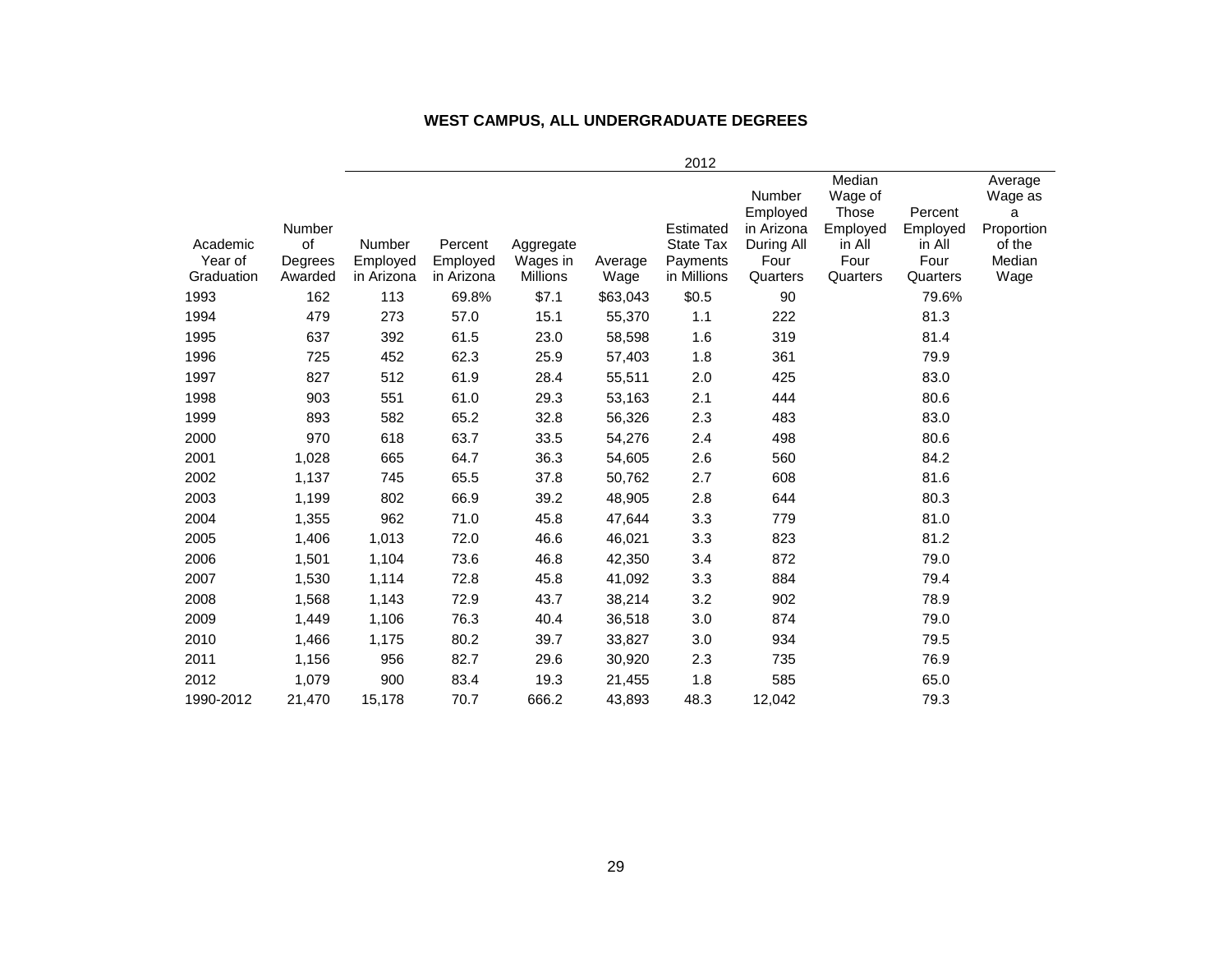#### **WEST CAMPUS, RESIDENT UNDERGRADUATE DEGREES**

|            |           |            |            |                 |          | 2012        |                           |                            |          |                         |
|------------|-----------|------------|------------|-----------------|----------|-------------|---------------------------|----------------------------|----------|-------------------------|
|            |           |            |            |                 |          |             | <b>Number</b><br>Employed | Median<br>Wage of<br>Those | Percent  | Average<br>Wage as<br>а |
|            | Number    |            |            |                 |          | Estimated   | in Arizona                | Employed                   | Employed | Proportion              |
| Academic   | <b>of</b> | Number     | Percent    | Aggregate       |          | State Tax   | During All                | in All                     | in All   | of the                  |
| Year of    | Degrees   | Employed   | Employed   | Wages in        | Average  | Payments    | Four                      | Four                       | Four     | Median                  |
| Graduation | Awarded   | in Arizona | in Arizona | <b>Millions</b> | Wage     | in Millions | Quarters                  | Quarters                   | Quarters | Wage                    |
| 1993       | 162       | 113        | 69.8%      | \$7.1           | \$63,043 | \$0.5       | 90                        | \$55,208                   | 79.6%    | 1.14                    |
| 1994       | 468       | 269        | 57.5       | 14.8            | 55,141   | 1.1         | 218                       | 56,369                     | 81.0     | 0.98                    |
| 1995       | 622       | 386        | 62.1       | 22.7            | 58,818   | 1.6         | 313                       | 57,067                     | 81.1     | 1.03                    |
| 1996       | 714       | 447        | 62.6       | 25.6            | 57,347   | 1.8         | 357                       | 54,448                     | 79.9     | 1.05                    |
| 1997       | 813       | 505        | 62.1       | 28.1            | 55,554   | 2.0         | 420                       | 52,830                     | 83.2     | 1.05                    |
| 1998       | 879       | 548        | 62.3       | 29.2            | 53,261   | 2.1         | 441                       | 50,640                     | 80.5     | 1.05                    |
| 1999       | 871       | 578        | 66.4       | 32.6            | 56,417   | 2.3         | 480                       | 52,432                     | 83.0     | 1.08                    |
| 2000       | 944       | 612        | 64.8       | 32.6            | 53,189   | 2.3         | 495                       | 52,000                     | 80.9     | 1.02                    |
| 2001       | 985       | 647        | 65.7       | 35.2            | 54,389   | 2.5         | 544                       | 50,481                     | 84.1     | 1.08                    |
| 2002       | 1,106     | 732        | 66.2       | 37.2            | 50,761   | 2.6         | 598                       | 49,049                     | 81.7     | 1.03                    |
| 2003       | 1,154     | 788        | 68.3       | 38.4            | 48,715   | 2.7         | 632                       | 48,092                     | 80.2     | 1.01                    |
| 2004       | 1,323     | 953        | 72.0       | 45.4            | 47,674   | 3.2         | 771                       | 46,368                     | 80.9     | 1.03                    |
| 2005       | 1,365     | 998        | 73.1       | 46.1            | 46,239   | 3.3         | 815                       | 45,888                     | 81.7     | 1.01                    |
| 2006       | 1,454     | 1,090      | 75.0       | 46.2            | 42,381   | 3.3         | 861                       | 44,511                     | 79.0     | 0.95                    |
| 2007       | 1,493     | 1,095      | 73.3       | 44.7            | 40,856   | 3.2         | 868                       | 42,794                     | 79.3     | 0.95                    |
| 2008       | 1,487     | 1,116      | 75.1       | 42.5            | 38,045   | 3.1         | 880                       | 40,894                     | 78.9     | 0.93                    |
| 2009       | 1,390     | 1,091      | 78.5       | 39.9            | 36,576   | 2.9         | 860                       | 39,726                     | 78.8     | 0.92                    |
| 2010       | 1,415     | 1,160      | 82.0       | 39.2            | 33,788   | 3.0         | 922                       | 37,093                     | 79.5     | 0.91                    |
| 2011       | 1,123     | 941        | 83.8       | 29.3            | 31,097   | 2.2         | 728                       | 34,767                     | 77.4     | 0.89                    |
| 2012       | 1,020     | 870        | 85.3       | 18.9            | 21,697   | 1.7         | 571                       | 24,653                     | 65.6     | 0.88                    |
| 1990-2012  | 20,788    | 14,939     | 71.9       | 655.6           | 43,888   | 47.5        | 11,864                    |                            | 79.4     |                         |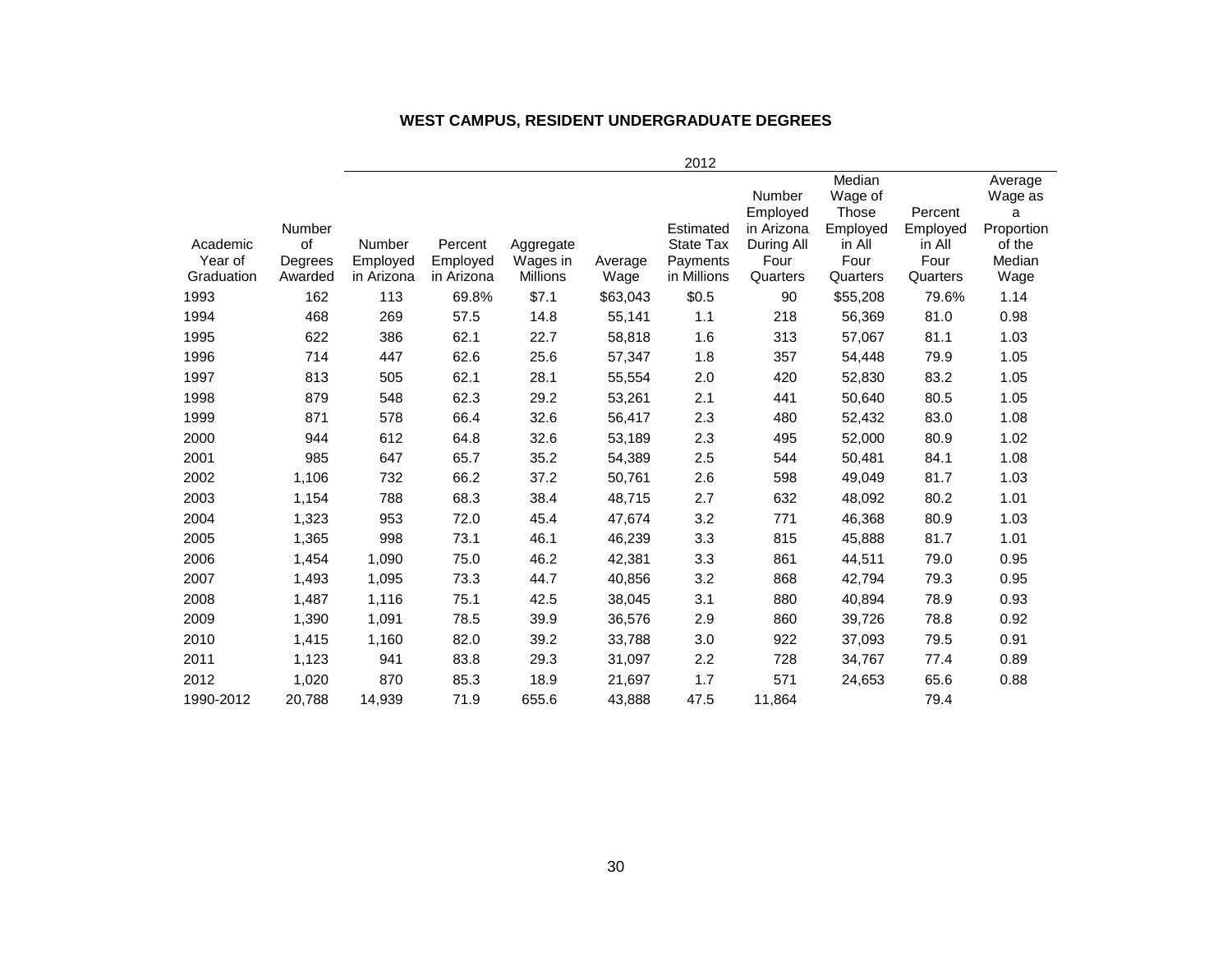#### **WEST CAMPUS, NONRESIDENT UNDERGRADUATE DEGREES**

|                     |                         |                           |                     |                       |         | 2012                                      |                                                        |                                                          |                                       |                                                           |
|---------------------|-------------------------|---------------------------|---------------------|-----------------------|---------|-------------------------------------------|--------------------------------------------------------|----------------------------------------------------------|---------------------------------------|-----------------------------------------------------------|
| Academic<br>Year of | Number<br>of<br>Degrees | <b>Number</b><br>Employed | Percent<br>Employed | Aggregate<br>Wages in | Average | Estimated<br><b>State Tax</b><br>Payments | Number<br>Employed<br>in Arizona<br>During All<br>Four | Median<br>Wage of<br>Those<br>Employed<br>in All<br>Four | Percent<br>Employed<br>in All<br>Four | Average<br>Wage as<br>a<br>Proportion<br>of the<br>Median |
| Graduation          | Awarded                 | in Arizona                | in Arizona          | <b>Millions</b>       | Wage    | in Millions                               | Quarters                                               | Quarters                                                 | Quarters                              | Wage                                                      |
| 1993                | 0                       | 0                         | 0.0%                | \$0.0                 | \$0     | \$0.0                                     | 0                                                      | \$0                                                      | 0.0%                                  | 0.00                                                      |
| 1994                | 11                      | 4                         | 36.4                | 0.3                   | 70,772  | 0.0                                       | 4                                                      | 70,596                                                   | 100.0                                 | 1.00                                                      |
| 1995                | 15                      | 6                         | 40.0                | 0.3                   | 44,402  | 0.0                                       | 6                                                      | 41,392                                                   | 100.0                                 | 1.07                                                      |
| 1996                | 11                      | 5                         | 45.5                | 0.3                   | 62,385  | 0.0                                       | 4                                                      | 61,453                                                   | 80.0                                  | 1.02                                                      |
| 1997                | 14                      | 7                         | 50.0                | 0.4                   | 52,418  | 0.0                                       | 5                                                      | 58,952                                                   | 71.4                                  | 0.89                                                      |
| 1998                | 24                      | 3                         | 12.5                | 0.1                   | 35,272  | 0.0                                       | 3                                                      | 31,126                                                   | 100.0                                 | 1.13                                                      |
| 1999                | 22                      | 4                         | 18.2                | 0.2                   | 43,133  | 0.0                                       | 3                                                      | 32,913                                                   | 75.0                                  | 1.31                                                      |
| 2000                | 26                      | 6                         | 23.1                | 1.0                   | 165,113 | 0.1                                       | 3                                                      | 116,435                                                  | 50.0                                  | 1.42                                                      |
| 2001                | 43                      | 18                        | 41.9                | 1.1                   | 62,361  | 0.1                                       | 16                                                     | 66,797                                                   | 88.9                                  | 0.93                                                      |
| 2002                | 31                      | 13                        | 41.9                | 0.7                   | 50,836  | 0.0                                       | 10                                                     | 53,623                                                   | 76.9                                  | 0.95                                                      |
| 2003                | 45                      | 14                        | 31.1                | 0.8                   | 59,570  | 0.1                                       | 12                                                     | 52,050                                                   | 85.7                                  | 1.14                                                      |
| 2004                | 32                      | 9                         | 28.1                | 0.4                   | 44,423  | 0.0                                       | 8                                                      | 41,129                                                   | 88.9                                  | 1.08                                                      |
| 2005                | 41                      | 15                        | 36.6                | 0.5                   | 31,486  | 0.0                                       | 8                                                      | 47,054                                                   | 53.3                                  | 0.67                                                      |
| 2006                | 47                      | 14                        | 29.8                | 0.6                   | 39,918  | 0.0                                       | 11                                                     | 40,088                                                   | 78.6                                  | 1.00                                                      |
| 2007                | 37                      | 19                        | 51.4                | 1.0                   | 54,702  | 0.1                                       | 16                                                     | 43,143                                                   | 84.2                                  | 1.27                                                      |
| 2008                | 81                      | 27                        | 33.3                | 1.2                   | 45,183  | 0.1                                       | 22                                                     | 49,903                                                   | 81.5                                  | 0.91                                                      |
| 2009                | 59                      | 15                        | 25.4                | 0.5                   | 32,314  | 0.0                                       | 14                                                     | 31,149                                                   | 93.3                                  | 1.04                                                      |
| 2010                | 51                      | 15                        | 29.4                | 0.6                   | 36,845  | 0.0                                       | 12                                                     | 40,423                                                   | 80.0                                  | 0.91                                                      |
| 2011                | 33                      | 15                        | 45.5                | 0.3                   | 19,799  | 0.0                                       | 7                                                      | 37,402                                                   | 46.7                                  | 0.53                                                      |
| 2012                | 59                      | 30                        | 50.8                | 0.4                   | 14,417  | 0.0                                       | 14                                                     | 20,171                                                   | 46.7                                  | 0.71                                                      |
| 1990-2012           | 682                     | 239                       | 35.0                | 10.6                  | 44,234  | 0.8                                       | 178                                                    |                                                          | 74.5                                  |                                                           |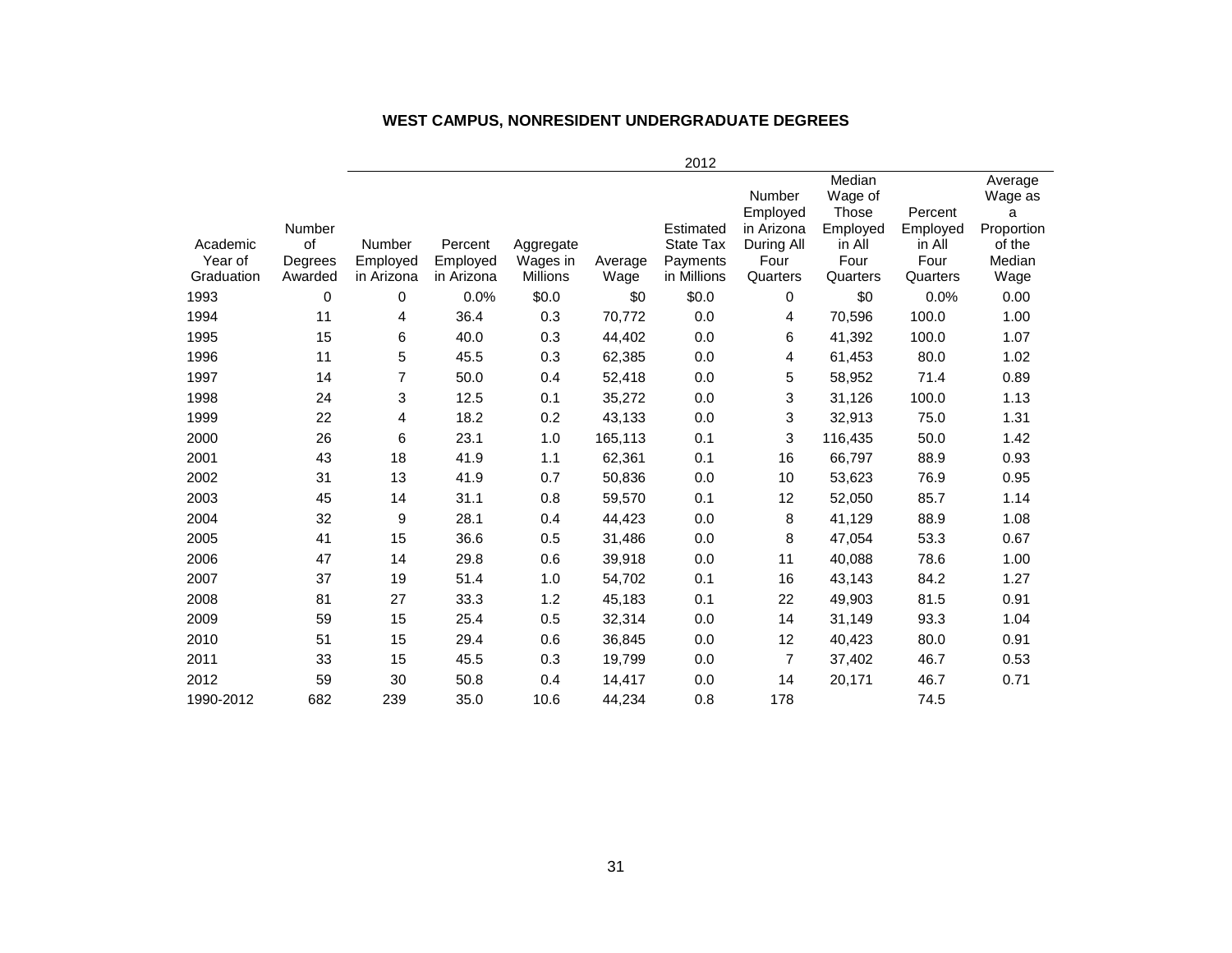#### **WEST CAMPUS, ALL GRADUATE DEGREES**

|                     |                         |                    |                     |                       |          | 2012                                      |                                                        |                                                          |                                       |                                                           |
|---------------------|-------------------------|--------------------|---------------------|-----------------------|----------|-------------------------------------------|--------------------------------------------------------|----------------------------------------------------------|---------------------------------------|-----------------------------------------------------------|
| Academic<br>Year of | Number<br>of<br>Degrees | Number<br>Employed | Percent<br>Employed | Aggregate<br>Wages in | Average  | Estimated<br><b>State Tax</b><br>Payments | Number<br>Employed<br>in Arizona<br>During All<br>Four | Median<br>Wage of<br>Those<br>Employed<br>in All<br>Four | Percent<br>Employed<br>in All<br>Four | Average<br>Wage as<br>a<br>Proportion<br>of the<br>Median |
| Graduation          | Awarded                 | in Arizona         | in Arizona          | Millions              | Wage     | in Millions                               | Quarters                                               | Quarters                                                 | Quarters                              | Wage                                                      |
| 1993                | 5                       | $\overline{c}$     | 40.0%               | \$0.1                 | \$35,663 | \$0.0                                     | 1                                                      |                                                          | 50.0%                                 |                                                           |
| 1994                | 25                      | 13                 | 52.0                | 1.7                   | 128,888  | 0.1                                       | 11                                                     |                                                          | 84.6                                  |                                                           |
| 1995                | 77                      | 45                 | 58.4                | 4.9                   | 109,399  | 0.3                                       | 35                                                     |                                                          | 77.8                                  |                                                           |
| 1996                | 97                      | 55                 | 56.7                | 4.7                   | 84,616   | 0.3                                       | 41                                                     |                                                          | 74.5                                  |                                                           |
| 1997                | 136                     | 79                 | 58.1                | 7.6                   | 96,093   | 0.5                                       | 68                                                     |                                                          | 86.1                                  |                                                           |
| 1998                | 167                     | 93                 | 55.7                | 9.6                   | 103,012  | 0.7                                       | 82                                                     |                                                          | 88.2                                  |                                                           |
| 1999                | 200                     | 122                | 61.0                | 11.9                  | 97,462   | 0.8                                       | 100                                                    |                                                          | 82.0                                  |                                                           |
| 2000                | 203                     | 129                | 63.5                | 15.3                  | 118,249  | 1.1                                       | 109                                                    |                                                          | 84.5                                  |                                                           |
| 2001                | 168                     | 102                | 60.7                | 11.0                  | 107,425  | 0.8                                       | 85                                                     |                                                          | 83.3                                  |                                                           |
| 2002                | 261                     | 169                | 64.8                | 13.8                  | 81,904   | 1.0                                       | 142                                                    |                                                          | 84.0                                  |                                                           |
| 2003                | 287                     | 188                | 65.5                | 14.7                  | 78,056   | 1.0                                       | 153                                                    |                                                          | 81.4                                  |                                                           |
| 2004                | 324                     | 220                | 67.9                | 15.6                  | 70,804   | 1.1                                       | 174                                                    |                                                          | 79.1                                  |                                                           |
| 2005                | 275                     | 182                | 66.2                | 13.1                  | 71,756   | 0.9                                       | 149                                                    |                                                          | 81.9                                  |                                                           |
| 2006                | 234                     | 154                | 65.8                | 10.4                  | 67,802   | 0.7                                       | 134                                                    |                                                          | 87.0                                  |                                                           |
| 2007                | 268                     | 172                | 64.2                | 9.2                   | 53,455   | 0.6                                       | 144                                                    |                                                          | 83.7                                  |                                                           |
| 2008                | 362                     | 267                | 73.8                | 13.7                  | 51,449   | 1.0                                       | 228                                                    |                                                          | 85.4                                  |                                                           |
| 2009                | 496                     | 316                | 63.7                | 15.3                  | 48,269   | 1.1                                       | 243                                                    |                                                          | 76.9                                  |                                                           |
| 2010                | 595                     | 452                | 76.0                | 19.6                  | 43,276   | 1.4                                       | 347                                                    |                                                          | 76.8                                  |                                                           |
| 2011                | 362                     | 290                | 80.1                | 12.1                  | 41,612   | 0.9                                       | 217                                                    |                                                          | 74.8                                  |                                                           |
| 2012                | 340                     | 238                | 70.0                | 8.0                   | 33,555   | 0.6                                       | 159                                                    |                                                          | 66.8                                  |                                                           |
| 1990-2012           | 4,882                   | 3,288              | 67.3                | 212.0                 | 64,474   | 15.0                                      | 2,622                                                  |                                                          | 79.7                                  |                                                           |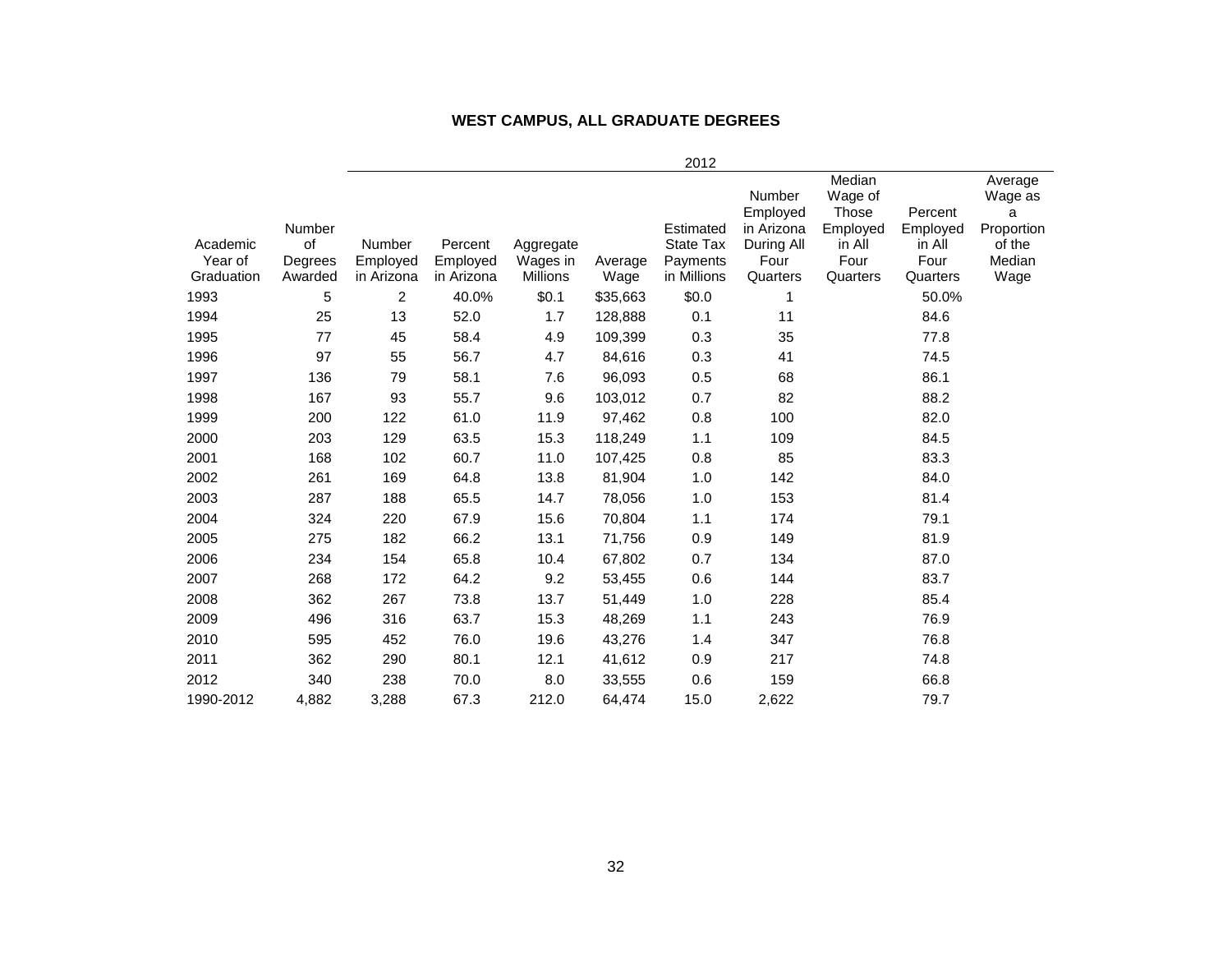### **WEST CAMPUS, RESIDENT GRADUATE DEGREES**

|            |         |            |            |           |          | 2012             |                                  |                                        |                     |                                       |
|------------|---------|------------|------------|-----------|----------|------------------|----------------------------------|----------------------------------------|---------------------|---------------------------------------|
|            | Number  |            |            |           |          | Estimated        | Number<br>Employed<br>in Arizona | Median<br>Wage of<br>Those<br>Employed | Percent<br>Employed | Average<br>Wage as<br>a<br>Proportion |
| Academic   | of      | Number     | Percent    | Aggregate |          | <b>State Tax</b> | During All                       | in All                                 | in All              | of the                                |
| Year of    | Degrees | Employed   | Employed   | Wages in  | Average  | Payments         | Four                             | Four                                   | Four                | Median                                |
| Graduation | Awarded | in Arizona | in Arizona | Millions  | Wage     | in Millions      | Quarters                         | Quarters                               | Quarters            | Wage                                  |
| 1993       | 5       | 2          | 40.0%      | \$0.1     | \$35,663 | \$0.0            | 1                                | \$44,926                               | 50.0%               | 0.79                                  |
| 1994       | 25      | 13         | 52.0       | 1.7       | 128,888  | 0.1              | 11                               | 81,106                                 | 84.6                | 1.59                                  |
| 1995       | 75      | 45         | 60.0       | 4.9       | 109,399  | 0.3              | 35                               | 93,763                                 | 77.8                | 1.17                                  |
| 1996       | 91      | 53         | 58.2       | 4.6       | 87,186   | 0.3              | 41                               | 87,843                                 | 77.4                | 0.99                                  |
| 1997       | 128     | 79         | 61.7       | 7.6       | 96,093   | 0.5              | 68                               | 71,225                                 | 86.1                | 1.35                                  |
| 1998       | 158     | 92         | 58.2       | 9.5       | 103,103  | 0.7              | 81                               | 84,703                                 | 88.0                | 1.22                                  |
| 1999       | 187     | 118        | 63.1       | 11.6      | 98,119   | 0.8              | 96                               | 83,267                                 | 81.4                | 1.18                                  |
| 2000       | 195     | 128        | 65.6       | 15.1      | 117,954  | 1.1              | 108                              | 91,532                                 | 84.4                | 1.29                                  |
| 2001       | 158     | 100        | 63.3       | 10.9      | 109,475  | 0.8              | 84                               | 80,921                                 | 84.0                | 1.35                                  |
| 2002       | 248     | 164        | 66.1       | 13.6      | 82,678   | 0.9              | 137                              | 68,172                                 | 83.5                | 1.21                                  |
| 2003       | 270     | 186        | 68.9       | 14.5      | 78,013   | 1.0              | 151                              | 70,709                                 | 81.2                | 1.10                                  |
| 2004       | 302     | 215        | 71.2       | 15.3      | 71,137   | 1.1              | 171                              | 62,507                                 | 79.5                | 1.14                                  |
| 2005       | 267     | 181        | 67.8       | 13.0      | 71,763   | 0.9              | 148                              | 64,317                                 | 81.8                | 1.12                                  |
| 2006       | 221     | 150        | 67.9       | 10.3      | 68,466   | 0.7              | 131                              | 62,968                                 | 87.3                | 1.09                                  |
| 2007       | 243     | 172        | 70.8       | 9.2       | 53,455   | 0.6              | 144                              | 51,345                                 | 83.7                | 1.04                                  |
| 2008       | 340     | 258        | 75.9       | 13.3      | 51,490   | 0.9              | 220                              | 47,404                                 | 85.3                | 1.09                                  |
| 2009       | 310     | 261        | 84.2       | 13.2      | 50,537   | 0.9              | 206                              | 48,251                                 | 78.9                | 1.05                                  |
| 2010       | 417     | 358        | 85.9       | 16.0      | 44,818   | 1.1              | 281                              | 44,163                                 | 78.5                | 1.01                                  |
| 2011       | 309     | 266        | 86.1       | 11.3      | 42,437   | 0.8              | 206                              | 43,671                                 | 77.4                | 0.97                                  |
| 2012       | 236     | 203        | 86.0       | 7.1       | 35,065   | 0.5              | 142                              | 39,884                                 | 70.0                | 0.88                                  |
| 1990-2012  | 4,185   | 3,044      | 72.7       | 202.7     | 66,601   | 14.3             | 2,462                            |                                        | 80.9                |                                       |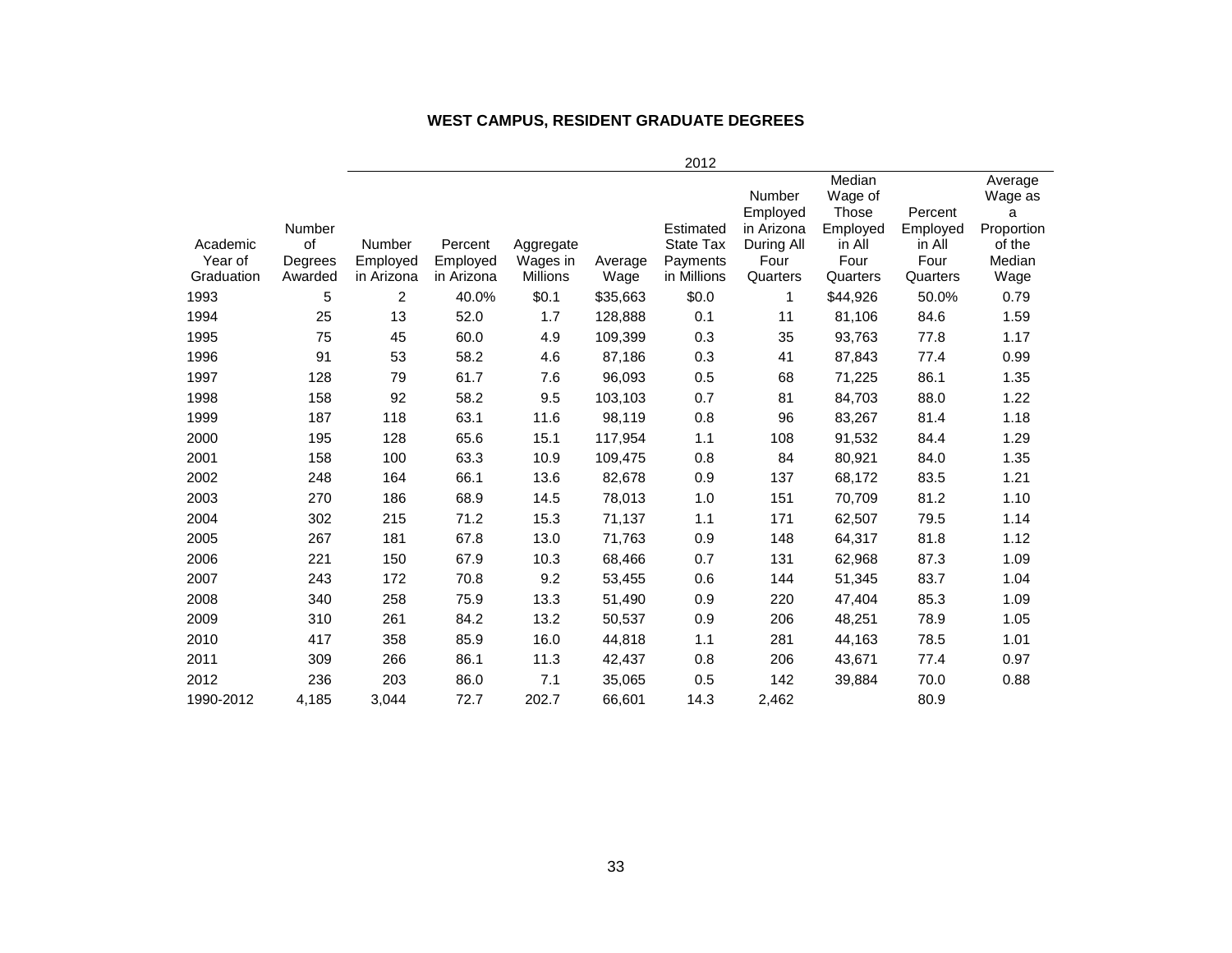|                     |                         |                         |                     |                       |          | 2012                                      |                                                        |                                                          |                                       |                                                           |
|---------------------|-------------------------|-------------------------|---------------------|-----------------------|----------|-------------------------------------------|--------------------------------------------------------|----------------------------------------------------------|---------------------------------------|-----------------------------------------------------------|
| Academic<br>Year of | Number<br>of<br>Degrees | Number<br>Employed      | Percent<br>Employed | Aggregate<br>Wages in | Average  | Estimated<br><b>State Tax</b><br>Payments | Number<br>Employed<br>in Arizona<br>During All<br>Four | Median<br>Wage of<br>Those<br>Employed<br>in All<br>Four | Percent<br>Employed<br>in All<br>Four | Average<br>Wage as<br>a<br>Proportion<br>of the<br>Median |
| Graduation          | Awarded                 | in Arizona              | in Arizona          | <b>Millions</b>       | Wage     | in Millions                               | Quarters                                               | Quarters                                                 | Quarters                              | Wage                                                      |
| 1993                | 0                       | 0                       | 0.0%                | \$0.0                 | \$0      | \$0.0                                     | 0                                                      | \$0                                                      | 0.0%                                  | 0.00                                                      |
| 1994                | 0                       | 0                       | 0.0                 | 0.0                   | $\Omega$ | 0.0                                       | 0                                                      | 0                                                        | 0.0                                   | 0.00                                                      |
| 1995                | $\overline{c}$          | 0                       | 0.0                 | 0.0                   | $\Omega$ | 0.0                                       | 0                                                      | 0                                                        | 0.0                                   | 0.00                                                      |
| 1996                | 6                       | 2                       | 33.3                | 0.0                   | 16,512   | 0.0                                       | 0                                                      | 0                                                        | 0.0                                   | 0.00                                                      |
| 1997                | 8                       | 0                       | 0.0                 | 0.0                   | 0        | 0.0                                       | 0                                                      | 0                                                        | 0.0                                   | 0.00                                                      |
| 1998                | 9                       | 1                       | 11.1                | 0.1                   | 94,591   | 0.0                                       | 1                                                      | 94,591                                                   | 100.0                                 | 1.00                                                      |
| 1999                | 13                      | 4                       | 30.8                | 0.3                   | 78,074   | 0.0                                       | 4                                                      | 73,321                                                   | 100.0                                 | 1.06                                                      |
| 2000                | 8                       | 1                       | 12.5                | 0.2                   | 156,089  | 0.0                                       | 1                                                      | 156,089                                                  | 100.0                                 | 1.00                                                      |
| 2001                | 10                      | $\overline{\mathbf{c}}$ | 20.0                | 0.0                   | 4,952    | 0.0                                       | 1                                                      | 8,272                                                    | 50.0                                  | 0.60                                                      |
| 2002                | 13                      | 5                       | 38.5                | 0.3                   | 56,521   | 0.0                                       | 5                                                      | 69,999                                                   | 100.0                                 | 0.81                                                      |
| 2003                | 17                      | $\overline{c}$          | 11.8                | 0.2                   | 82,028   | 0.0                                       | $\overline{c}$                                         | 82,028                                                   | 100.0                                 | 1.00                                                      |
| 2004                | 22                      | 5                       | 22.7                | 0.3                   | 56,475   | 0.0                                       | 3                                                      | 76,185                                                   | 60.0                                  | 0.74                                                      |
| 2005                | 8                       | 1                       | 12.5                | 0.1                   | 70,402   | 0.0                                       | 1                                                      | 70,402                                                   | 100.0                                 | 1.00                                                      |
| 2006                | 13                      | 4                       | 30.8                | 0.2                   | 42,870   | 0.0                                       | 3                                                      | 39,881                                                   | 75.0                                  | 1.07                                                      |
| 2007                | 25                      | 0                       | 0.0                 | 0.0                   | $\Omega$ | 0.0                                       | 0                                                      | 0                                                        | 0.0                                   | 0.00                                                      |
| 2008                | 22                      | 9                       | 40.9                | 0.5                   | 50,293   | 0.0                                       | 8                                                      | 45,439                                                   | 88.9                                  | 1.11                                                      |
| 2009                | 186                     | 55                      | 29.6                | 2.1                   | 37,505   | 0.1                                       | 37                                                     | 49,340                                                   | 67.3                                  | 0.76                                                      |
| 2010                | 178                     | 94                      | 52.8                | 3.5                   | 37,400   | 0.2                                       | 66                                                     | 45,507                                                   | 70.2                                  | 0.82                                                      |
| 2011                | 53                      | 24                      | 45.3                | 0.8                   | 32,464   | 0.1                                       | 11                                                     | 41,604                                                   | 45.8                                  | 0.78                                                      |
| 2012                | 104                     | 35                      | 33.7                | 0.9                   | 24,793   | 0.1                                       | 17                                                     | 31,138                                                   | 48.6                                  | 0.80                                                      |
| 1990-2012           | 697                     | 244                     | 35.0                | 9.3                   | 37,929   | 0.7                                       | 160                                                    |                                                          | 65.6                                  |                                                           |

#### **WEST CAMPUS, NONRESIDENT GRADUATE DEGREES**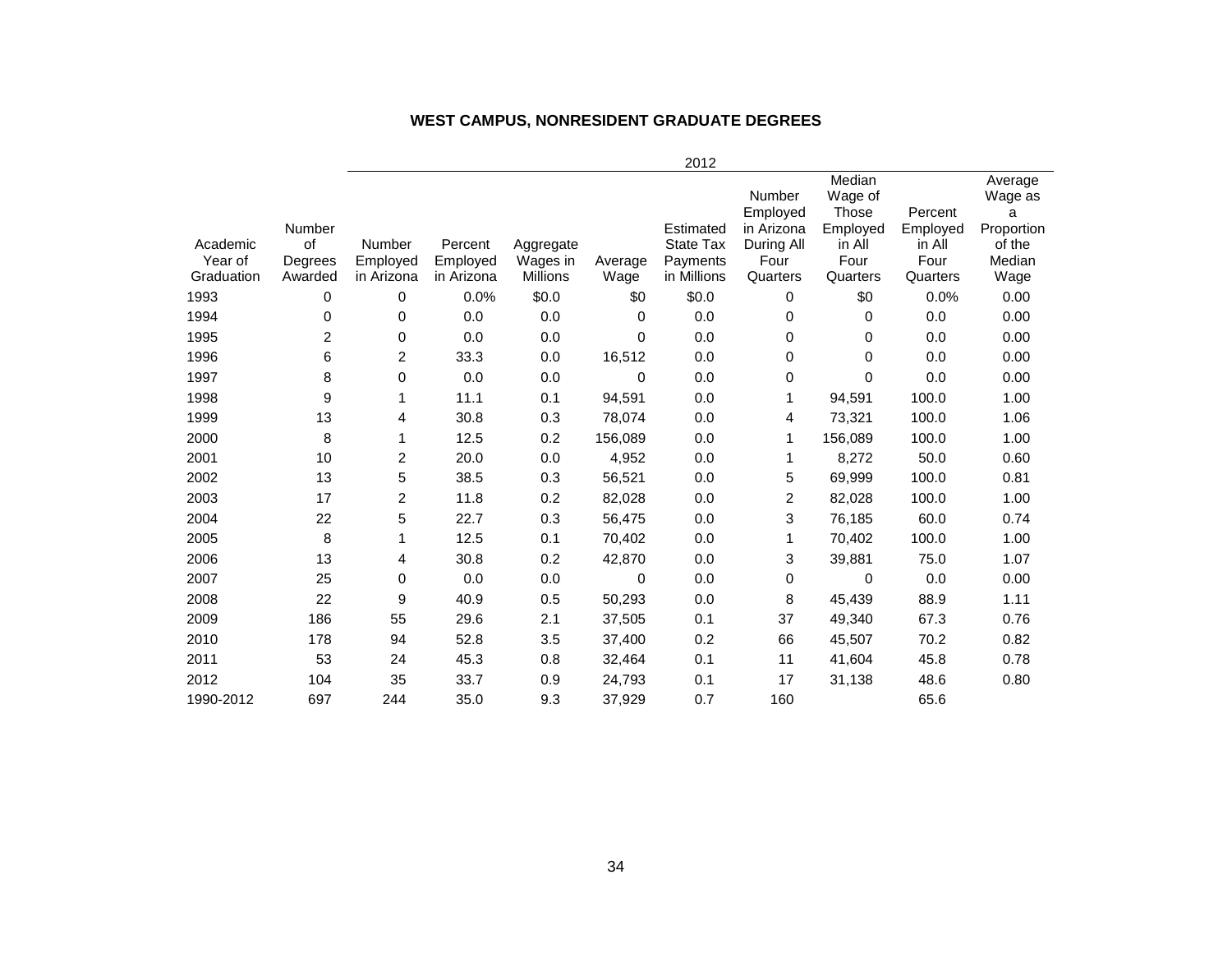#### **POLYTECHNIC CAMPUS, ALL DEGREES**

|                                   |                                           |                                  |                                   |                                          |                 | 2012                                              |                                                                    |                                                                      |                                                   |                                                                   |
|-----------------------------------|-------------------------------------------|----------------------------------|-----------------------------------|------------------------------------------|-----------------|---------------------------------------------------|--------------------------------------------------------------------|----------------------------------------------------------------------|---------------------------------------------------|-------------------------------------------------------------------|
| Academic<br>Year of<br>Graduation | <b>Number</b><br>οf<br>Degrees<br>Awarded | Number<br>Employed<br>in Arizona | Percent<br>Employed<br>in Arizona | Aggregate<br>Wages in<br><b>Millions</b> | Average<br>Wage | Estimated<br>State Tax<br>Payments<br>in Millions | Number<br>Employed<br>in Arizona<br>During All<br>Four<br>Quarters | Median<br>Wage of<br>Those<br>Employed<br>in All<br>Four<br>Quarters | Percent<br>Employed<br>in All<br>Four<br>Quarters | Average<br>Wage as<br>a<br>Proportion<br>of the<br>Median<br>Wage |
| 2002                              |                                           |                                  | 100.0%                            | \$0.5                                    | \$471,470       | \$0.0                                             |                                                                    |                                                                      | 100.0%                                            |                                                                   |
| 2003                              |                                           |                                  | 100.0                             | 0.1                                      | 65,626          | 0.0                                               |                                                                    |                                                                      | 100.0                                             |                                                                   |
| 2004                              | 2                                         |                                  | 50.0                              | 0.0                                      | 44,000          | 0.0                                               |                                                                    |                                                                      | 100.0                                             |                                                                   |
| 2005                              | 2                                         | 2                                | 100.0                             | 0.1                                      | 31,987          | 0.0                                               | 2                                                                  |                                                                      | 100.0                                             |                                                                   |
| 2006                              | 9                                         | 5                                | 55.6                              | 0.2                                      | 46,468          | 0.0                                               | 5                                                                  |                                                                      | 100.0                                             |                                                                   |
| 2007                              | 20                                        | 9                                | 45.0                              | 0.4                                      | 40,621          | 0.0                                               | 8                                                                  |                                                                      | 88.9                                              |                                                                   |
| 2008                              | 924                                       | 558                              | 60.4                              | 26.1                                     | 46,759          | 1.9                                               | 467                                                                |                                                                      | 83.7                                              |                                                                   |
| 2009                              | 1,056                                     | 700                              | 66.3                              | 28.7                                     | 40,934          | 2.1                                               | 554                                                                |                                                                      | 79.1                                              |                                                                   |
| 2010                              | 1,145                                     | 788                              | 68.8                              | 30.5                                     | 38,663          | 2.2                                               | 628                                                                |                                                                      | 79.7                                              |                                                                   |
| 2011                              | 1,320                                     | 949                              | 71.9                              | 33.4                                     | 35,205          | 2.5                                               | 767                                                                |                                                                      | 80.8                                              |                                                                   |
| 2012                              | 957                                       | 772                              | 80.7                              | 20.8                                     | 27,000          | 1.7                                               | 467                                                                |                                                                      | 60.5                                              |                                                                   |
| 1990-2012                         | 5,436                                     | 3,785                            | 69.6                              | 140.2                                    | 37,051          | 10.5                                              | 2,900                                                              |                                                                      | 76.6                                              |                                                                   |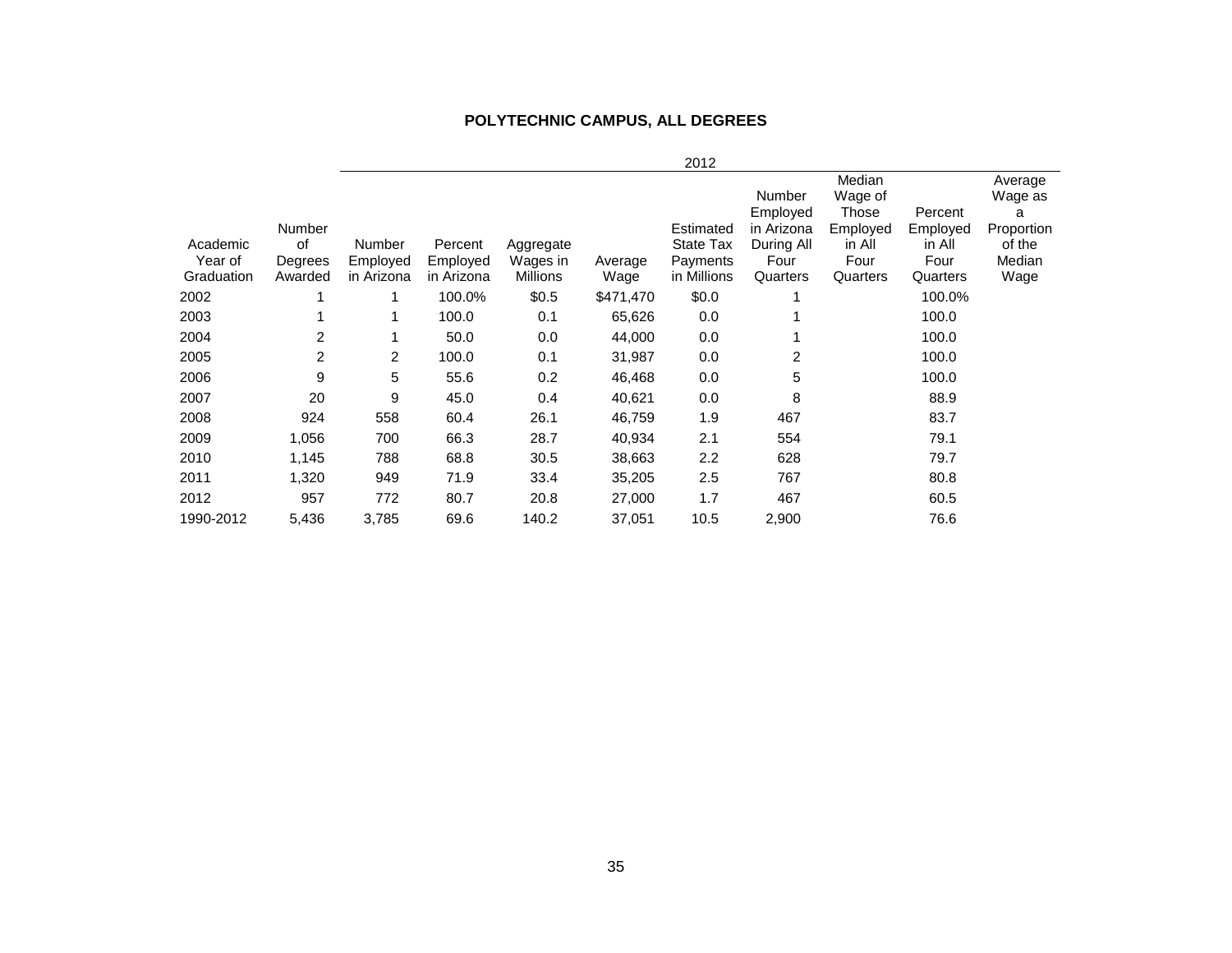### **POLYTECHNIC CAMPUS, ALL UNDERGRADUATE DEGREES**

|            |                |            |            |           |         | 2012        |                        |                   |                     |                 |
|------------|----------------|------------|------------|-----------|---------|-------------|------------------------|-------------------|---------------------|-----------------|
|            |                |            |            |           |         |             |                        | Median            |                     | Average         |
|            |                |            |            |           |         |             | <b>Number</b>          | Wage of           |                     | Wage as         |
|            | Number         |            |            |           |         | Estimated   | Employed<br>in Arizona | Those<br>Employed | Percent<br>Employed | а<br>Proportion |
| Academic   | 0f             | Number     | Percent    | Aggregate |         | State Tax   | During All             | in All            | in All              | of the          |
| Year of    | Degrees        | Employed   | Employed   | Wages in  | Average | Payments    | Four                   | Four              | Four                | Median          |
| Graduation | Awarded        | in Arizona | in Arizona | Millions  | Wage    | in Millions | Quarters               | Quarters          | Quarters            | Wage            |
| 2002       | 0              | 0          | $0.0\%$    | \$0.0     | \$0     | \$0.0       | 0                      |                   | 0.0%                |                 |
| 2003       |                |            | 100.0      | 0.1       | 65,626  | 0.0         |                        |                   | 100.0               |                 |
| 2004       | $\overline{2}$ |            | 50.0       | 0.0       | 44,000  | 0.0         |                        |                   | 100.0               |                 |
| 2005       | 2              | 2          | 100.0      | 0.1       | 31,987  | 0.0         | 2                      |                   | 100.0               |                 |
| 2006       | 9              | 5          | 55.6       | 0.2       | 46,468  | 0.0         | 5                      |                   | 100.0               |                 |
| 2007       | 16             | 8          | 50.0       | 0.3       | 40,492  | 0.0         |                        |                   | 87.5                |                 |
| 2008       | 720            | 439        | 61.0       | 20.0      | 45,575  | 1.4         | 364                    |                   | 82.9                |                 |
| 2009       | 855            | 566        | 66.2       | 21.8      | 38,566  | 1.6         | 448                    |                   | 79.2                |                 |
| 2010       | 894            | 607        | 67.9       | 22.2      | 36,560  | 1.7         | 475                    |                   | 78.3                |                 |
| 2011       | 1,069          | 773        | 72.3       | 25.3      | 32,712  | 1.9         | 621                    |                   | 80.3                |                 |
| 2012       | 769            | 634        | 82.4       | 15.9      | 25,039  | 1.4         | 386                    |                   | 60.9                |                 |
| 1990-2012  | 4,337          | 3,036      | 70.0       | 105.9     | 34,888  | 8.1         | 2,310                  |                   | 76.1                |                 |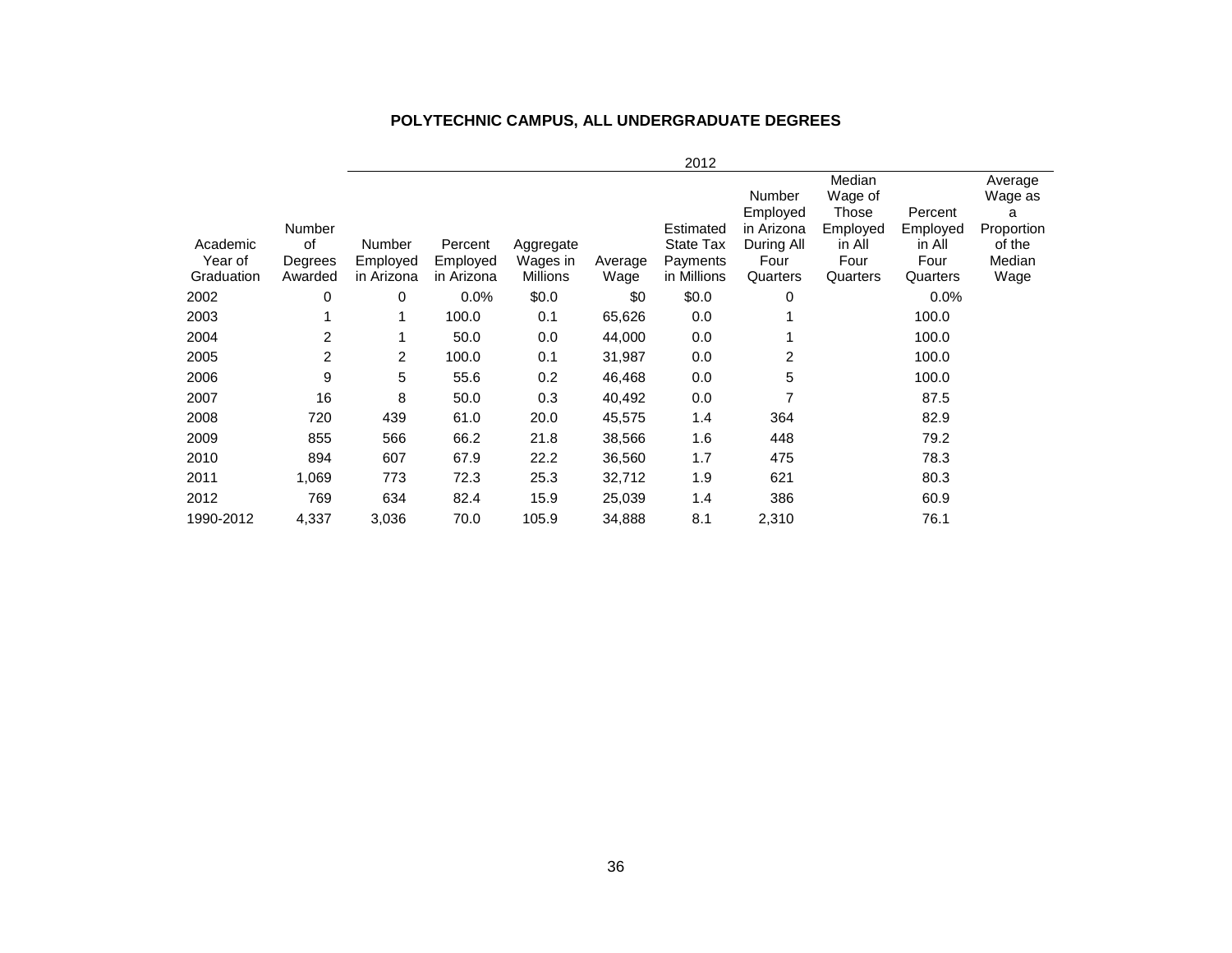#### **POLYTECHNIC CAMPUS, RESIDENT UNDERGRADUATE DEGREES**

|            |                |                |            |                 |         | 2012        |                |          |          |            |
|------------|----------------|----------------|------------|-----------------|---------|-------------|----------------|----------|----------|------------|
|            |                |                |            |                 |         |             |                | Median   |          | Average    |
|            |                |                |            |                 |         |             | Number         | Wage of  |          | Wage as    |
|            |                |                |            |                 |         |             | Employed       | Those    | Percent  | а          |
|            | <b>Number</b>  |                |            |                 |         | Estimated   | in Arizona     | Employed | Employed | Proportion |
| Academic   | 0f             | <b>Number</b>  | Percent    | Aggregate       |         | State Tax   | During All     | in All   | in All   | of the     |
| Year of    | Degrees        | Employed       | Employed   | Wages in        | Average | Payments    | Four           | Four     | Four     | Median     |
| Graduation | Awarded        | in Arizona     | in Arizona | <b>Millions</b> | Wage    | in Millions | Quarters       | Quarters | Quarters | Wage       |
| 2002       | 0              | 0              | 0.0%       | \$0.0           | \$0     | \$0.0       | 0              | \$0      | 0.0%     | 0.00       |
| 2003       |                | 1              | 100.0      | 0.1             | 65,626  | 0.0         |                | 65,626   | 100.0    | 1.00       |
| 2004       | $\overline{c}$ |                | 50.0       | 0.0             | 44,000  | 0.0         |                | 44,000   | 100.0    | 1.00       |
| 2005       | $\overline{2}$ | $\overline{2}$ | 100.0      | 0.1             | 31,987  | 0.0         | $\overline{2}$ | 31,987   | 100.0    | 1.00       |
| 2006       | 8              | 5              | 62.5       | 0.2             | 46,468  | 0.0         | 5              | 44,400   | 100.0    | 1.05       |
| 2007       | 13             | 6              | 46.2       | 0.3             | 45,867  | 0.0         | 6              | 42,139   | 100.0    | 1.09       |
| 2008       | 605            | 410            | 67.8       | 19.0            | 46,264  | 1.4         | 345            | 43,774   | 84.1     | 1.06       |
| 2009       | 743            | 531            | 71.5       | 20.5            | 38,540  | 1.5         | 420            | 40,274   | 79.1     | 0.96       |
| 2010       | 777            | 571            | 73.5       | 21.2            | 37,091  | 1.6         | 449            | 39,480   | 78.6     | 0.94       |
| 2011       | 951            | 732            | 77.0       | 24.1            | 32,986  | 1.8         | 590            | 35,480   | 80.6     | 0.93       |
| 2012       | 682            | 588            | 86.2       | 15.2            | 25,806  | 1.3         | 370            | 27,978   | 62.9     | 0.92       |
| 1990-2012  | 3,784          | 2,847          | 75.2       | 100.6           | 35,340  | 7.6         | 2,189          |          | 76.9     |            |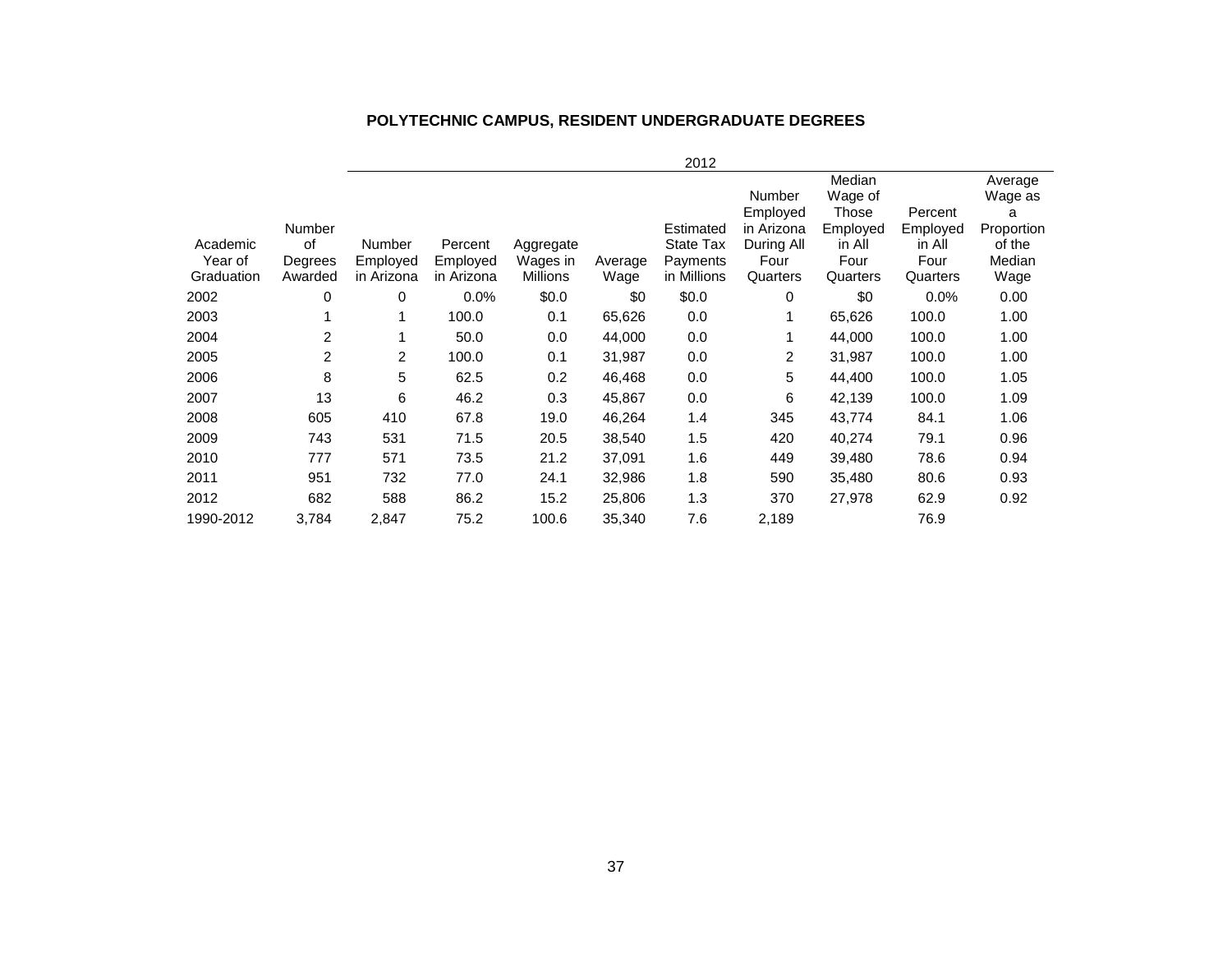#### 2012 Academic Year of **Graduation** Number of Degrees Awarded Number Employed in Arizona Percent Employed in Arizona Aggregate Wages in **Millions** Average Wage Estimated State Tax Payments in Millions Number Employed in Arizona During All Four **Quarters Median** Wage of **Those** Employed in All Four **Quarters** Percent Employed in All Four **Quarters** Average Wage as a Proportion of the Median Wage 2002 0 0 0.0% \$0.0 \$0 \$0.0 0 \$0 0.0% 0.00 2003 0 0 0.0 0.0 0 0.0 0 0 0.0 0.00 2004 0 0 0.0 0.0 0 0.0 0 0 0.0 0.00 2005 0 0 0.0 0.0 0 0.0 0 0 0.0 0.00 2006 1 0 0.0 0.0 0 0.0 0 0 0.0 0.00 2007 3 2 66.7 0.0 24,368 0.0 1 27,300 50.0 0.89 2008 115 29 25.2 1.0 35,837 0.1 19 42,502 65.5 0.84 2009 112 35 31.3 1.4 38,951 0.1 28 44,757 80.0 0.87 2010 117 36 30.8 1.0 28,131 0.1 26 32,828 72.2 0.86 2011 118 41 34.7 1.1 27,837 0.1 31 31,806 75.6 0.88 2012 87 46 52.9 0.7 15,223 0.1 16 24,603 34.8 0.62

1990-2012 553 189 34.2 5.3 28,072 0.4 121 64.0

#### **POLYTECHNIC CAMPUS, NONRESIDENT UNDERGRADUATE DEGREES**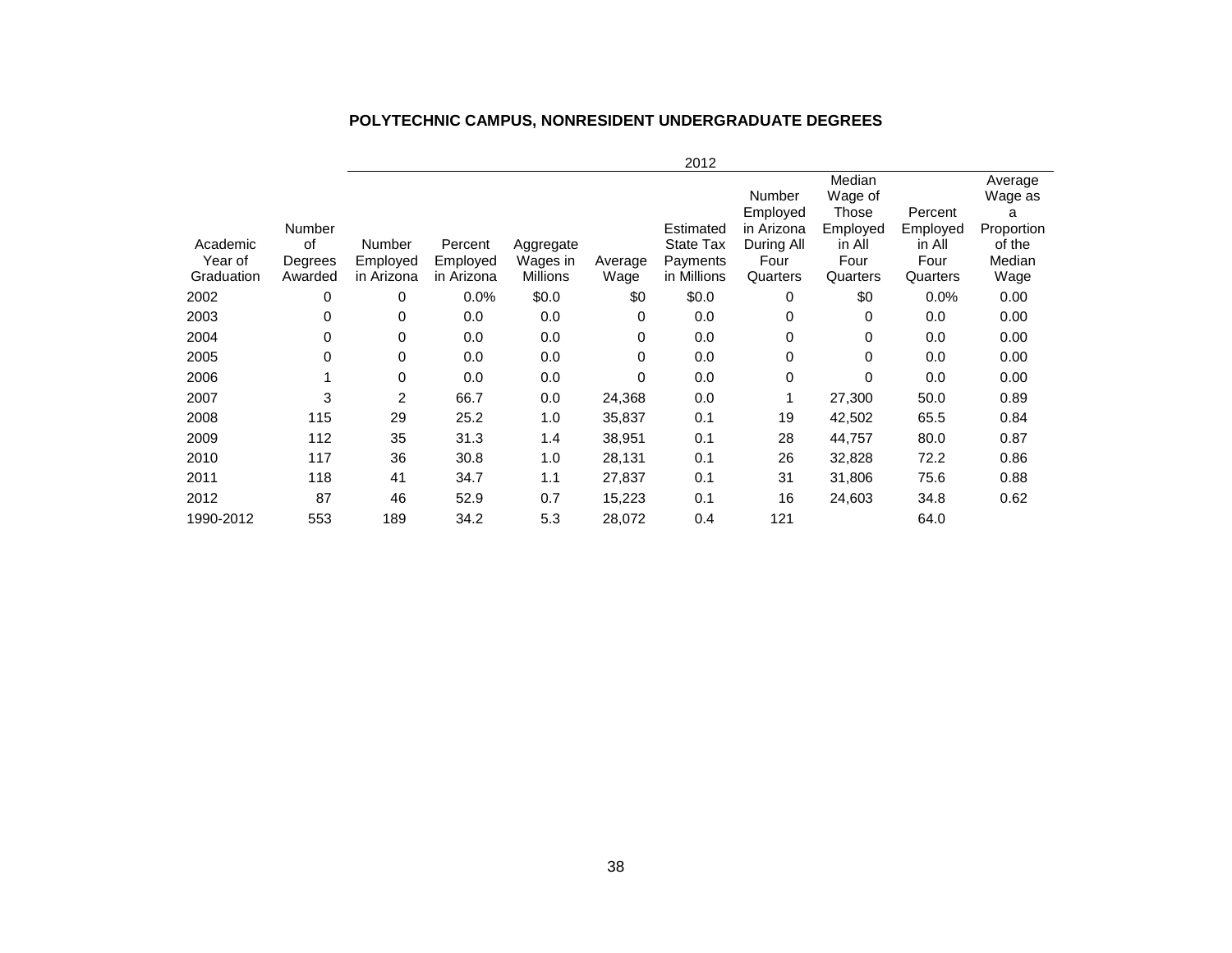### **POLYTECHNIC CAMPUS, ALL GRADUATE DEGREES**

|                       |                    |                        |                        |                      |                 | 2012                    |                                  |                                        |                     |                                       |
|-----------------------|--------------------|------------------------|------------------------|----------------------|-----------------|-------------------------|----------------------------------|----------------------------------------|---------------------|---------------------------------------|
|                       | <b>Number</b>      |                        |                        |                      |                 | Estimated               | Number<br>Employed<br>in Arizona | Median<br>Wage of<br>Those<br>Employed | Percent<br>Employed | Average<br>Wage as<br>a<br>Proportion |
| Academic              | οf                 | Number                 | Percent                | Aggregate            |                 | State Tax               | During All                       | in All                                 | in All              | of the                                |
| Year of<br>Graduation | Degrees<br>Awarded | Employed<br>in Arizona | Employed<br>in Arizona | Wages in<br>Millions | Average<br>Wage | Payments<br>in Millions | Four<br>Quarters                 | Four<br>Quarters                       | Four<br>Quarters    | Median<br>Wage                        |
| 2002                  |                    |                        | 100.0%                 | \$0.5                | \$471,470       | \$0.0                   |                                  |                                        | 100.0%              |                                       |
| 2003                  | 0                  | 0                      | 0.0                    | 0.0                  | 0               | 0.0                     | 0                                |                                        | 0.0                 |                                       |
| 2004                  | 0                  | 0                      | 0.0                    | 0.0                  | 0               | 0.0                     | 0                                |                                        | 0.0                 |                                       |
| 2005                  | 0                  | 0                      | 0.0                    | 0.0                  | 0               | 0.0                     | 0                                |                                        | 0.0                 |                                       |
| 2006                  | 0                  | 0                      | 0.0                    | 0.0                  | 0               | 0.0                     | 0                                |                                        | 0.0                 |                                       |
| 2007                  | 4                  |                        | 25.0                   | 0.0                  | 41,650          | 0.0                     |                                  |                                        | 100.0               |                                       |
| 2008                  | 204                | 119                    | 58.3                   | 6.1                  | 51,125          | 0.4                     | 103                              |                                        | 86.6                |                                       |
| 2009                  | 201                | 134                    | 66.7                   | 6.8                  | 50,936          | 0.5                     | 106                              |                                        | 79.1                |                                       |
| 2010                  | 251                | 181                    | 72.1                   | 8.3                  | 45,715          | 0.6                     | 153                              |                                        | 84.5                |                                       |
| 2011                  | 251                | 176                    | 70.1                   | 8.1                  | 46,155          | 0.6                     | 146                              |                                        | 83.0                |                                       |
| 2012                  | 188                | 138                    | 73.4                   | 5.0                  | 36,013          | 0.4                     | 81                               |                                        | 58.7                |                                       |
| 1990-2012             | 1,099              | 749                    | 68.2                   | 34.3                 | 45,819          | 2.5                     | 590                              |                                        | 78.8                |                                       |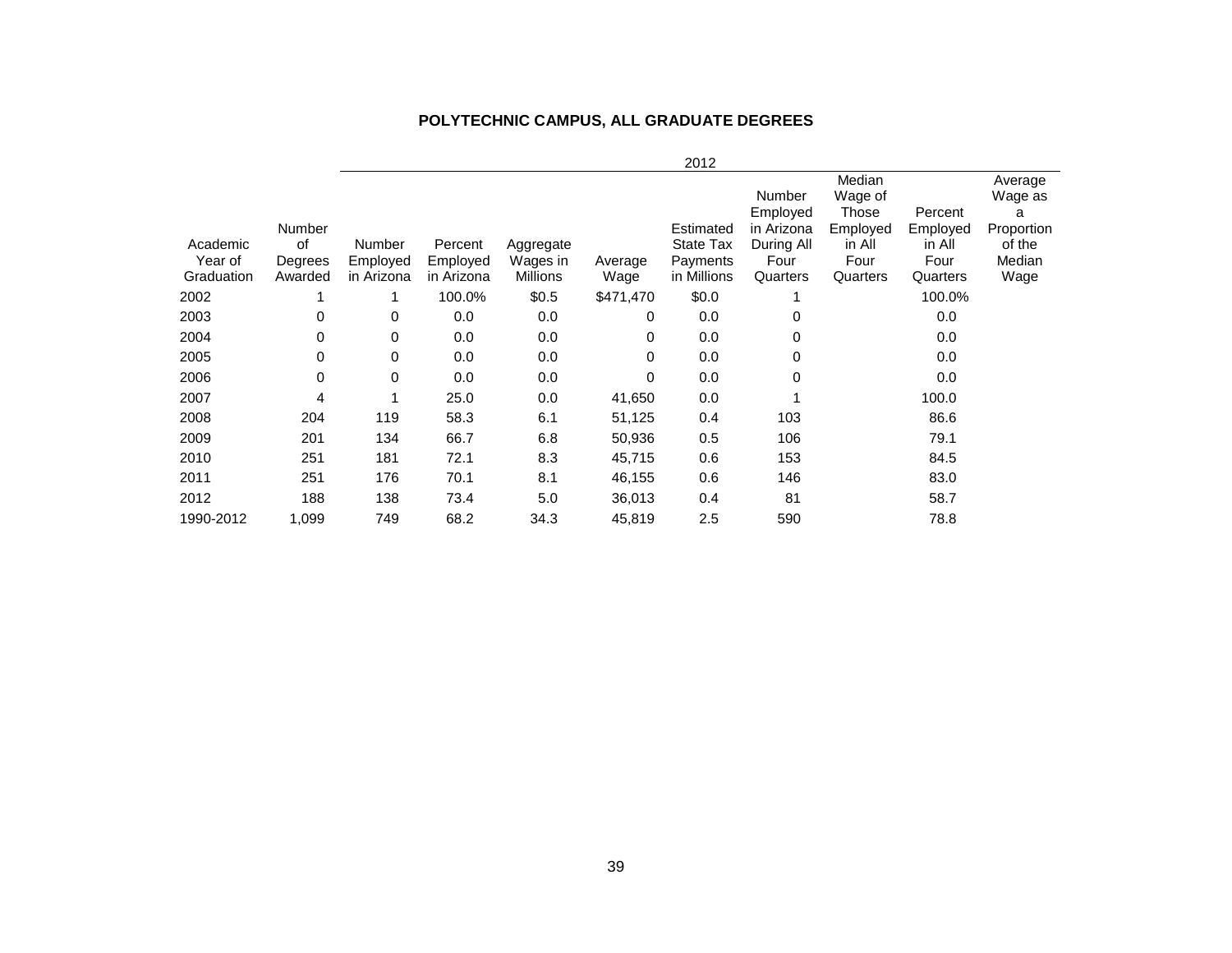### **POLYTECHNIC CAMPUS, RESIDENT GRADUATE DEGREES**

|            |                |            |            |                 |           | 2012             |               |              |          |            |
|------------|----------------|------------|------------|-----------------|-----------|------------------|---------------|--------------|----------|------------|
|            |                |            |            |                 |           |                  |               | Median       |          | Average    |
|            |                |            |            |                 |           |                  | <b>Number</b> | Wage of      |          | Wage as    |
|            |                |            |            |                 |           |                  | Employed      | <b>Those</b> | Percent  | a          |
|            | Number         |            |            |                 |           | Estimated        | in Arizona    | Employed     | Employed | Proportion |
| Academic   | 0f             | Number     | Percent    | Aggregate       |           | <b>State Tax</b> | During All    | in All       | in All   | of the     |
| Year of    | Degrees        | Employed   | Employed   | Wages in        | Average   | Payments         | Four          | Four         | Four     | Median     |
| Graduation | Awarded        | in Arizona | in Arizona | <b>Millions</b> | Wage      | in Millions      | Quarters      | Quarters     | Quarters | Wage       |
| 2002       |                | 1          | 100.0%     | \$0.5           | \$471,470 | \$0.0            |               | \$471,470    | 100.0%   | 1.00       |
| 2003       | 0              | 0          | 0.0        | 0.0             | 0         | 0.0              | 0             | 0            | 0.0      | 0.00       |
| 2004       | 0              | 0          | 0.0        | 0.0             | 0         | 0.0              | 0             | 0            | 0.0      | 0.00       |
| 2005       | 0              | 0          | 0.0        | 0.0             | 0         | 0.0              | 0             | 0            | 0.0      | 0.00       |
| 2006       | 0              | 0          | 0.0        | 0.0             | 0         | 0.0              | 0             | 0            | 0.0      | 0.00       |
| 2007       | $\overline{2}$ | 1          | 50.0       | 0.0             | 41,650    | 0.0              |               | 41,650       | 100.0    | 1.00       |
| 2008       | 151            | 103        | 68.2       | 5.1             | 49,762    | 0.4              | 90            | 47,696       | 87.4     | 1.04       |
| 2009       | 152            | 119        | 78.3       | 5.8             | 48,398    | 0.4              | 94            | 51,292       | 79.0     | 0.94       |
| 2010       | 202            | 167        | 82.7       | 7.5             | 44,879    | 0.5              | 141           | 43,133       | 84.4     | 1.04       |
| 2011       | 187            | 159        | 85.0       | 7.3             | 45,662    | 0.5              | 133           | 42,626       | 83.6     | 1.07       |
| 2012       | 130            | 117        | 90.0       | 4.3             | 36,870    | 0.3              | 73            | 41,836       | 62.4     | 0.88       |
| 1990-2012  | 824            | 666        | 80.8       | 30.0            | 45,038    | $2.2\,$          | 532           |              | 79.9     |            |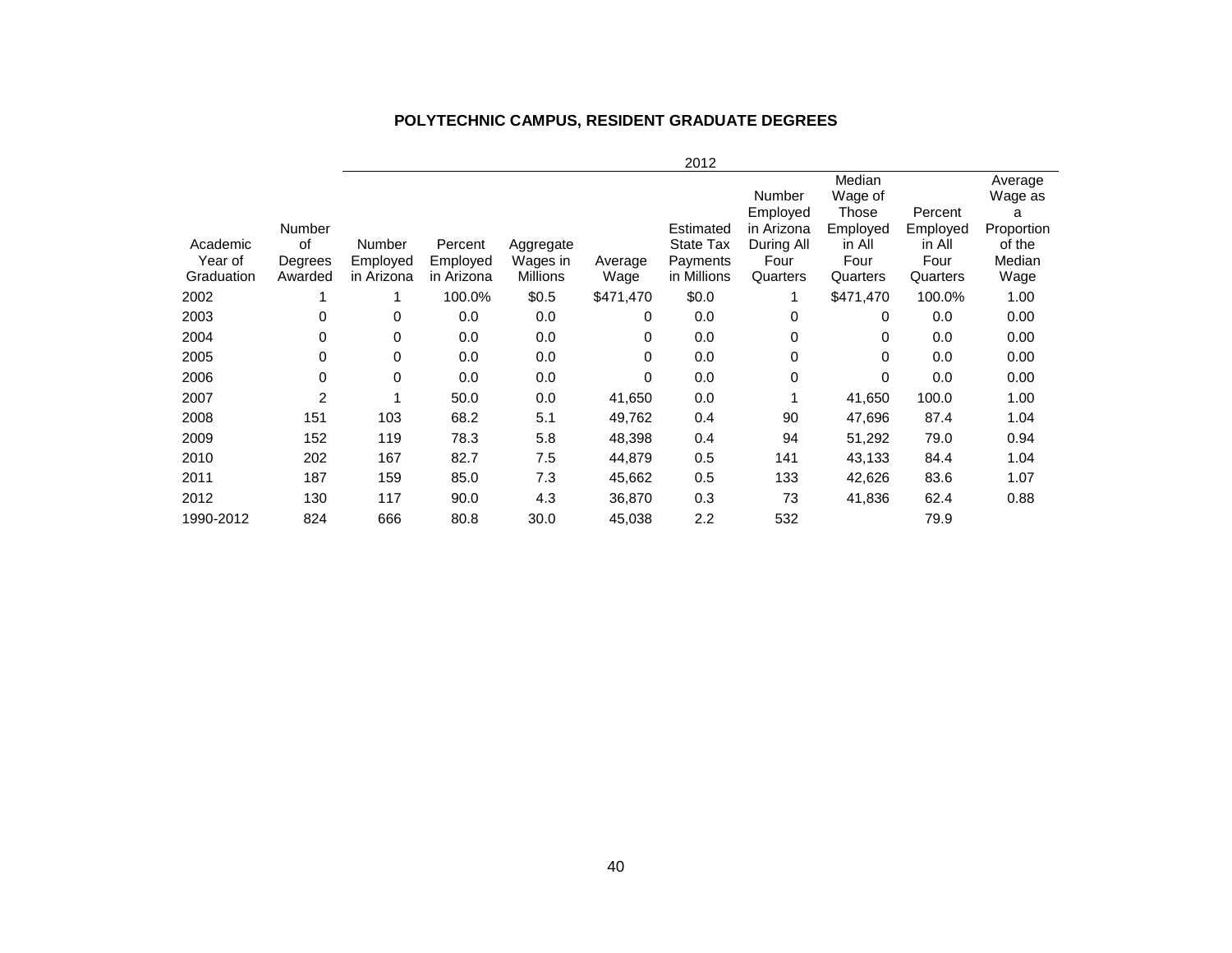#### **POLYTECHNIC CAMPUS, NONRESIDENT GRADUATE DEGREES**

|            |         |            |            |                 |         | 2012        |            |          |          |            |
|------------|---------|------------|------------|-----------------|---------|-------------|------------|----------|----------|------------|
|            |         |            |            |                 |         |             |            | Median   |          | Average    |
|            |         |            |            |                 |         |             | Number     | Wage of  |          | Wage as    |
|            |         |            |            |                 |         |             | Employed   | Those    | Percent  | а          |
|            | Number  |            |            |                 |         | Estimated   | in Arizona | Employed | Employed | Proportion |
| Academic   | οf      | Number     | Percent    | Aggregate       |         | State Tax   | During All | in All   | in All   | of the     |
| Year of    | Degrees | Employed   | Employed   | Wages in        | Average | Payments    | Four       | Four     | Four     | Median     |
| Graduation | Awarded | in Arizona | in Arizona | <b>Millions</b> | Wage    | in Millions | Quarters   | Quarters | Quarters | Wage       |
| 2002       | 0       | 0          | 0.0%       | \$0.0           | \$0     | \$0.0       | 0          | \$0      | 0.0%     | 0.00       |
| 2003       | 0       | 0          | 0.0        | 0.0             | 0       | 0.0         | 0          | 0        | 0.0      | 0.00       |
| 2004       | 0       | 0          | 0.0        | 0.0             | 0       | 0.0         | 0          | 0        | 0.0      | 0.00       |
| 2005       | 0       | 0          | 0.0        | 0.0             | 0       | 0.0         | 0          | 0        | 0.0      | 0.00       |
| 2006       | 0       | 0          | 0.0        | 0.0             | 0       | 0.0         | 0          | 0        | 0.0      | 0.00       |
| 2007       | 2       | 0          | 0.0        | 0.0             | 0       | 0.0         | 0          | 0        | 0.0      | 0.00       |
| 2008       | 53      | 16         | 30.2       | 1.0             | 59,898  | 0.1         | 13         | 65,649   | 81.3     | 0.91       |
| 2009       | 49      | 15         | 30.6       | 1.1             | 71,068  | 0.1         | 12         | 91,887   | 80.0     | 0.77       |
| 2010       | 49      | 14         | 28.6       | 0.8             | 55,693  | 0.1         | 12         | 61,063   | 85.7     | 0.91       |
| 2011       | 64      | 17         | 26.6       | 0.9             | 50,766  | 0.1         | 13         | 62,000   | 76.5     | 0.82       |
| 2012       | 58      | 21         | 36.2       | 0.7             | 31,236  | 0.1         | 8          | 46,389   | 38.1     | 0.67       |
| 1990-2012  | 275     | 83         | 30.2       | 4.3             | 52,085  | 0.3         | 58         |          | 69.9     |            |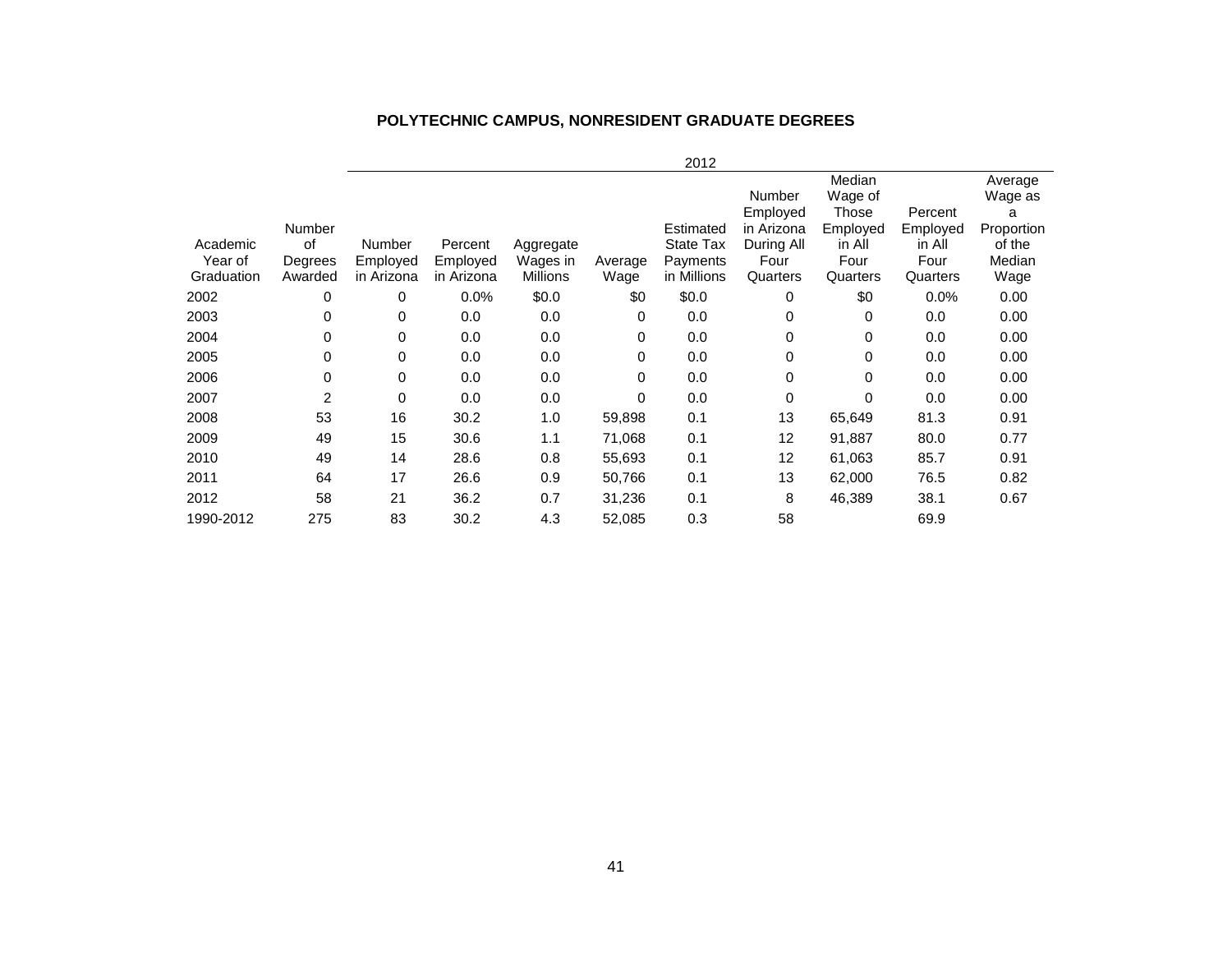#### **DOWNTOWN PHOENIX CAMPUS, ALL DEGREES**

|                     |                                    |                    |                                   |                       |          | 2012                                      |                                                        |                                                          |                                       |                                                           |
|---------------------|------------------------------------|--------------------|-----------------------------------|-----------------------|----------|-------------------------------------------|--------------------------------------------------------|----------------------------------------------------------|---------------------------------------|-----------------------------------------------------------|
| Academic<br>Year of | Number<br>of<br>Degrees<br>Awarded | Number<br>Employed | Percent<br>Employed<br>in Arizona | Aggregate<br>Wages in | Average  | Estimated<br><b>State Tax</b><br>Payments | Number<br>Employed<br>in Arizona<br>During All<br>Four | Median<br>Wage of<br>Those<br>Employed<br>in All<br>Four | Percent<br>Employed<br>in All<br>Four | Average<br>Wage as<br>а<br>Proportion<br>of the<br>Median |
| Graduation          |                                    | in Arizona         |                                   | Millions              | Wage     | in Millions                               | Quarters                                               | Quarters                                                 | Quarters                              | Wage                                                      |
| 1995                | 1                                  | 1                  | 100.0%                            | \$0.0                 | \$18,288 | \$0.0                                     | 1                                                      |                                                          | 100.0%                                |                                                           |
| 1996                | 0                                  | 0                  | 0.0                               | 0.0                   | $\Omega$ | 0.0                                       | 0                                                      |                                                          | 0.0                                   |                                                           |
| 1997                | 0                                  | 0                  | 0.0                               | 0.0                   | $\Omega$ | 0.0                                       | 0                                                      |                                                          | 0.0                                   |                                                           |
| 1998                | 1                                  | 0                  | 0.0                               | 0.0                   | 0        | 0.0                                       | 0                                                      |                                                          | 0.0                                   |                                                           |
| 1999                | 0                                  | 0                  | 0.0                               | 0.0                   | 0        | 0.0                                       | 0                                                      |                                                          | 0.0                                   |                                                           |
| 2000                | 0                                  | 0                  | 0.0                               | 0.0                   | $\Omega$ | 0.0                                       | 0                                                      |                                                          | 0.0                                   |                                                           |
| 2001                | 1                                  | 1                  | 100.0                             | 0.0                   | 29,570   | 0.0                                       |                                                        |                                                          | 100.0                                 |                                                           |
| 2002                | 0                                  | 0                  | 0.0                               | 0.0                   | $\Omega$ | 0.0                                       | 0                                                      |                                                          | 0.0                                   |                                                           |
| 2003                | $\overline{c}$                     |                    | 50.0                              | 0.1                   | 63,233   | 0.0                                       |                                                        |                                                          | 100.0                                 |                                                           |
| 2004                | $\overline{c}$                     | 2                  | 100.0                             | 0.1                   | 57,956   | 0.0                                       | 2                                                      |                                                          | 100.0                                 |                                                           |
| 2005                | 1                                  | 1                  | 100.0                             | 0.1                   | 86,301   | 0.0                                       |                                                        |                                                          | 100.0                                 |                                                           |
| 2006                | $\overline{2}$                     | 0                  | 0.0                               | 0.0                   | 0        | 0.0                                       | 0                                                      |                                                          | 0.0                                   |                                                           |
| 2007                | 6                                  | 3                  | 50.0                              | 0.1                   | 29,638   | 0.0                                       | 2                                                      |                                                          | 66.7                                  |                                                           |
| 2008                | 914                                | 621                | 67.9                              | 38.3                  | 61,621   | 2.7                                       | 519                                                    |                                                          | 83.6                                  |                                                           |
| 2009                | 1,443                              | 929                | 64.4                              | 41.0                  | 44,182   | 2.9                                       | 749                                                    |                                                          | 80.6                                  |                                                           |
| 2010                | 1,914                              | 1,332              | 69.6                              | 58.3                  | 43,754   | 4.2                                       | 1,081                                                  |                                                          | 81.2                                  |                                                           |
| 2011                | 2,277                              | 1,612              | 70.8                              | 62.5                  | 38,788   | 4.6                                       | 1,267                                                  |                                                          | 78.6                                  |                                                           |
| 2012                | 2,741                              | 2,149              | 78.4                              | 60.1                  | 27,985   | 5.0                                       | 1,387                                                  |                                                          | 64.5                                  |                                                           |
| 1990-2012           | 9,303                              | 6,651              | 71.5                              | 260.6                 | 39,188   | 19.5                                      | 5,010                                                  |                                                          | 75.3                                  |                                                           |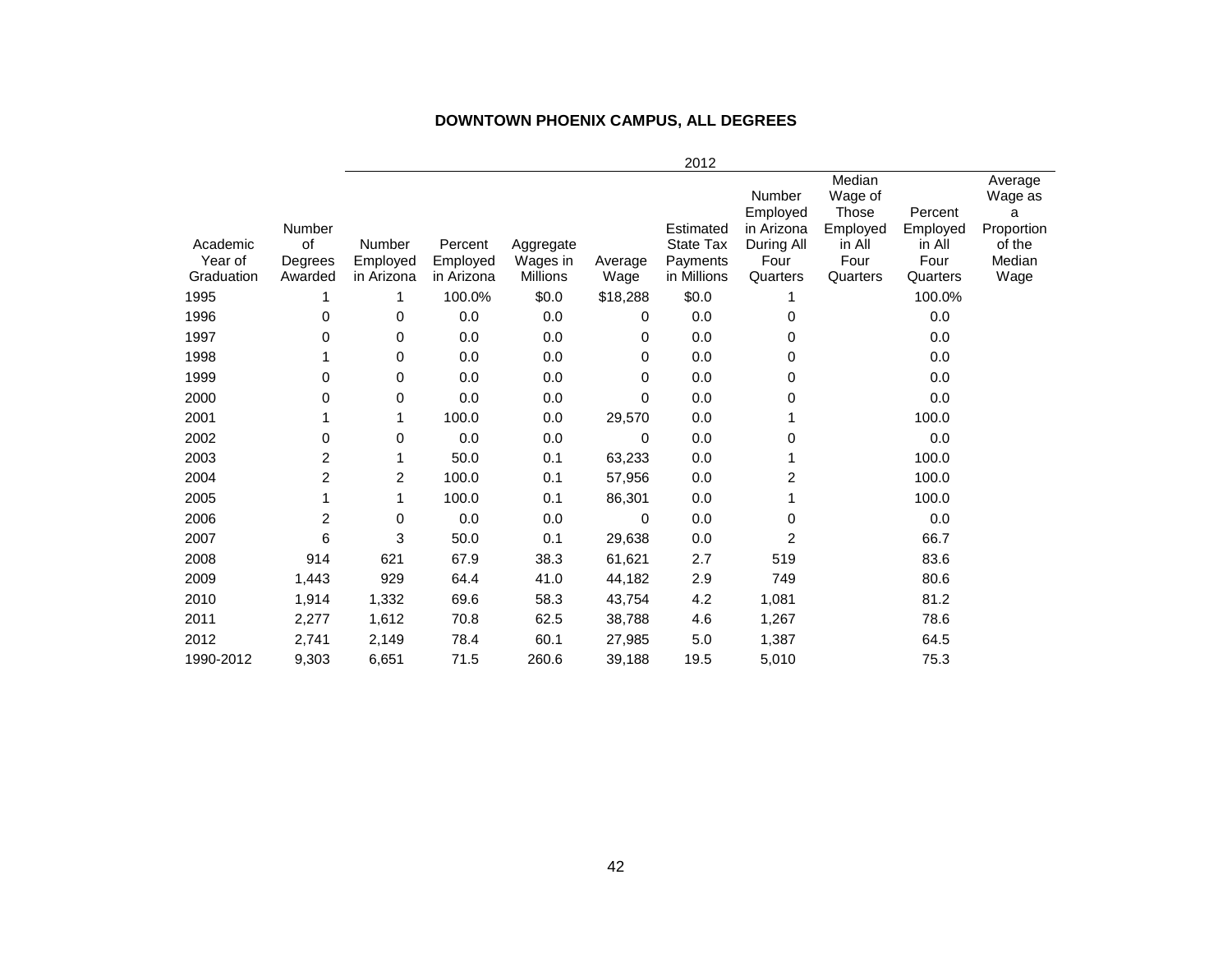|                                   |                                    |                                  |                                   |                                   |                 | 2012                                                     |                                                                    |                                                                      |                                                   |                                                                   |
|-----------------------------------|------------------------------------|----------------------------------|-----------------------------------|-----------------------------------|-----------------|----------------------------------------------------------|--------------------------------------------------------------------|----------------------------------------------------------------------|---------------------------------------------------|-------------------------------------------------------------------|
| Academic<br>Year of<br>Graduation | Number<br>of<br>Degrees<br>Awarded | Number<br>Employed<br>in Arizona | Percent<br>Employed<br>in Arizona | Aggregate<br>Wages in<br>Millions | Average<br>Wage | Estimated<br><b>State Tax</b><br>Payments<br>in Millions | Number<br>Employed<br>in Arizona<br>During All<br>Four<br>Quarters | Median<br>Wage of<br>Those<br>Employed<br>in All<br>Four<br>Quarters | Percent<br>Employed<br>in All<br>Four<br>Quarters | Average<br>Wage as<br>a<br>Proportion<br>of the<br>Median<br>Wage |
| 1995                              |                                    | 1                                | 100.0%                            | \$0.0\$                           | \$18,288        | \$0.0                                                    |                                                                    |                                                                      | 100.0%                                            |                                                                   |
| 1996                              | 0                                  | 0                                | 0.0                               | 0.0                               | 0               | 0.0                                                      | 0                                                                  |                                                                      | 0.0                                               |                                                                   |
| 1997                              | 0                                  | 0                                | 0.0                               | 0.0                               | 0               | 0.0                                                      | 0                                                                  |                                                                      | 0.0                                               |                                                                   |
| 1998                              | 1                                  | 0                                | 0.0                               | 0.0                               | 0               | 0.0                                                      | 0                                                                  |                                                                      | 0.0                                               |                                                                   |
| 1999                              | 0                                  | 0                                | 0.0                               | 0.0                               | 0               | 0.0                                                      | 0                                                                  |                                                                      | 0.0                                               |                                                                   |
| 2000                              | 0                                  | 0                                | 0.0                               | 0.0                               | 0               | 0.0                                                      | 0                                                                  |                                                                      | 0.0                                               |                                                                   |
| 2001                              | 1                                  | 1                                | 100.0                             | 0.0                               | 29,570          | 0.0                                                      |                                                                    |                                                                      | 100.0                                             |                                                                   |
| 2002                              | 0                                  | 0                                | 0.0                               | 0.0                               | 0               | 0.0                                                      | 0                                                                  |                                                                      | 0.0                                               |                                                                   |
| 2003                              | $\overline{c}$                     | 1                                | 50.0                              | 0.1                               | 63,233          | 0.0                                                      |                                                                    |                                                                      | 100.0                                             |                                                                   |
| 2004                              | $\overline{c}$                     | 2                                | 100.0                             | 0.1                               | 57,956          | 0.0                                                      | 2                                                                  |                                                                      | 100.0                                             |                                                                   |
| 2005                              |                                    | 1                                | 100.0                             | 0.1                               | 86,301          | 0.0                                                      |                                                                    |                                                                      | 100.0                                             |                                                                   |
| 2006                              |                                    | $\mathbf 0$                      | 0.0                               | 0.0                               | 0               | 0.0                                                      | 0                                                                  |                                                                      | 0.0                                               |                                                                   |
| 2007                              | 4                                  | 1                                | 25.0                              | 0.0                               | 30,507          | 0.0                                                      | 0                                                                  |                                                                      | 0.0                                               |                                                                   |
| 2008                              | 543                                | 364                              | 67.0                              | 18.7                              | 51,356          | 1.3                                                      | 309                                                                |                                                                      | 84.9                                              |                                                                   |
| 2009                              | 1,009                              | 638                              | 63.2                              | 26.5                              | 41,591          | 1.9                                                      | 519                                                                |                                                                      | 81.3                                              |                                                                   |
| 2010                              | 1,349                              | 938                              | 69.5                              | 37.0                              | 39,442          | 2.7                                                      | 761                                                                |                                                                      | 81.1                                              |                                                                   |
| 2011                              | 1,455                              | 1,023                            | 70.3                              | 38.1                              | 37,195          | 2.8                                                      | 807                                                                |                                                                      | 78.9                                              |                                                                   |
| 2012                              | 1,887                              | 1,472                            | 78.0                              | 37.6                              | 25,575          | 3.1                                                      | 999                                                                |                                                                      | 67.9                                              |                                                                   |
| 1990-2012                         | 6,254                              | 4.441                            | 71.0                              | 158.2                             | 35,633          | 12.0                                                     | 3,400                                                              |                                                                      | 76.6                                              |                                                                   |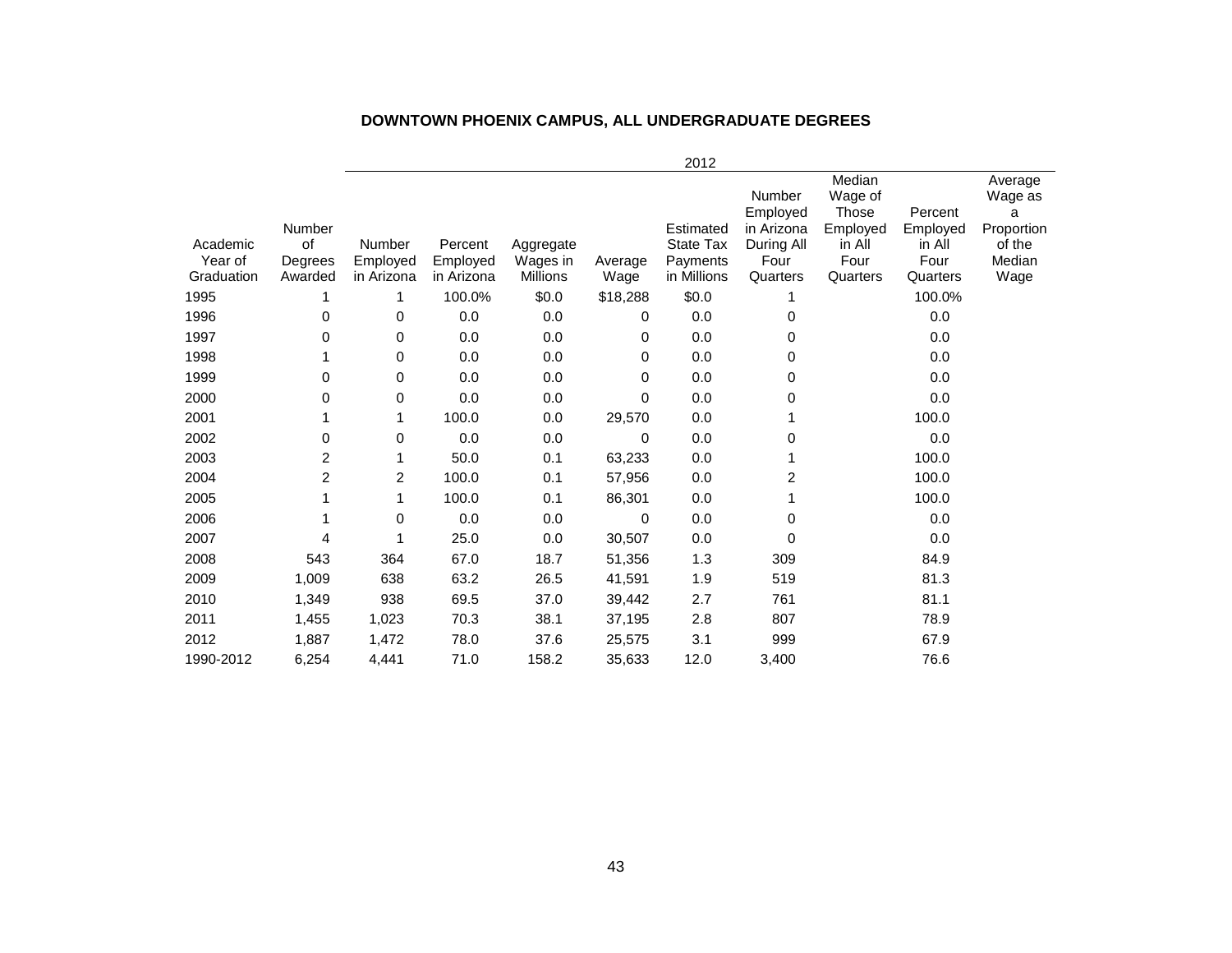|            |                |               |            |           |         | 2012             |                                  |                                               |                     |                                       |
|------------|----------------|---------------|------------|-----------|---------|------------------|----------------------------------|-----------------------------------------------|---------------------|---------------------------------------|
|            | Number         |               |            |           |         | Estimated        | Number<br>Employed<br>in Arizona | Median<br>Wage of<br><b>Those</b><br>Employed | Percent<br>Employed | Average<br>Wage as<br>a<br>Proportion |
| Academic   | of             | <b>Number</b> | Percent    | Aggregate |         | <b>State Tax</b> | During All                       | in All                                        | in All              | of the                                |
| Year of    | Degrees        | Employed      | Employed   | Wages in  | Average | Payments         | Four                             | Four                                          | Four                | Median                                |
| Graduation | Awarded        | in Arizona    | in Arizona | Millions  | Wage    | in Millions      | Quarters                         | Quarters                                      | Quarters            | Wage                                  |
| 1995       | 0              | 0             | 0.0%       | \$0.0     | \$0     | \$0.0            | $\Omega$                         | \$0                                           | 0.0%                | 0.00                                  |
| 1996       | 0              | 0             | 0.0        | 0.0       | 0       | 0.0              | 0                                | 0                                             | 0.0                 | 0.00                                  |
| 1997       | 0              | 0             | 0.0        | 0.0       | 0       | 0.0              | 0                                | 0                                             | 0.0                 | 0.00                                  |
| 1998       | 0              | $\pmb{0}$     | 0.0        | 0.0       | 0       | 0.0              | 0                                | $\mathbf 0$                                   | 0.0                 | 0.00                                  |
| 1999       | 0              | 0             | 0.0        | 0.0       | 0       | 0.0              | 0                                | 0                                             | 0.0                 | 0.00                                  |
| 2000       | 0              | 0             | 0.0        | 0.0       | 0       | 0.0              | 0                                | 0                                             | 0.0                 | 0.00                                  |
| 2001       | 1              | 1             | 100.0      | 0.0       | 29,570  | 0.0              | 1                                | 29,570                                        | 100.0               | 1.00                                  |
| 2002       | 0              | 0             | 0.0        | 0.0       | 0       | 0.0              | 0                                | 0                                             | 0.0                 | 0.00                                  |
| 2003       | 2              | 1             | 50.0       | 0.1       | 63,233  | 0.0              | 1                                | 63,233                                        | 100.0               | 1.00                                  |
| 2004       | $\overline{c}$ | 2             | 100.0      | 0.1       | 57,956  | 0.0              | 2                                | 57,956                                        | 100.0               | 1.00                                  |
| 2005       | 1              | 1             | 100.0      | 0.1       | 86,301  | 0.0              | 1                                | 86,301                                        | 100.0               | 1.00                                  |
| 2006       | 0              | 0             | 0.0        | 0.0       | 0       | 0.0              | $\Omega$                         | 0                                             | 0.0                 | 0.00                                  |
| 2007       | 3              | 1             | 33.3       | 0.0       | 30,507  | 0.0              | 0                                | 0                                             | 0.0                 | 0.00                                  |
| 2008       | 448            | 339           | 75.7       | 17.6      | 51,812  | 1.3              | 286                              | 57,800                                        | 84.4                | 0.90                                  |
| 2009       | 816            | 593           | 72.7       | 25.0      | 42,092  | 1.8              | 489                              | 45,024                                        | 82.5                | 0.93                                  |
| 2010       | 1,130          | 871           | 77.1       | 34.7      | 39,819  | 2.5              | 710                              | 41,201                                        | 81.5                | 0.97                                  |
| 2011       | 1,225          | 954           | 77.9       | 36.3      | 38,045  | 2.7              | 758                              | 39,461                                        | 79.5                | 0.96                                  |
| 2012       | 1,578          | 1,336         | 84.7       | 35.3      | 26,394  | 2.9              | 927                              | 28,828                                        | 69.4                | 0.92                                  |
| 1990-2012  | 5,206          | 4.099         | 78.7       | 149.1     | 36,372  | 11.2             | 3,175                            |                                               | 77.5                |                                       |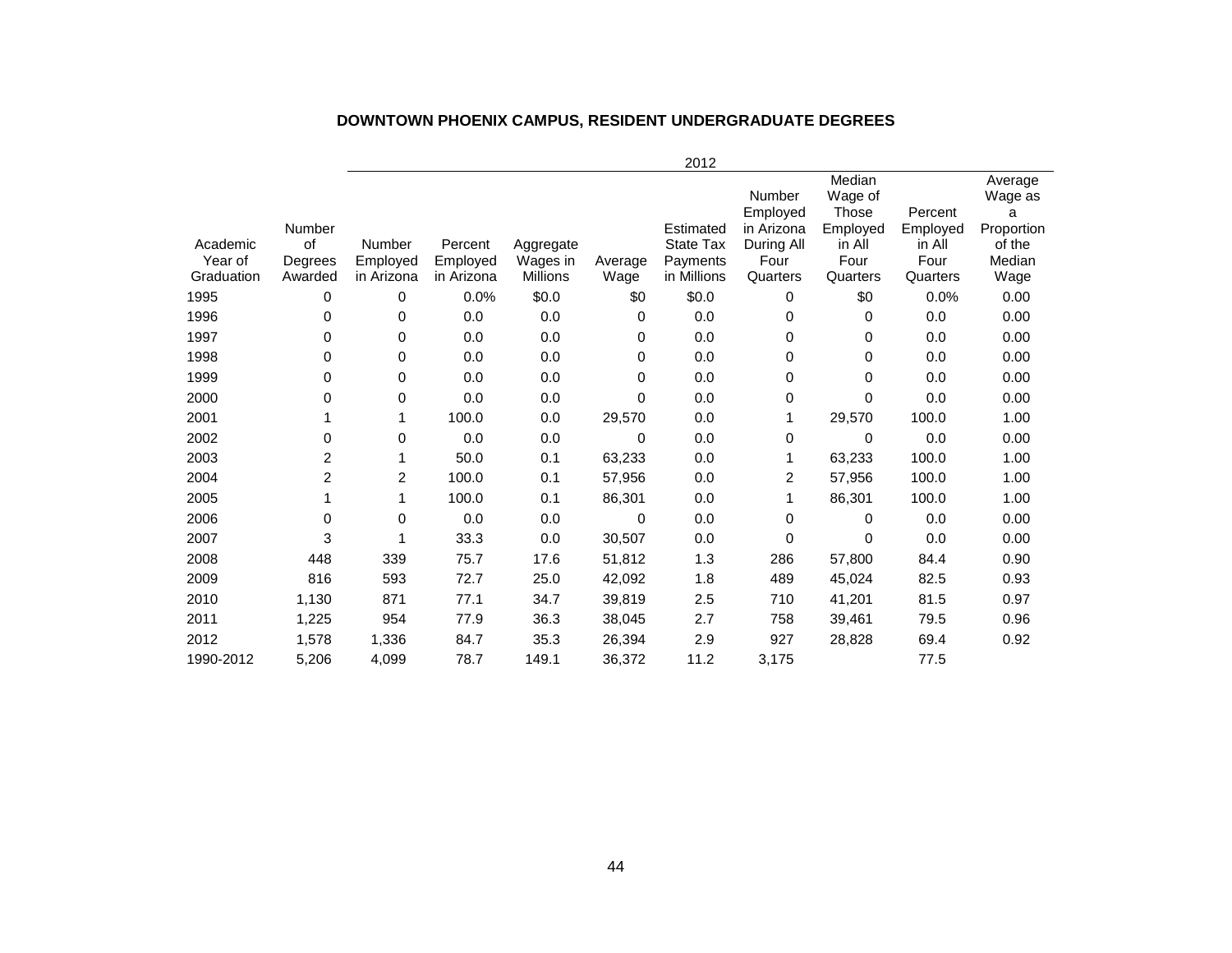|                       |                    |                        |                        |                             |                 | 2012                    |                                  |                                        |                     |                                       |
|-----------------------|--------------------|------------------------|------------------------|-----------------------------|-----------------|-------------------------|----------------------------------|----------------------------------------|---------------------|---------------------------------------|
|                       | Number             |                        |                        |                             |                 | Estimated               | Number<br>Employed<br>in Arizona | Median<br>Wage of<br>Those<br>Employed | Percent<br>Employed | Average<br>Wage as<br>a<br>Proportion |
| Academic              | <b>of</b>          | Number                 | Percent                | Aggregate                   |                 | State Tax               | During All                       | in All                                 | in All              | of the                                |
| Year of<br>Graduation | Degrees<br>Awarded | Employed<br>in Arizona | Employed<br>in Arizona | Wages in<br><b>Millions</b> | Average<br>Wage | Payments<br>in Millions | Four<br>Quarters                 | Four<br>Quarters                       | Four<br>Quarters    | Median<br>Wage                        |
| 1995                  |                    | 1                      | 100.0%                 | \$0.0                       | \$18,288        | \$0.0                   |                                  | \$18,288                               | 100.0%              | 0.00                                  |
| 1996                  | 0                  | 0                      | 0.0                    | 0.0                         | 0               | 0.0                     | 0                                | 0                                      | 0.0                 | 0.00                                  |
| 1997                  | 0                  | 0                      | 0.0                    | 0.0                         | 0               | 0.0                     | 0                                | 0                                      | 0.0                 | 0.00                                  |
| 1998                  |                    | 0                      | 0.0                    | 0.0                         | 0               | 0.0                     | 0                                | $\Omega$                               | 0.0                 | 0.00                                  |
| 1999                  | 0                  | 0                      | 0.0                    | 0.0                         | 0               | 0.0                     | 0                                | 0                                      | 0.0                 | 0.00                                  |
| 2000                  | 0                  | 0                      | 0.0                    | 0.0                         | 0               | 0.0                     | 0                                | $\Omega$                               | 0.0                 | 0.00                                  |
| 2001                  | 0                  | 0                      | 0.0                    | 0.0                         | 0               | 0.0                     | 0                                | 0                                      | 0.0                 | 0.00                                  |
| 2002                  | 0                  | 0                      | 0.0                    | 0.0                         | 0               | 0.0                     | 0                                | $\Omega$                               | 0.0                 | 0.00                                  |
| 2003                  | 0                  | 0                      | 0.0                    | 0.0                         | 0               | 0.0                     | 0                                | $\Omega$                               | 0.0                 | 0.00                                  |
| 2004                  | 0                  | 0                      | 0.0                    | 0.0                         | 0               | 0.0                     | 0                                | $\Omega$                               | 0.0                 | 0.00                                  |
| 2005                  | 0                  | 0                      | 0.0                    | 0.0                         | $\mathbf 0$     | 0.0                     | 0                                | 0                                      | 0.0                 | 0.00                                  |
| 2006                  |                    | 0                      | 0.0                    | 0.0                         | $\mathbf 0$     | 0.0                     | 0                                | $\Omega$                               | 0.0                 | 0.00                                  |
| 2007                  |                    | 0                      | 0.0                    | 0.0                         | 0               | 0.0                     | 0                                | 0                                      | 0.0                 | 0.00                                  |
| 2008                  | 95                 | 25                     | 26.3                   | 1.1                         | 45,162          | 0.1                     | 23                               | 46,169                                 | 92.0                | 0.98                                  |
| 2009                  | 193                | 45                     | 23.3                   | 1.6                         | 34,996          | 0.1                     | 30                               | 39,143                                 | 66.7                | 0.89                                  |
| 2010                  | 219                | 67                     | 30.6                   | 2.3                         | 34,540          | 0.2                     | 51                               | 39,597                                 | 76.1                | 0.87                                  |
| 2011                  | 230                | 69                     | 30.0                   | 1.8                         | 25,448          | 0.1                     | 49                               | 31,590                                 | 71.0                | 0.81                                  |
| 2012                  | 309                | 136                    | 44.0                   | 2.4                         | 17,524          | 0.2                     | 72                               | 23,929                                 | 52.9                | 0.73                                  |
| 1990-2012             | 1,048              | 342                    | 32.6                   | 9.2                         | 26.776          | 0.7                     | 225                              |                                        | 65.8                |                                       |

# **DOWNTOWN PHOENIX CAMPUS, NONRESIDENT UNDERGRADUATE DEGREES**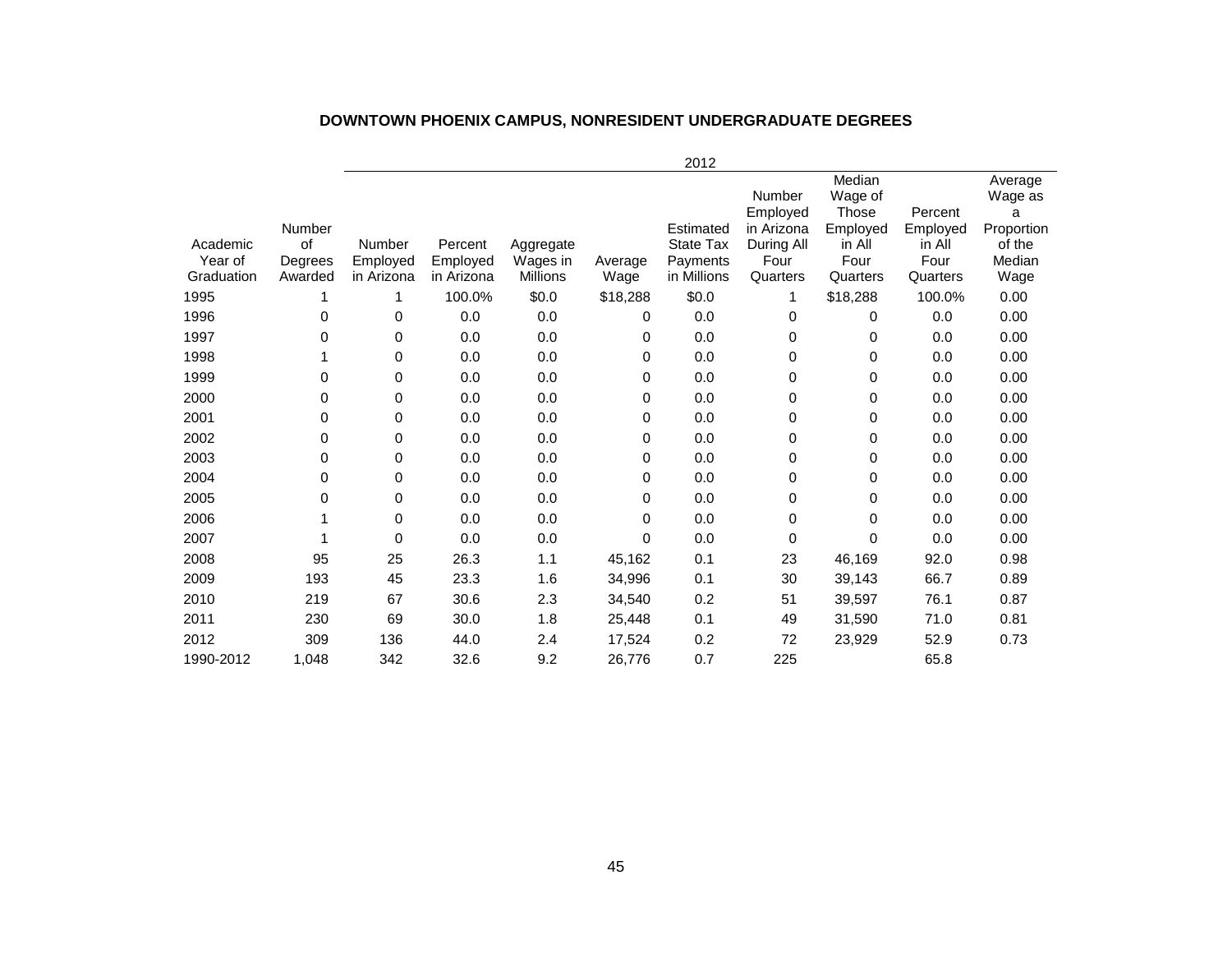#### **DOWNTOWN PHOENIX CAMPUS, ALL GRADUATE DEGREES**

|                                   |                                    |                                         |                                   |                                          |                 | 2012                                              |                                                                    |                                                                      |                                                   |                                                                   |
|-----------------------------------|------------------------------------|-----------------------------------------|-----------------------------------|------------------------------------------|-----------------|---------------------------------------------------|--------------------------------------------------------------------|----------------------------------------------------------------------|---------------------------------------------------|-------------------------------------------------------------------|
| Academic<br>Year of<br>Graduation | Number<br>of<br>Degrees<br>Awarded | <b>Number</b><br>Employed<br>in Arizona | Percent<br>Employed<br>in Arizona | Aggregate<br>Wages in<br><b>Millions</b> | Average<br>Wage | Estimated<br>State Tax<br>Payments<br>in Millions | Number<br>Employed<br>in Arizona<br>During All<br>Four<br>Quarters | Median<br>Wage of<br>Those<br>Employed<br>in All<br>Four<br>Quarters | Percent<br>Employed<br>in All<br>Four<br>Quarters | Average<br>Wage as<br>а<br>Proportion<br>of the<br>Median<br>Wage |
| 1995                              | 0                                  | 0                                       | 0.0%                              | \$0.0                                    | \$0             | \$0.0                                             | 0                                                                  |                                                                      | 0.0%                                              |                                                                   |
| 1996                              | 0                                  | 0                                       | 0.0                               | 0.0                                      | 0               | 0.0                                               | 0                                                                  |                                                                      | 0.0                                               |                                                                   |
| 1997                              | 0                                  | 0                                       | 0.0                               | 0.0                                      | 0               | 0.0                                               | 0                                                                  |                                                                      | 0.0                                               |                                                                   |
| 1998                              | 0                                  | 0                                       | 0.0                               | 0.0                                      | 0               | 0.0                                               | 0                                                                  |                                                                      | 0.0                                               |                                                                   |
| 1999                              | 0                                  | 0                                       | 0.0                               | 0.0                                      | 0               | 0.0                                               | 0                                                                  |                                                                      | 0.0                                               |                                                                   |
| 2000                              | 0                                  | 0                                       | 0.0                               | 0.0                                      | 0               | 0.0                                               | 0                                                                  |                                                                      | 0.0                                               |                                                                   |
| 2001                              | 0                                  | 0                                       | 0.0                               | 0.0                                      | 0               | 0.0                                               | 0                                                                  |                                                                      | 0.0                                               |                                                                   |
| 2002                              | 0                                  | 0                                       | 0.0                               | 0.0                                      | 0               | 0.0                                               | 0                                                                  |                                                                      | 0.0                                               |                                                                   |
| 2003                              | 0                                  | $\pmb{0}$                               | 0.0                               | 0.0                                      | 0               | 0.0                                               | 0                                                                  |                                                                      | 0.0                                               |                                                                   |
| 2004                              | 0                                  | 0                                       | 0.0                               | 0.0                                      | 0               | 0.0                                               | 0                                                                  |                                                                      | 0.0                                               |                                                                   |
| 2005                              | 0                                  | 0                                       | 0.0                               | 0.0                                      | 0               | 0.0                                               | 0                                                                  |                                                                      | 0.0                                               |                                                                   |
| 2006                              | 1                                  | 0                                       | 0.0                               | 0.0                                      | 0               | 0.0                                               | 0                                                                  |                                                                      | 0.0                                               |                                                                   |
| 2007                              | $\overline{c}$                     | 2                                       | 100.0                             | 0.1                                      | 29,203          | 0.0                                               | 2                                                                  |                                                                      | 100.0                                             |                                                                   |
| 2008                              | 371                                | 257                                     | 69.3                              | 19.6                                     | 76,161          | 1.4                                               | 210                                                                |                                                                      | 81.7                                              |                                                                   |
| 2009                              | 434                                | 291                                     | 67.1                              | 14.5                                     | 49,862          | 1.0                                               | 230                                                                |                                                                      | 79.0                                              |                                                                   |
| 2010                              | 565                                | 394                                     | 69.7                              | 21.3                                     | 54,019          | 1.5                                               | 320                                                                |                                                                      | 81.2                                              |                                                                   |
| 2011                              | 822                                | 589                                     | 71.7                              | 24.5                                     | 41,554          | 1.8                                               | 460                                                                |                                                                      | 78.1                                              |                                                                   |
| 2012                              | 854                                | 677                                     | 79.3                              | 22.5                                     | 33,224          | 1.8                                               | 388                                                                |                                                                      | 57.3                                              |                                                                   |
| 1990-2012                         | 3,049                              | 2,210                                   | 72.5                              | 102.4                                    | 46,332          | 7.5                                               | 1,610                                                              |                                                                      | 72.9                                              |                                                                   |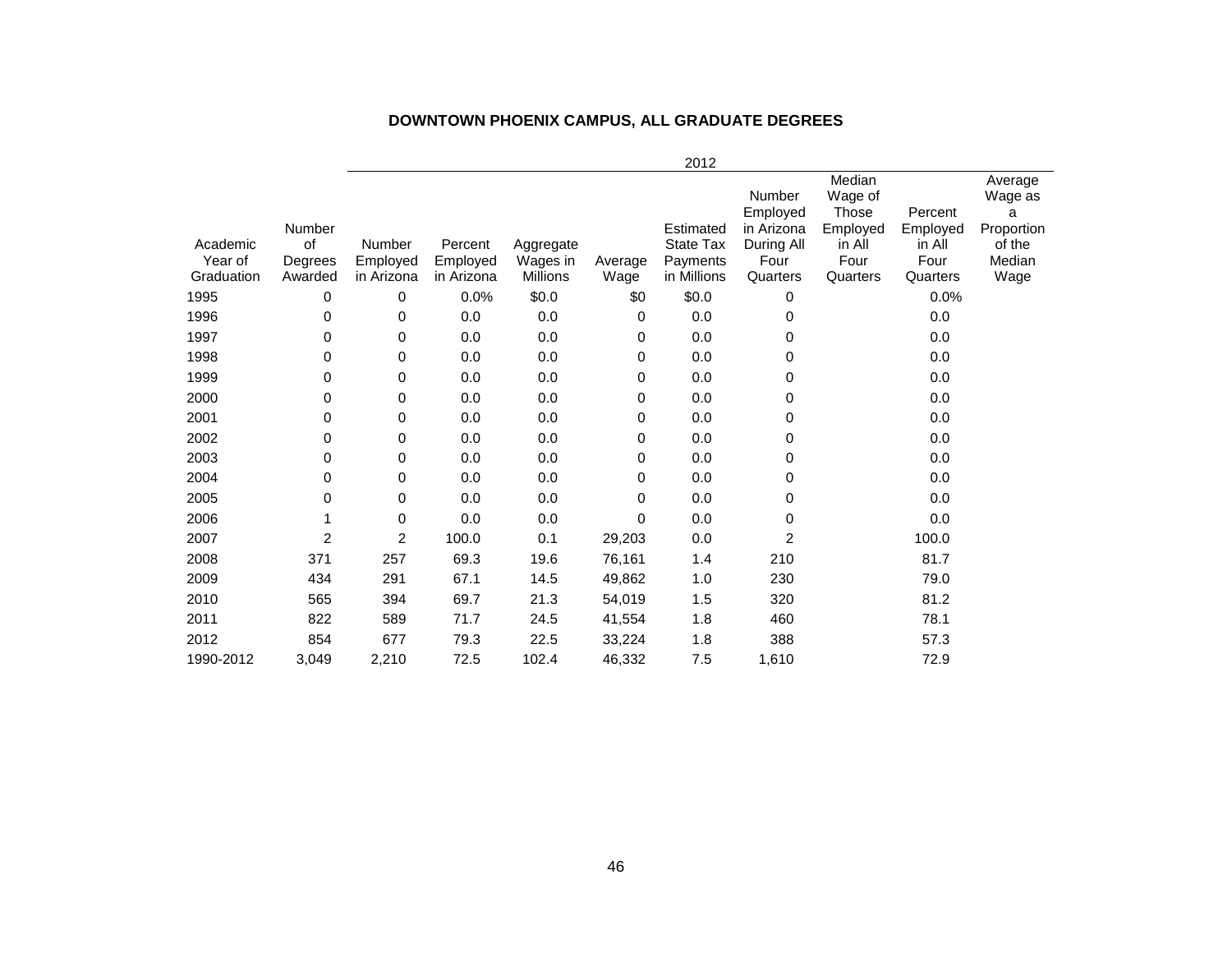# **DOWNTOWN PHOENIX CAMPUS, RESIDENT GRADUATE DEGREES**

|                     |               |                    |                     |                       |         | 2012                  |                                  |                                        |                     |                                       |
|---------------------|---------------|--------------------|---------------------|-----------------------|---------|-----------------------|----------------------------------|----------------------------------------|---------------------|---------------------------------------|
|                     | Number        |                    |                     |                       |         | Estimated             | Number<br>Employed<br>in Arizona | Median<br>Wage of<br>Those<br>Employed | Percent<br>Employed | Average<br>Wage as<br>a<br>Proportion |
| Academic<br>Year of | of<br>Degrees | Number<br>Employed | Percent<br>Employed | Aggregate<br>Wages in | Average | State Tax<br>Payments | During All<br>Four               | in All<br>Four                         | in All<br>Four      | of the<br>Median                      |
| Graduation          | Awarded       | in Arizona         | in Arizona          | Millions              | Wage    | in Millions           | Quarters                         | Quarters                               | Quarters            | Wage                                  |
| 1995                | 0             | 0                  | 0.0%                | \$0.0                 | \$0     | \$0.0                 | $\Omega$                         | \$0                                    | 0.0%                | 0.00                                  |
| 1996                | 0             | 0                  | 0.0                 | 0.0                   | 0       | 0.0                   | $\Omega$                         | 0                                      | 0.0                 | 0.00                                  |
| 1997                | 0             | 0                  | 0.0                 | 0.0                   | 0       | 0.0                   | 0                                | 0                                      | 0.0                 | 0.00                                  |
| 1998                | 0             | 0                  | 0.0                 | 0.0                   | 0       | 0.0                   | 0                                | 0                                      | 0.0                 | 0.00                                  |
| 1999                | 0             | 0                  | 0.0                 | 0.0                   | 0       | 0.0                   | 0                                | 0                                      | 0.0                 | 0.00                                  |
| 2000                | 0             | 0                  | 0.0                 | 0.0                   | 0       | 0.0                   | 0                                | 0                                      | 0.0                 | 0.00                                  |
| 2001                | 0             | 0                  | 0.0                 | 0.0                   | 0       | 0.0                   | 0                                | 0                                      | 0.0                 | 0.00                                  |
| 2002                | 0             | 0                  | 0.0                 | 0.0                   | 0       | 0.0                   | 0                                | 0                                      | 0.0                 | 0.00                                  |
| 2003                | 0             | 0                  | 0.0                 | 0.0                   | 0       | 0.0                   | 0                                | 0                                      | 0.0                 | 0.00                                  |
| 2004                | 0             | 0                  | 0.0                 | 0.0                   | 0       | 0.0                   | 0                                | 0                                      | 0.0                 | 0.00                                  |
| 2005                | 0             | 0                  | 0.0                 | 0.0                   | 0       | 0.0                   | $\Omega$                         | $\mathbf 0$                            | 0.0                 | 0.00                                  |
| 2006                |               | 0                  | 0.0                 | 0.0                   | 0       | 0.0                   | $\Omega$                         | $\mathbf 0$                            | 0.0                 | 0.00                                  |
| 2007                |               | 1                  | 100.0               | 0.0                   | 9,490   | 0.0                   |                                  | 9,490                                  | 100.0               | 1.00                                  |
| 2008                | 332           | 245                | 73.8                | 19.1                  | 78,151  | 1.4                   | 202                              | 49,089                                 | 82.4                | 1.59                                  |
| 2009                | 393           | 276                | 70.2                | 13.8                  | 50,067  | 1.0                   | 216                              | 49,445                                 | 78.3                | 1.01                                  |
| 2010                | 490           | 366                | 74.7                | 20.1                  | 54,899  | 1.4                   | 296                              | 49,176                                 | 80.9                | 1.12                                  |
| 2011                | 596           | 481                | 80.7                | 21.2                  | 44,117  | 1.5                   | 396                              | 44,035                                 | 82.3                | 1.00                                  |
| 2012                | 604           | 518                | 85.8                | 18.0                  | 34,807  | 1.4                   | 326                              | 39,482                                 | 62.9                | 0.88                                  |
| 1990-2012           | 2,417         | 1,887              | 78.1                | 92.3                  | 48,923  | 6.7                   | 1,437                            |                                        | 76.2                |                                       |